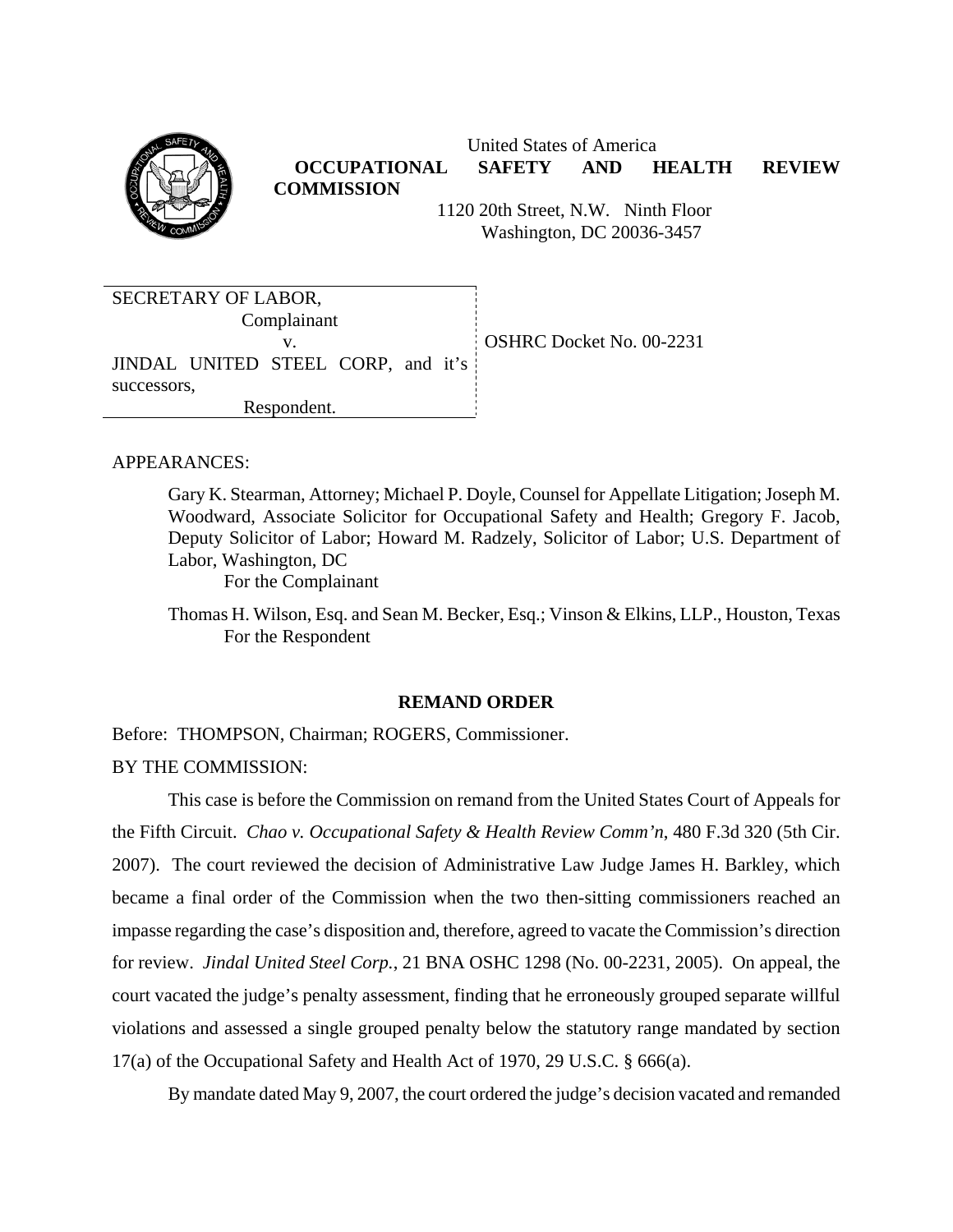"for further proceedings in accordance with the opinion of th[e] court." Accordingly, we hereby remand this case to the judge for further proceedings consistent with the court's opinion.

SO ORDERED.

/s/ Horace A. Thompson III Chairman

 Thomasina V. Rogers /s/ Commissioner

Dated:August 16, 2007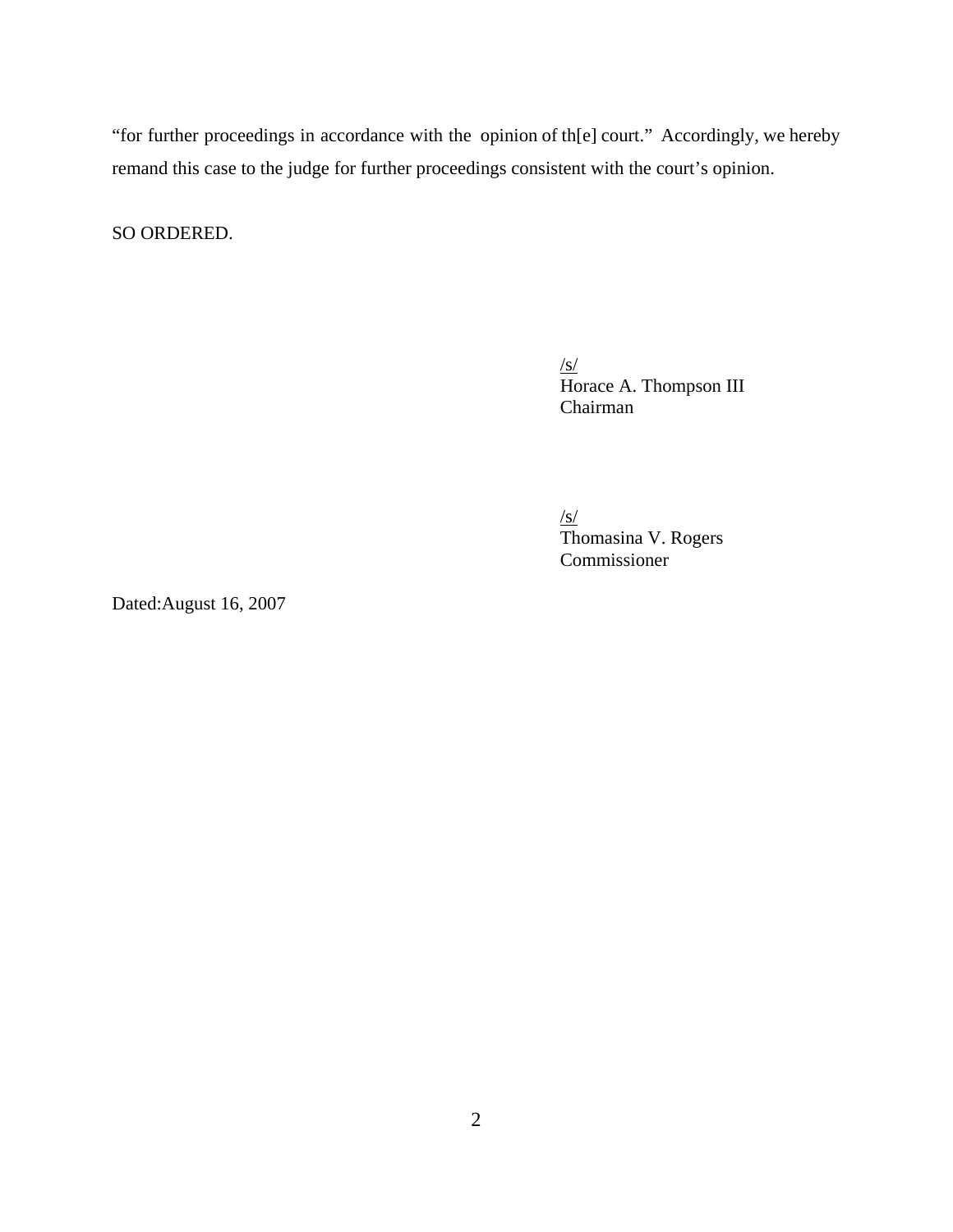## SECRETARY OF LABOR Complainant

v. 1 OSHRC Docket No. 00-2231

Jindal United Steel Corp., and it's sucessors

Respondent

## **DECISION**

Before: RAILTON, Chairman; and ROGERS, Commissioner.

The Occupational Safety and Health Administration (**"**OSHA") inspected Jindal United Steel Corporation's ("Jindal") manufacturing facility in Baytown, Texas from May 10, 2000 until October 19, 2000. The Secretary cited Jindal for numerous alleged willful and serious violations of various standards under the Occupational Safety and Health Act of 1970, 29 U.S.C. §§ 651-687 ("OSH Act" or "Act"). The parties resolved, by settlement agreement and joint stipulation, all of the citations except certain items pertaining to Jindal's alleged failure to properly record occupational illnesses and injuries in violation of 29 C.F.R.  $\S 1904.2(a)$ .<sup>1</sup> The Secretary cited the recordkeeping violations as willful on a per-instance basis, and proposed a penalty of \$9,000 for each of the violations. Administrative Law Judge James H. Barkley affirmed 110 separate recordkeeping violations, but grouped them for penalty purposes, assessing a single penalty of \$70,000 for the eighty-two items he affirmed as willful, and \$7,000 for the twenty-eight items he affirmed as other-than-serious.

On review, Jindal contests only the characterization of the eighty-two citations that the judge affirmed as willful, and argues for lower penalties. The Secretary argues that all of the violations were willful and challenges the judge's penalty grouping. The two Commission members would affirm the judge's characterization of the eighty-two willful violations, but are divided as to the characterization of the remaining twenty-eight violations and the appropriate penalty assessment for the willful violations.

Official action of the Commission requires the affirmative vote of two members on all dispositive issues. OSH Act, § 12(f), 29 U.S.C. § 661(e). In view of the absence of such agreement

<sup>&</sup>lt;sup>1</sup> At the time these violations occurred, 29 C.F.R. § 1904.2(a) provided that: Each employer shall, . . . (1) maintain in each establishment a log and summary of all recordable occupational injuries and illnesses for that establishment; and (2) enter each recordable injury and illness on the log and summary as early as practicable but no later than 6 working days after receiving information that a recordable injury or illness has occurred. For this purpose form OSHA No. 200 or an equivalent which is as readable and comprehensible to a person not familiar with it shall be used. The log and summary shall be completed in the detail provided in the form and instructions on form OSHA No. 200.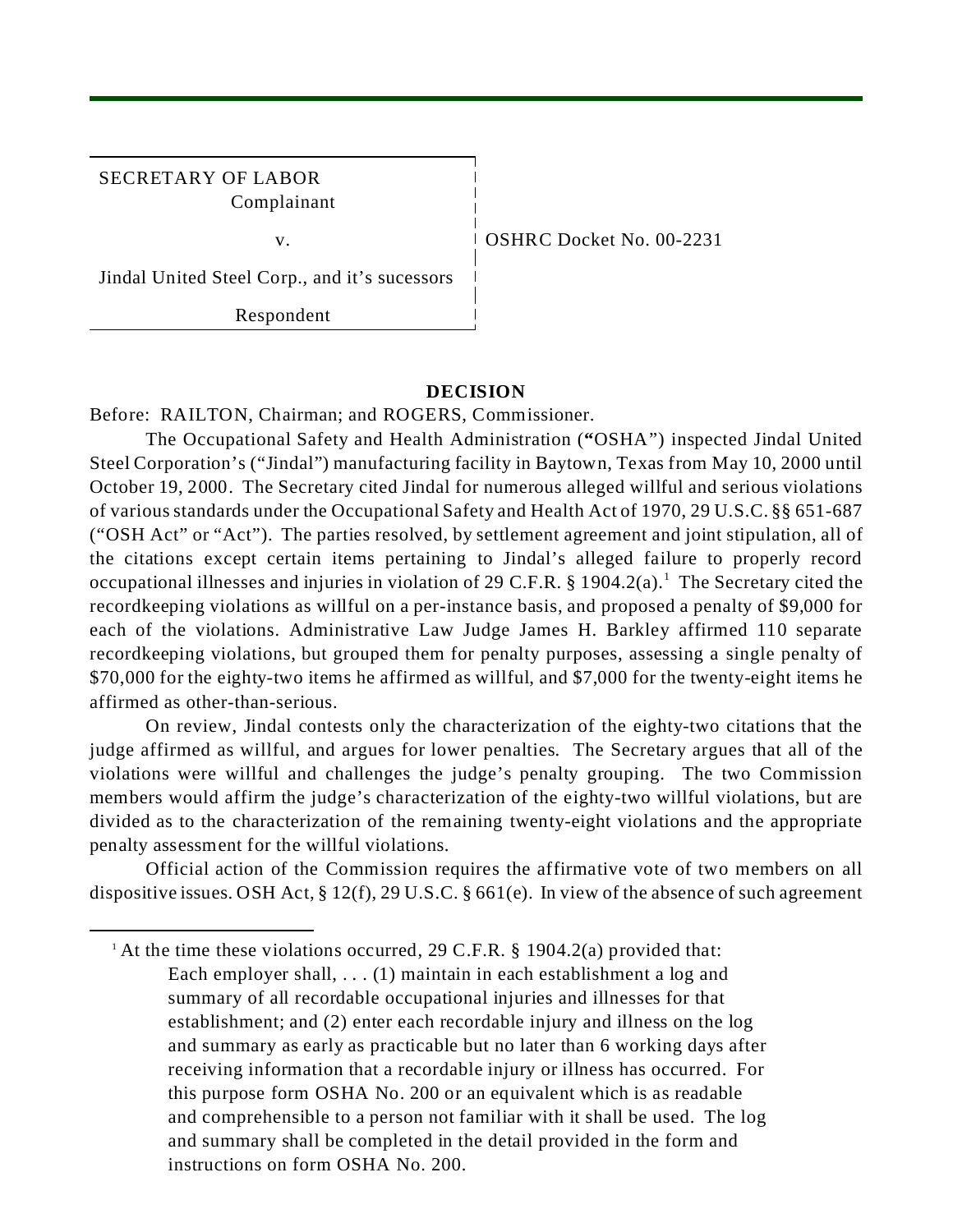Commission with the precedential value of an unreviewed judge's decision.<sup>2</sup> See e.g., *The Timken* here and to resolve this impasse, the Commission members agree to vacate the direction for review, thereby allowing the judge's Decision and Order to become the final appealable order of the *Co.*, 20 BNA OSHC 2034 (No. 97-1457, 2004), and cases there cited. *See also* sections 10(c), 11(a) and (b), and 12(j) of the Act, 29 U.S.C.  $\S$   $\S$  659(c), 660(a) and (b), and 661(i). Accordingly, the direction for review is hereby vacated. The separate views of the two Commission members follow.

SO ORDERED.

 $\sqrt{s/2}$ W. Scott Railton Chairman

 $\sqrt{s/2}$ 

Thomasina V. Rogers Commissioner

Dated: September 28, 2005

# **I. The characterization of Jindal's recordkeeping violations**

Jindal commenced operation in 1997 at a former USX steel facility where it operates the plate mill portion of a steel manufacturing business. Jindal shares the business with Saw Pipes

<sup>&</sup>lt;sup>2</sup>Notwithstanding our action vacating the direction for review in this case, this was an appropriate case for review. The order vacating the direction for review is entered in order to allow the parties to bring finality to this case. The decisions of some United States courts of appeals have rejected alternative forms of dispositions of our cases when only two members are available to decide cases. *See, e.g., Cox Brothers v. Secretary of Labor*, 574 F.2d 465 (9th Cir. 1978); *Shaw Construction, Inc. v. OSHRC*, 534 F.2d 1183 (5th Cir. 1976).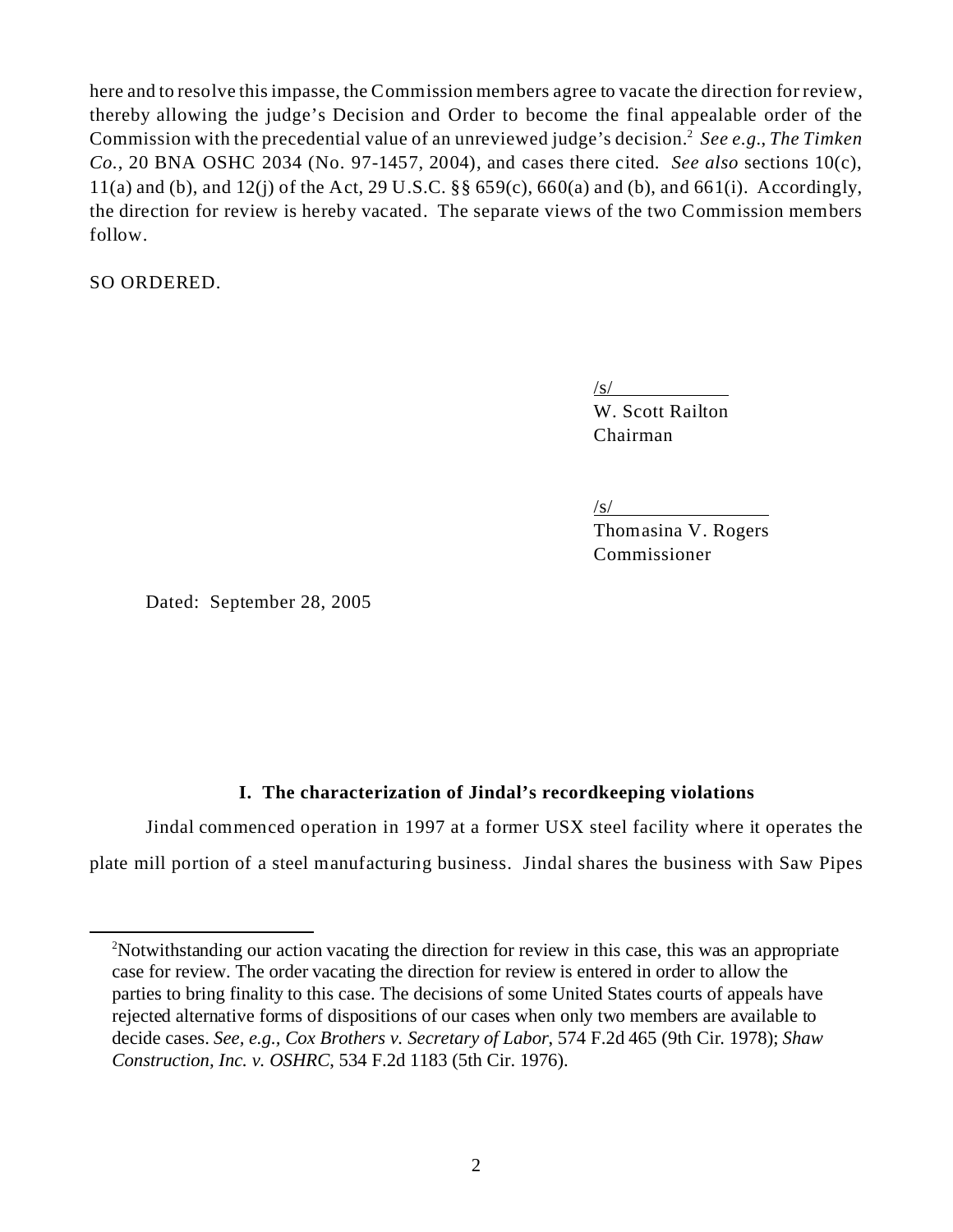USA, Inc., a related company located at the same facility that manufactures steel pipe.<sup>3</sup> The two companies share some common ownership and some managerial personnel. On review, Jindal does not dispute that it failed to properly record 74% of the recordable illnesses and injuries on its OSHA 200 log in 1998, 84% in 1999, and 53% for the first half of 2000. Having thoroughly reviewed the record in this case, Chairman Railton and Commissioner Rogers agree that the judge's factual findings are fully supported by the testimony and evidence. In addition, they would agree with the judge, for the reasons he articulated, that the recordkeeping errors attributable to employees Craig Wetherington and Lisa White were willful.

 disregard of or plain indifference to OSHA requirements." *Georgia Elec. Co. v. Marshall*, 595 As the Commission stated in *Kaspar Wire Works, Inc.*, "[t]he hallmark of a willful violation is the employer's state of mind at the time of the violation — an 'intentional, knowing, or voluntary disregard for the requirements of the Act or . . . plain indifference to employee safety.'" 18 BNA OSHC 2178, 2181 (No. 90-2775, 2000) (citation omitted), *aff'd*, 268 F.3d 1123 (D.C. Cir. 2001). "[T]he Secretary must show that the employer acted voluntarily, with either intentional F.2d 309, 317-319 (5th Cir. 1979). *Accord AJP Constr. Inc. v. Secretary*, 357 F.3d 70, 74 (D.C. Cir. 2004). Here, the evidence shows that Jindal managerial personnel intentionally implemented recordkeeping practices that they knew were incorrect. Gary Jones, human resources and labor relations director for Saw Pipes who hired and supervised Jindal recordkeeper Craig Wetherington, was the architect of Jindal's recordkeeping program. Despite Wetherington's repeated protests, Jones instructed Wetherington to record on the OSHA 200 only those injuries reported to workers' compensation, which excluded injuries for which Jindal absorbed the cost of an employee's lost work time and medical treatment. He also instructed that Jindal would not record on its OSHA log the injuries and illnesses of the temporary laborers who worked at the plant. Wetherington advised Jones that these recordkeeping practices were not consistent with his prior experience or with OSHA published recordkeeping guidelines, and that following them would leave "the company wide open for problems with OSHA and other people." According to Wetherington, Jones rejected

<sup>3</sup> We also issue today our decision vacating the direction for review in *Saw Pipes*, Docket No. 01-0422, which involves questions identical to those presented here.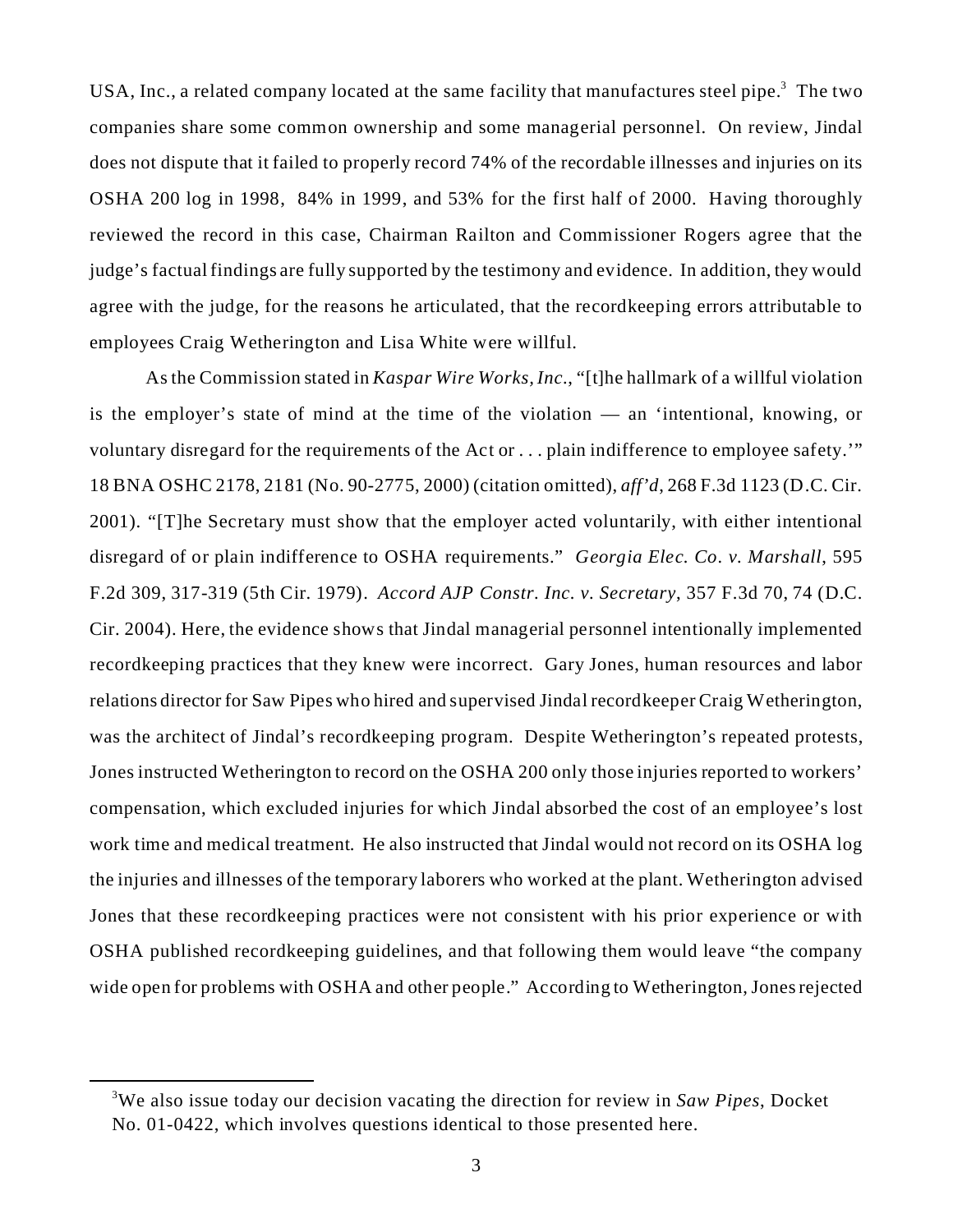his concerns and told him that if he could not comply with Jones' instructions "there's the door."

4

 "had the final word on that. We have to go by what he says, period." Wetherington testified that Wetherington complained about Jones' recordkeeping practices to Jindal human resources manager Lisa White and plant manager Doug Gates, but to no avail. Gates told Wetherington that Jones "is the one that's running the program. It's his way." Similarly, White stated that Jones when he told Gates that by following Jones' instructions he was failing to comply with OSHA recordkeeping requirements, Gates recommended that he protect himself by writing a memorandum to that effect. White corroborated Wetherington, testifying that Wetherington "had approached both myself and Doug Gates with his concerns. His concerns were that he was being directed to do this by his supervisor; however, he knew that this was a violation of the recordkeeping requirements, but he needed his job and he was fearful that if he did not do as instructed, he might lose his job. So it was Doug Gates and my recommendation to go ahead and just note that to the file so that he would have a cover for himself should anything ever arise."

White also echoed Wetherington's concerns, testifying that she was "afraid that subsequently if OSHA were to come in and do a recordkeeping audit or any kind of another audit on us, that we would be exposed to great citations from that." Nonetheless, when White briefly assumed responsibility for completing Jindal's OSHA logs following Wetherington's resignation, she chose to continue the established recordkeeping practices, admitting that she knowingly failed to properly record injuries at that time. In these circumstances, Chairman Railton and Commissioner Rogers fully agree with the judge's conclusion that Jindal intentionally disregarded its recordkeeping responsibilities in willful violation of the Act for the errors attributable to employees Craig Wetherington and Lisa White. *AJP Constr. Inc. v. Secretary*, 357 F.3d at 74

<sup>&</sup>lt;sup>4</sup>Although Jindal argues that the absence of a clear correlation between its OSHA log and workers' compensation claims rebuts Wetherington's testimony and belies the existence of a policy to under record, we note that neither motive nor a consistent pattern of misrecording is a prerequisite to willfulness. *Kaspar*, 18 BNA OSHC at 2183-84 (finding recordkeeping errors willful where resulting from "an overall disregard of the regulation's requirements"). Jindal's contention that it had a good faith belief that it need not record temporary laborers' illnesses and injuries is also properly rejected. As the judge noted, it was Jindal's responsibility to supervise the temporary workers which, as Wetherington advised Jones, made Jindal responsible for recording their injuries and illnesses. *See Froedtert Memorial Lutheran Hospital, Inc*., 20 BNA OSHC 1500, 1510 (No. 97-1839, 2004) (citations omitted).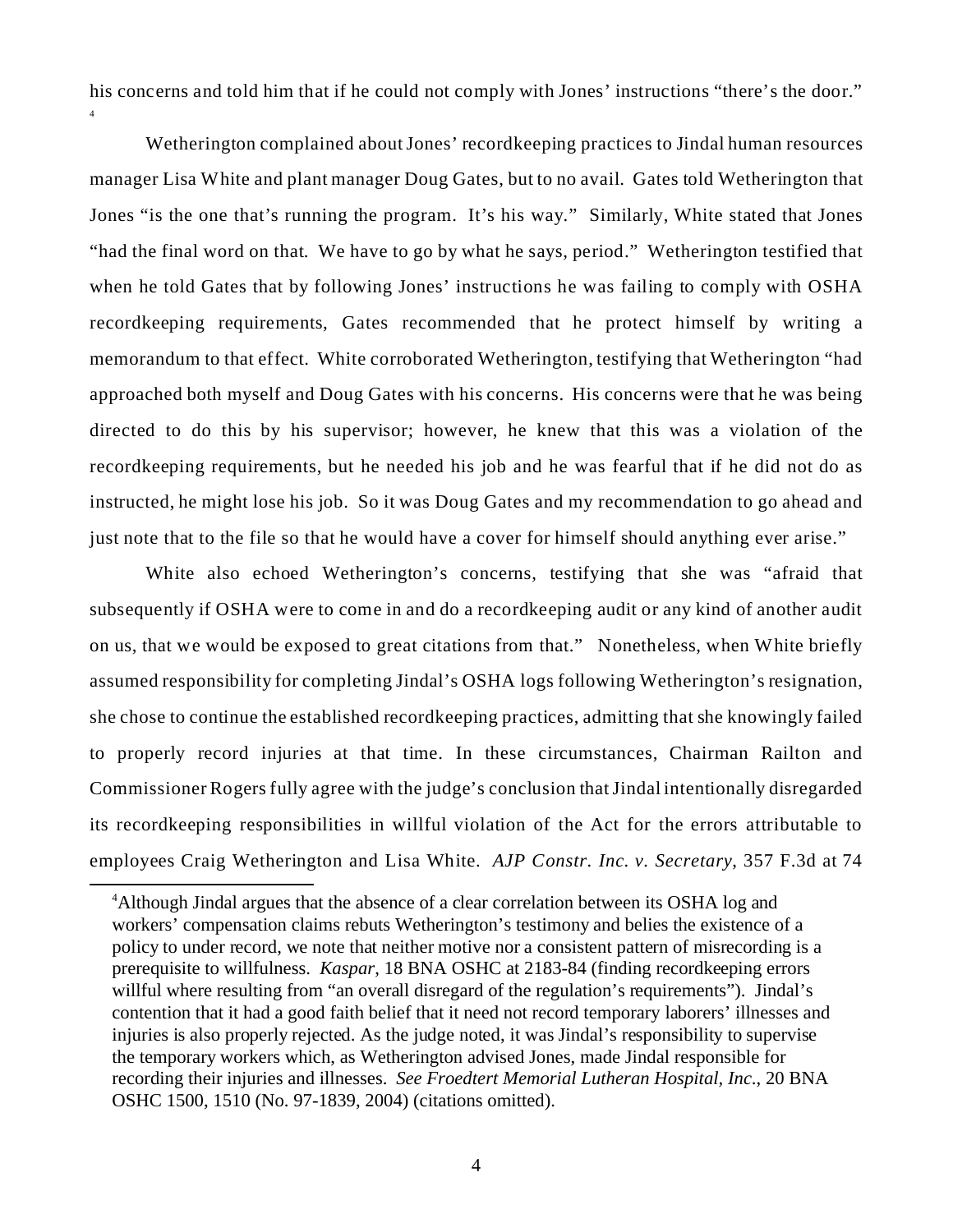(affirming willful violation where employer knew of standards' requirements and had notice of deficiencies in compliance).

David McIntosh succeeded Craig Wetherington as Jindal safety manager, a position he held from November 8, 1999 until June 26, 2000. Although Jindal never expressly assigned to McIntosh the responsibility for maintaining the OSHA 200 logs, McIntosh voluntarily relieved Lisa White of the task when he became concerned about the approaching February posting deadline. During McIntosh's tenure, there were twenty-eight recordkeeping errors on Jindal's OSHA 200 log.

For the following reasons, Chairman Railton agrees with the judge that these violations were not willful. McIntosh noticed that Jindal had been erroneously neglecting to report the occupational injuries not submitted for workers' compensation. He testified, however, that he did not follow Jones' "unwritten" policies, nor did he consciously fail to record a reportable injury. While McIntosh did fail to record some of the injuries that occurred in the first half of 2000, there was a marked improvement over the 84% error rate of the previous year. McIntosh attributed his errors to lack of adequate time and information, and the Secretary has provided no basis from which to conclude that they were purposeful. Based on this evidence, Chairman Railton would find that McIntosh's decision to reject the prior recordkeeping policies and transform Jindal's program showed that his errors were merely negligent. *See American Wrecking Corp. v. Secretary*, 351 F.3d 1254, 1264 (D.C. Cir. 2003) (finding "mere negligence" insufficient to establish willfulness).

Chairman Railton would also reject the Secretary's contention that Jindal management's "failure to inquire whether Wetherington and White's concerns were justified after McIntosh became safety manager . . . demonstrated plain indifference." In his view, although insufficient to bring Jindal fully into compliance, McIntosh's efforts transformed Jindal's recordkeeping practices, negating Jones' abject disregard for OSHA's recordkeeping requirements that Gates and White never endorsed. *Compare Caterpillar, Inc*., 17 BNA OSHC 1731, 1732 (No. 93-373, 1996), *aff'd*, 122 F.3d 437, 440-41 (7th Cir. 1997) (affirming willful violation despite change in personnel where violation recurred in otherwise unchanged circumstances). Accordingly, Chairman Railton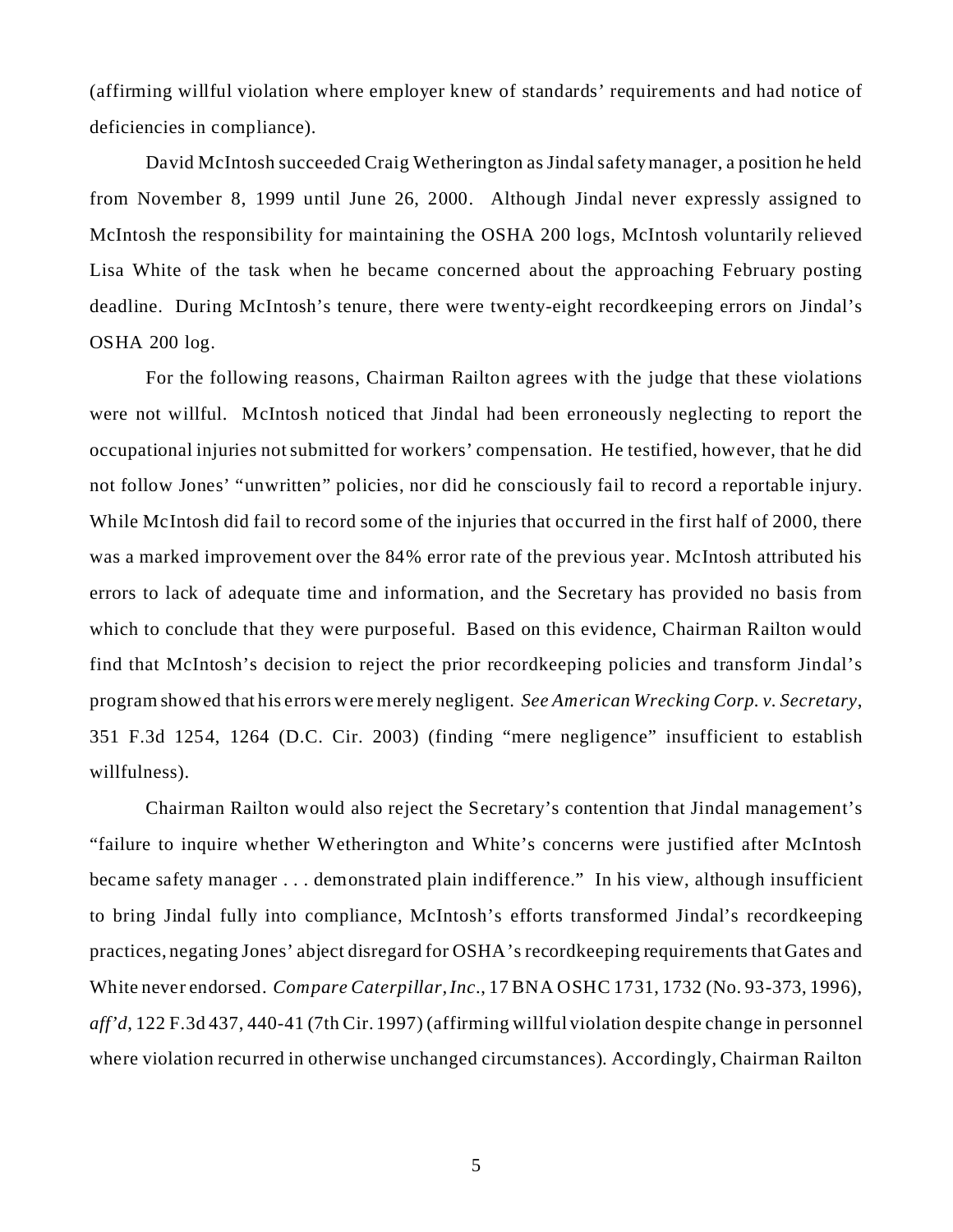would affirm the judge's characterization of these twenty-eight recordkeeping violations as otherthan-serious.

On the other hand, Commissioner Rogers would affirm the additional twenty-eight recordkeeping violations as willful. Jindal explicitly hired David McIntosh to replace Craig Wetherington as safety manager. McIntosh took up residence in Wetherington's former office and determined his job duties from a review of Wetherington's files. Those files enabled McIntosh to determine "what Craig had done out there," and included accident reports and incomplete OSHA logs. Based on McIntosh's own description of his orientation to the safety manager position at Jindal, management never instructed him in any of the particular requirements of his job. Rather, he was left to divine the job's dimensions based on what his predecessor had done. In these circumstances, McIntosh's denial of responsibility for the OSHA 200's, because "it was never designated as [his]," is contradictory and disingenuous. Moreover, despite McIntosh's claim that he did not follow Jones' unwritten policies and never consciously failed to record a reportable event, McIntosh admitted that there were injuries reported to him that he believed should have been recorded on the OSHA 200s, that he did not record. In view of McIntosh's demonstrated knowledge of recordkeeping requirements, which was sufficient to inform his rejection of Jones' erroneous guidelines, Commissioner Rogers would find that his knowing failure to properly record injuries and illnesses demonstrates conscious disregard for the requirements of the Act.

Commissioner Rogers also disagrees that McIntosh's recordkeeping efforts, designed to "just  $\Box$  try to keep us covered in case something like this [OSHA inspection] did happen," transformed Jindal's intentional disregard for OSHA recordkeeping into mere negligence. Jindal managers White and Gates permitted Jones to direct Jindal personnel to incorrectly record injuries and illnesses. After McIntosh replaced Wetherington, these same managers did nothing to dismantle the violative recordkeeping practices and policies that prevailed at the plant, nor did they convey to McIntosh precisely what was expected of him. Jindal cannot escape willfulness merely by allowing violative practices of which it was aware to continue, notwithstanding the change of recordkeepers. McIntosh's modest efforts cannot cure Jindal's failure to inform its new safety manager of the "pervasive and continuing nature" of the recordkeeping problem and instruct him in the correct procedures. *See Caterpillar, Inc*., 17 BNA OSHC at 1732-33 (affirming willful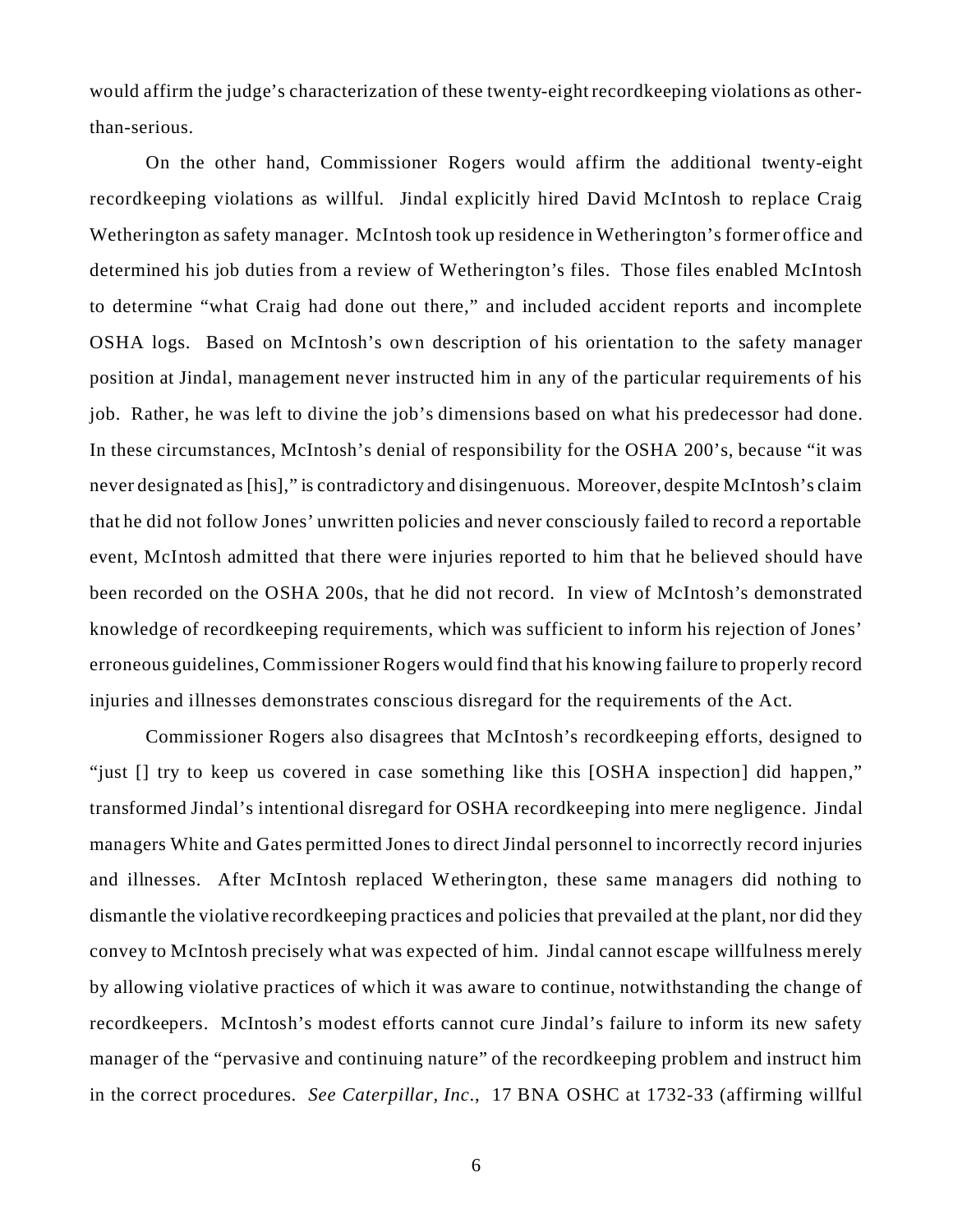violation where corporation failed to convey to new supervisors "relevant and available information it possessed and which, under the Act, it was responsible for disseminating to those entrusted with the health and safety of its employees"). Accordingly, Commissioner Rogers would affirm all 110 of Jindal's recordkeeping violations as willful.

## **II. Penalties**

The judge affirmed 110 separate violations for Jindal's 110 recordkeeping errors, which the Secretary had cited on a per-instance basis and which the parties do not contest on review. With respect to the penalties, however, the judge rejected the Secretary's proposal of \$9,000 for each willful violation and, instead, assessed a single grouped penalty of \$70,000. On review, the Secretary challenges the propriety of the judge's grouping of the willful violations and penalty assessment.

### **Chairman Railton's Views**

The Secretary's citation and penalty policy invoked here is guided by a strategy of compliance inducement through enhanced penalties in cases deemed "egregious/willful." Pursuant to this policy, in cases involving willful violations that meet other specified criteria, the Secretary considers departing from her usual practice of issuing a single citation and single proposed penalty for all alleged violations of the same standard or regulation. Where applied, the Secretary, instead, alleges a separate violation and proposes a separate penalty for each instance of noncompliance. *See* OSHA Instruction CPL 2.80, *Handling of Cases to be Proposed for Violation-by-Violation of Penalties,* 1 BNA OSHR Ref. File 21:9649, 9650 (October 1, 1990).

 The Secretary may issue per-instance citations where supported by the language of the standard and where the record establishes the facts sufficient to support each alleged violation. *Chao v. OSHRC (Eric K. Ho)*, 401 F.3d 355 (5th Cir. 2005) (concluding that standard "can be interpreted to allow for citation on a per-employee basis" but noting absence of "employee-specific unique circumstances that could merit citation based on each failure to train an individual employee"). Recordkeeping citations based on separate and distinct recording errors meet those criteria. *E.g., Caterpillar, Inc.,* 15 BNA OSHC 2153, 2170-71 (No. 87-922, 1993).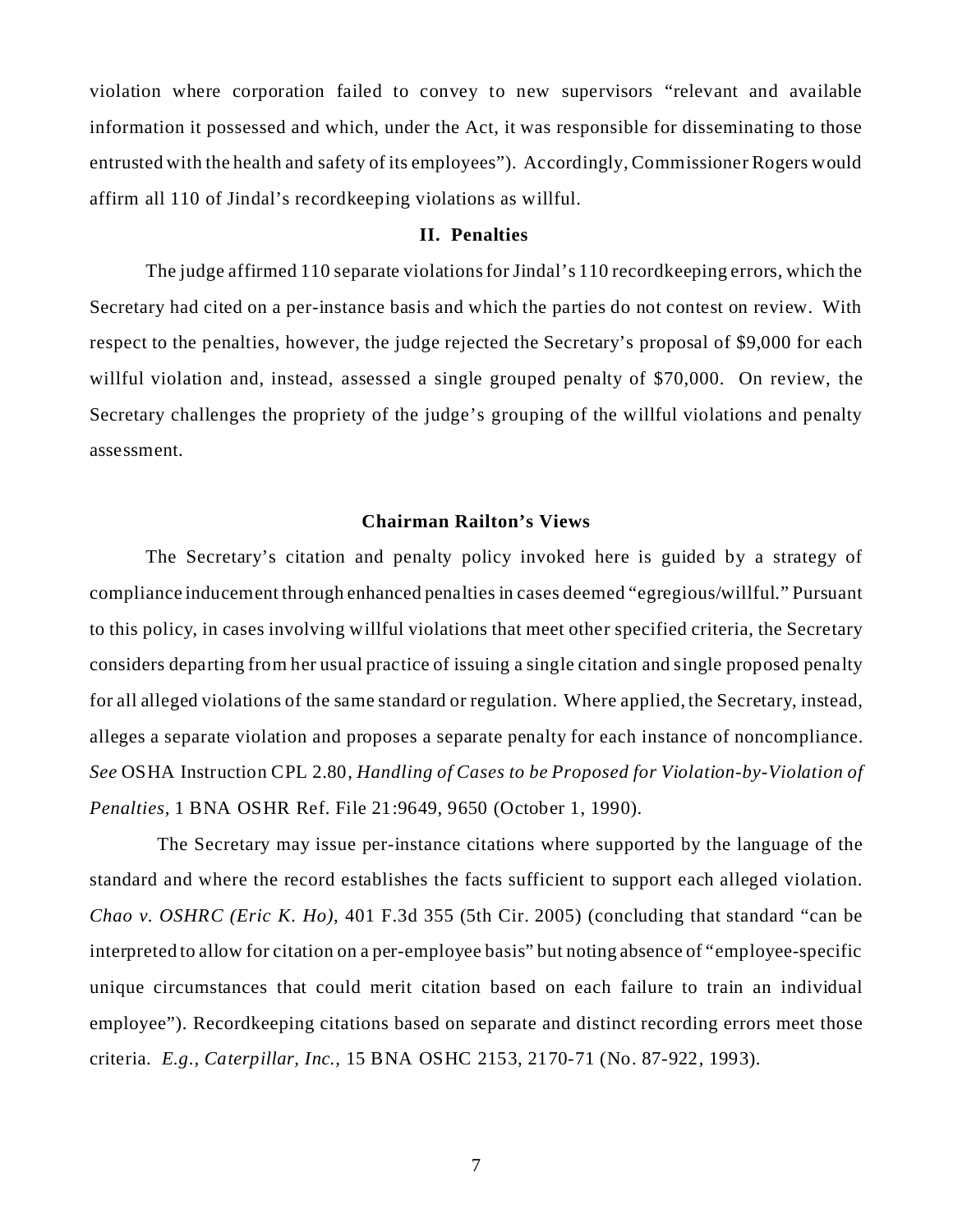"appropriate" penalty assessment in cases cited under the egregious/willful policy. *See* OSH Act, Where the cited provision is found susceptible to per-instance citation, the Commission has generally also assessed individual penalties. However, as we recently stated in *Eric K. Ho*, "[t]he Commission has taken several steps on the road to assessing individual penalties for per-instance violations[,]" and the law in this area is "still developing." 20 BNA OSHC 1361, 1370 (No. 98 1645, 2003) (consolidated), *aff'd,* 401 F.3d 355 (5th Cir. 2005). In Chairman Railton's view, this case compels the Commission to further define the basis upon which it will determine the section 17(j).

 stage. *See, e.g., Butz et al v. Glover Livestock Comm'n*, 411 U.S. 182 (1973). Accordingly, the In this regard, Chairman Railton notes that the Secretary's decision to invoke the egregious policy to propose separate penalties is made before an evidentiary record is compiled. In contrast, the Commission's decision to assess penalties is based upon the evidence adduced in the record as a whole following an evidentiary hearing. *See Hern Iron Works Inc.*, 16 BNA OSHC 1619, 1623 (No. 88-1962, 1994) ("evaluation of . . . penalty factors are issues of fact, the resolution of which is the exclusive province of the Commission"). As the reviewing body within the administrative process, the Commission is best able to determine whether the grounds upon which the penalties were proposed warrant application of the egregious policy at the penalty assessment Commission must evaluate whether the record evidence is sufficient to satisfy the egregious/willful criteria in determining whether to assess separate penalties for per-instance citations. To date, the Commission has never addressed the obvious gap between the Secretary's policy and evidentiary insufficiency. Such a reasoned step must be taken to ensure that the evaluation of penalty factors (issues of fact) remain the exclusive province of the Commission.

Under the Secretary's seven-factor test, per-instance penalties may be proposed when the cited violations are willful *and* egregious, in that they are particularly high gravity or the employer showed significant bad faith. The first factor plus one of the other six are required to support a recommendation for per-instance citations and penalties. The criteria are (1) the elements of a willful characterization; (2) a worker fatality, other catastrophe, or high number of injuries/illnesses; (3) persistently high injury/illness rates; (4) extensive history of prior violations; (5) intentional disregard of safety and health responsibilities; (6) clear bad faith; and (7) such a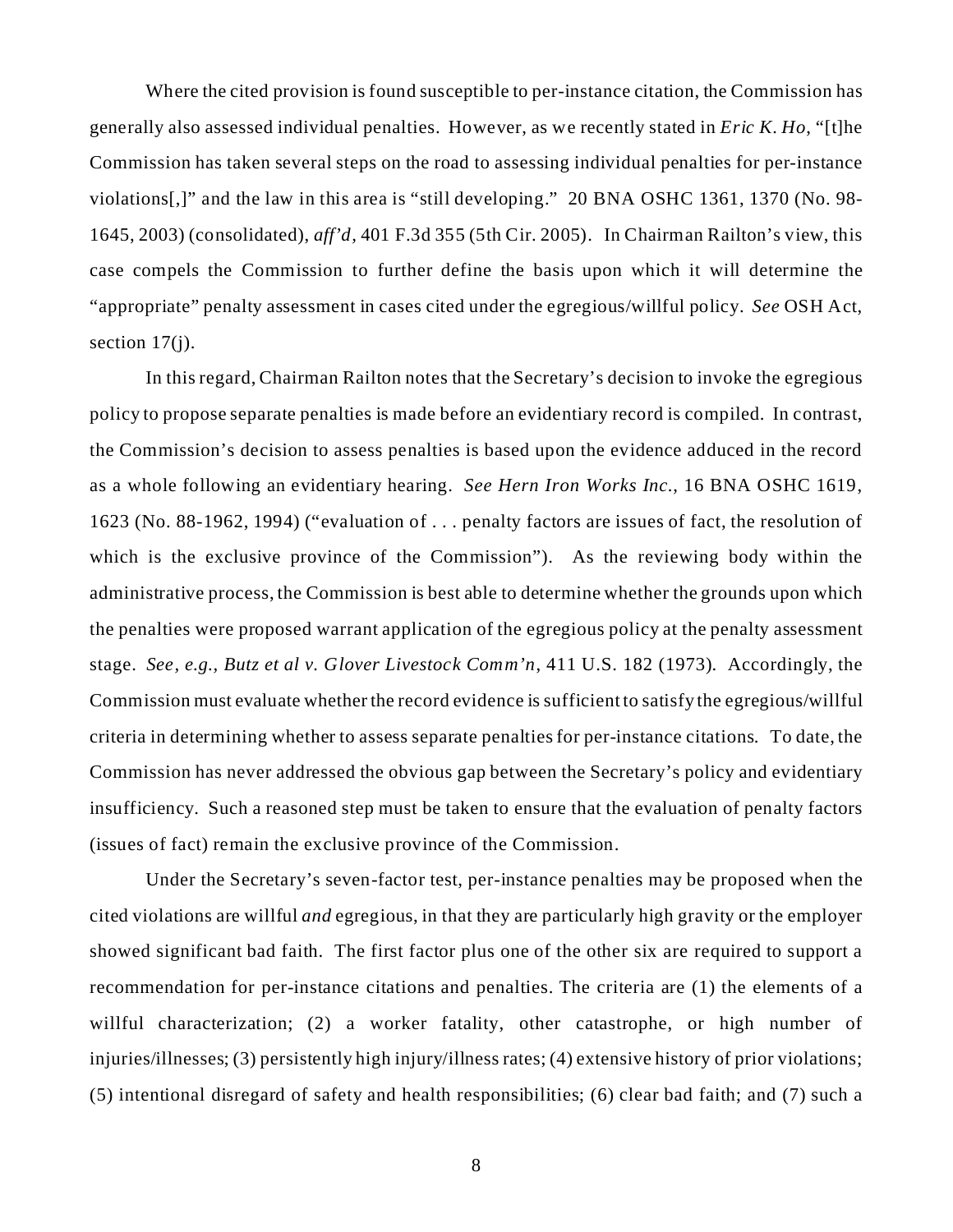large number of violations so as to significantly undermine any safety and health program. Of course, these elements are already subsumed within the four statutorily prescribed factors upon which the Commission determines the appropriate penalty under section 17(j).

Chairman Railton would find that the evidence here is insufficient to justify per- instance penalties under the Secretary's test. The judge found that the evidence established that the violations were willful, and that Jindal intentionally disregarded its recordkeeping responsibilities. As the essential basis of the willful characterization, however, the "intentional disregard" factor here is thoroughly redundant and, as such, cannot satisfy the "plus one" requirement of the Secretary's seven-factor test. In the absence of any other indicia of bad faith, and because the violations are of particularly *low* gravity, application of the violation-by-violation penalty policy is not merited.

With respect to the \$5,000 minimum willful penalty contained in the Omnibus Budget Reconciliation Act of 1990, Pub. L. No. 101-508, § 3101 (1990), Chairman Railton would note that the amendments are not the straitjacket that the Secretary would aver, either for the Commission or for the Secretary herself. Although the Secretary contends that it would be "clear error" to assess a penalty that is less than the "statutory minimum" for each willful violation, Congress intended some flexibility in applying the new penalty structure. As the House Conference Report states, "[t]he conferees d[id] not intend to deprive [OSHA] of the flexibility to settle cases involving willful violations, *where appropriate*, for amounts which are less than the mandatory minimums." H.R. CONF. REP. NO. 101-964, *reprinted in* 1990 *U.S.C.C.A.N.* 2374, 2393 94 (emphasis added).

The "appropriateness" benchmark identified in the committee report is identical to that which the Commission also must satisfy in exercising its penalty-setting authority pursuant to section 17(j). A total penalty here consisting of \$5,000 for each of the eighty-two violations affirmed as willful would amount to \$410,000. That is an extraordinary and unprecedented sum for even the largest and most egregious of recordkeeping cases. These circumstances raise the question whether, under the Secretary's approach, there would be any limit to the total penalty for cases involving large numbers of willful recordkeeping errors. The Commission has long cautioned against such a result, emphasizing that:

9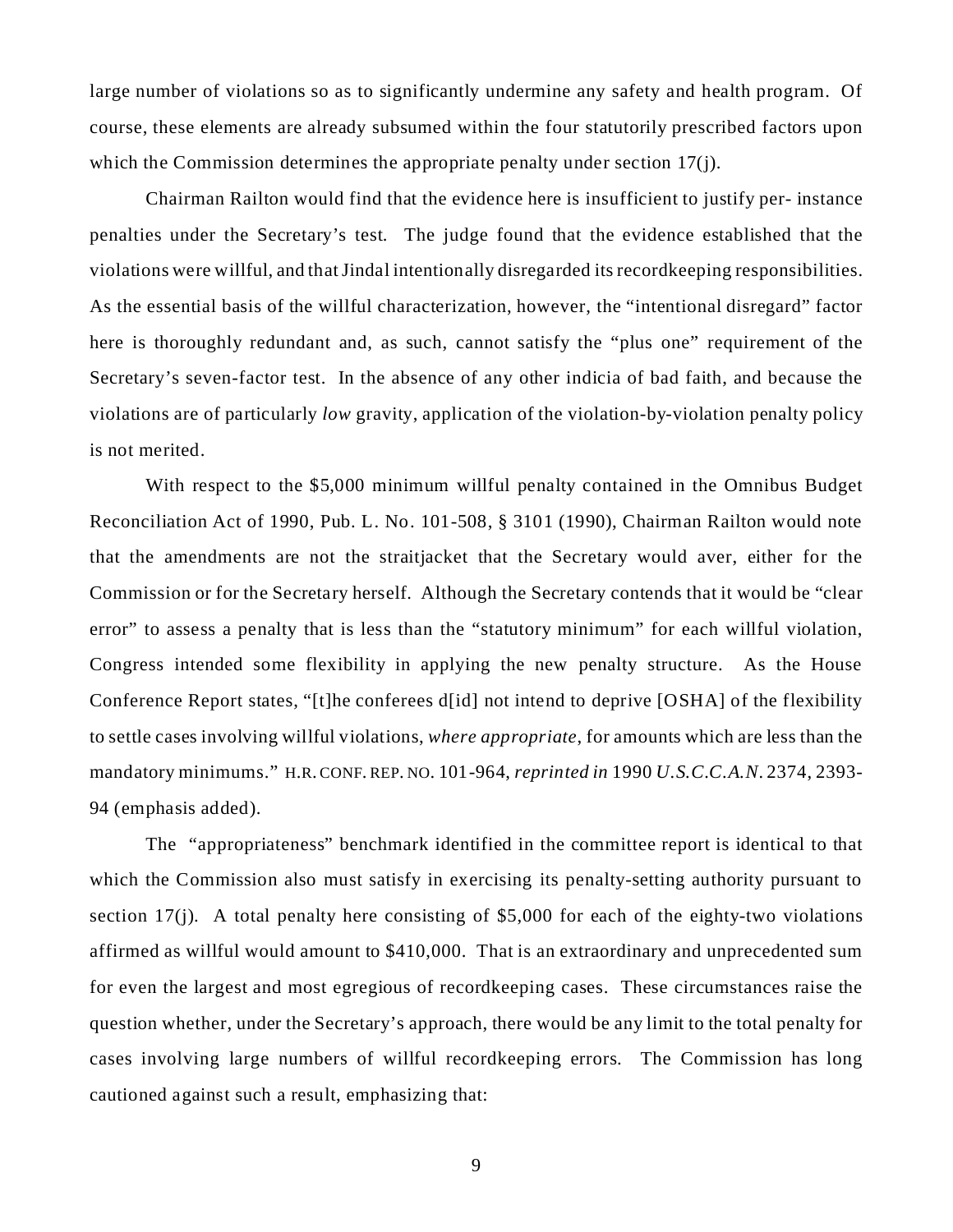The key question for penalty purposes is not how many errors or omissions there [are], but what penalty is appropriate. Thus, although the Secretary may cite separate omissions to record injuries as separate violations, he may not exact a total penalty that is inappropriate in light of the four factors listed in section 17(j) of the Act: the gravity of the violations, the employer's good faith, its size, and its history of violations.

## *Caterpillar,* 15 BNA OSHC at 2173.

In his application of the 17(j) factors here, the judge properly considered Jindal's size of 250 employees, the lack of prior OSHA inspections, and "deliberate nature of the violations." Following well-settled precedent, he focused on the gravity of the violations as the most significant consideration in assessing the penalty. *Chao v. OSHRC (Erik K. Ho)*, 401 F.3d at 376, and cases there cited. Gravity generally includes a number of factors, including the number of employees exposed to the hazard, the duration of their exposure, the precautions taken to prevent injury, and the degree of probability that an injury would occur. *E.g*. *Kus-Tum Builders, Inc.*, 10 BNA OSHC 1128, 1132 (No. 76-2644, 1981). The Commission has long held, however, that recordkeeping violations are of low gravity. *See Caterpillar*, 15 BNA OSHC at 2178; *Pepperidge Farm, Inc*., 17 BNA OSHC 1993, 2001 (No. 89-0265, 1997); *Kaspar*, 18 BNA OSHC at 2185.

Based on the record evidence, Chairman Railton agrees that in addition to the low gravity of recordkeeping violations in general, the injuries and illnesses that went unrecorded here were relatively minor. As the judge stated, "[e]ven under the Secretary's theory of the case, Respondent reported major injuries to Workers' Compensation as well as to OSHA while only the more marginal, or less serious injuries went unreported." Accordingly, based on all of the section 17(j) factors, Chairman Railton would affirm the judge's penalty assessment of a single grouped penalty of \$70,000 for Jindal's eighty-two willful recordkeeping violations.

## **Commissioner Rogers' Views**

It is undisputed that the judge correctly affirmed separate violations for each of Jindal's separately cited recordkeeping errors, and his rulings to that effect are not on review. *Eric K. Ho*, 20 BNA OSHC at 1370; *Kaspar Wire Works, Inc.,* 18 BNA OSHC at 2185; *Caterpillar, Inc.,* 15 BNA OSHC at 2173. Both commissioners also agree that the record evidence and applicable law support the judge's characterization of the eighty-two recordkeeping violations he affirmed as willful. Commissioner Rogers believes, however, that the assessment of a single \$70,000 penalty for the eighty-two affirmed willful violations is precluded by the OSH Act's penalty provisions. Rather, once having found eighty-two separate willful violations, the Commission *must* assess a penalty of at least \$5,000 for each such violation.

As originally passed, the OSH Act provided that an employer "may be assessed" a maximum \$10,000 penalty for "each [willful] violation." 29 U.S.C. § 666(a). Unlike the provision pertaining to serious violations, which prescribed that a penalty of up to \$1,000 "*shall* be assessed[,]" there was no minimum penalty required for a willful violation. 29 U.S.C. § 666(b) (emphasis added). In 1990, Congress revised the OSH Act's penalty provisions by increasing the penalty amounts for all violations seven-fold, and establishing a minimum penalty for willful violations as follows.

Any employer who willfully or repeatedly violates the requirements of section 654 of this title, any standard, rule or order promulgated pursuant to section 655 of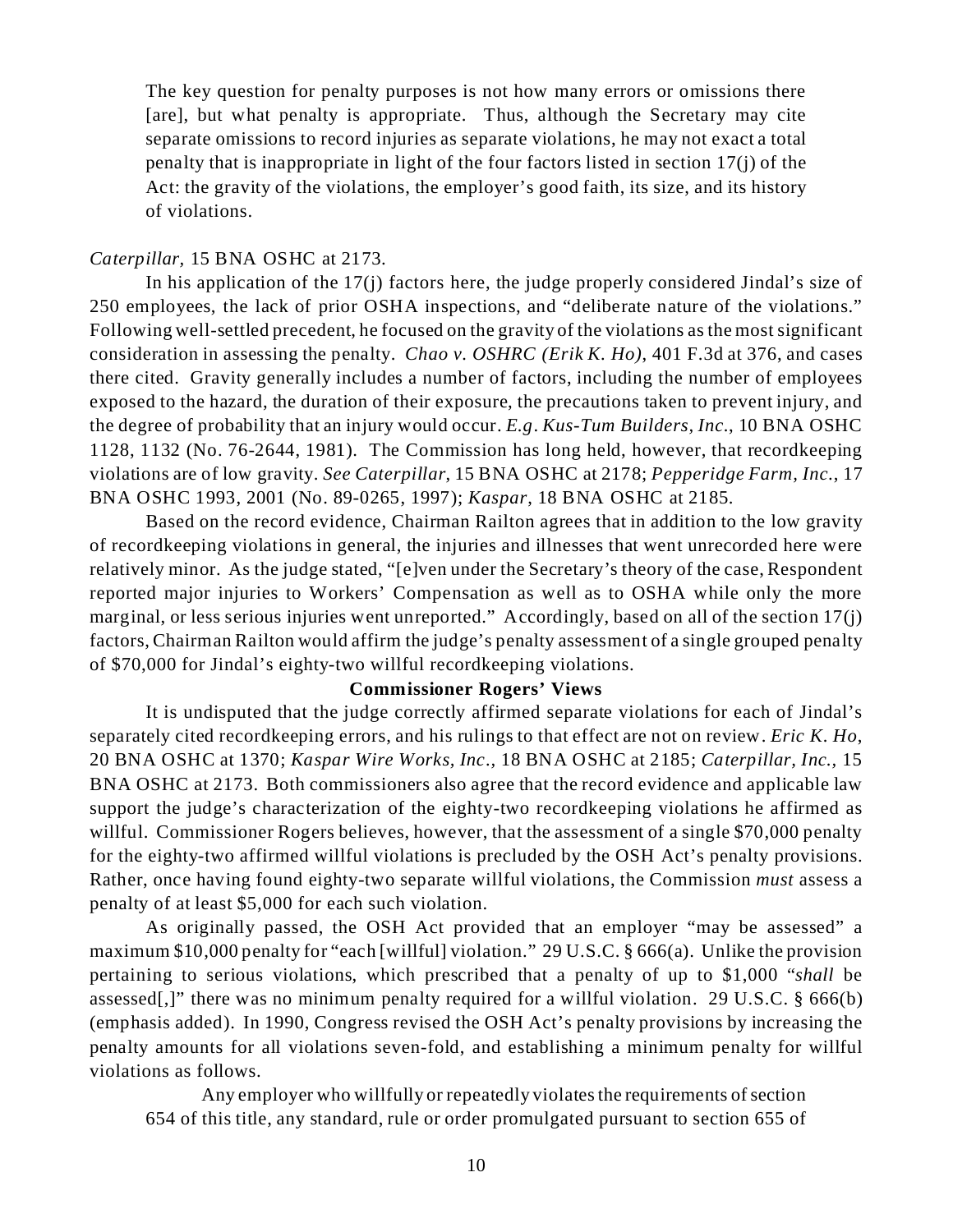this title, or regulations prescribed pursuant to this chapter, may be assessed a civil penalty of not more than \$70,000 for each violation, *but not less than \$5,000 for each willful violation.* 

Omnibus Budget Reconciliation Act of 1990, Pub. L. No. 101-508, § 3101 (1990), 29 U.S.C. § 666(a) (emphasis added). Accordingly, this case presents, for the first time, the question whether the Commission may now assess an aggregate penalty for multiple affirmed violations that amounts to less than \$5,000 for "each [willful] violation."

The fundamental principle of statutory construction is that statutory language is to be construed according to its plain meaning. *Caminetti v. United States*, 242 U.S. 470, 485 (1917). When the language is plain, " 'the sole function of the courts . . . is to enforce it according to its terms' " unless the result would be "absurd." *Hartford Underwriters v. Union Planters*, 530 U.S. 1, 6 (2000) (citations omitted). Thus, the first step in statutory construction is the wording of the statute itself which, if unambiguous, obviates reliance on legislative history or other external sources. *E.g., Consumer Product Safety Commission v. GTE*, 447 U.S. 102, 108 (1980) ("starting point for interpreting a statute is the language of the statute itself . . . [which,] absent a clearly expressed legislative intention to the contrary, ... must ordinarily be regarded as conclusive"); *Arcadian Corp.*, 17 BNA OHSC 1345, 1347 (No. 93-3270, 1995) ("'[i]n a statutory construction case, the beginning point must be the language of the statute, and when a statute speaks with clarity to an issue[,] judicial inquiry into the statute's meaning, in all but the most extraordinary circumstances, is finished'" (citations omitted)), *aff'd* 110 F.3d 1192 (5th Cir. 1997).

Commissioner Rogers would find that the words "not less than \$5,000 for each willful violation" mean just that. *See Connecticut Nat. Bank v. Germain*, 503 U.S. 249, 254 (1992) (explaining that Congress "says in a statute what it means and means in a statute what it says"). In her view, these words are unambiguous and can *only* be read to require that at least \$5,000 must be assessed for *each* affirmed willful violation. *See Kaspar Wire Works Inc. v. Secretary*, 268 F.3d 1123, 1130 (D.C. Cir. 2001) (finding that "plain language of the Act could hardly be clearer" that per-instance penalties are "consistent with the general principle that each violation of a statutory duty exposes the violator to a separate statutory penalty").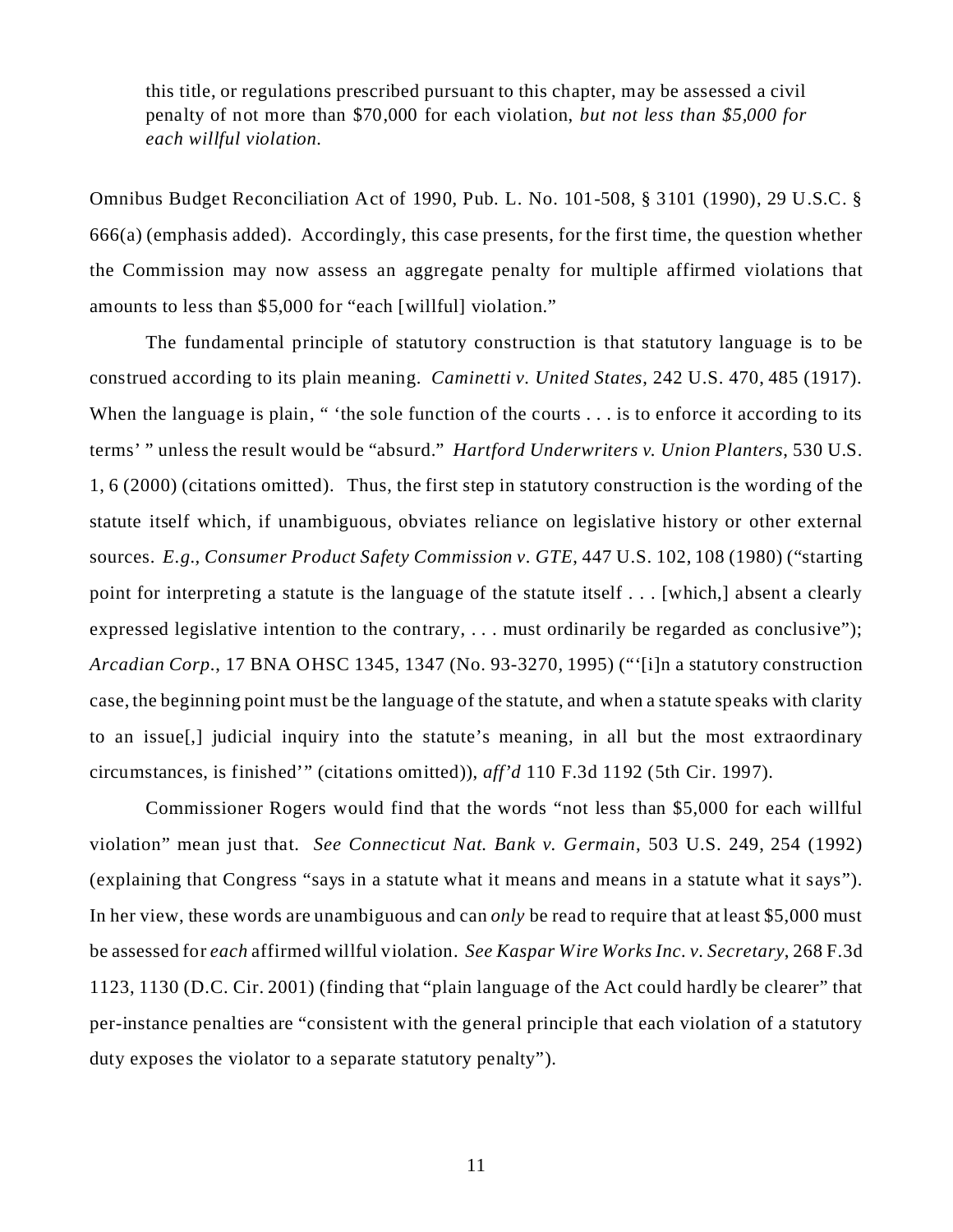deemed necessary to effectuate the "stated purpose" of the OSH Act. *Id.* at 2393. *See U.S. ex rel.*  The legislative history emphatically supports this interpretation, clarifying that "[i]n order to ensure that the most egregious violators are in fact fined at an effective level, the conferees . . . adopted a mandatory minimum penalty of \$5,000 for a willful violation of the OSH Act . . . [a]s a penalty floor that is not intended to become a penalty ceiling." H.R.Rep. No. 101-881, *reprinted in* 1990 *U.S.C.C.A.N*. 2050, 2393-94. The seven-fold increase in all penalties exceeded the threefold increase that would have been sufficient to keep pace with inflation, as the larger increase was *Chandler v. Cook County*, 277 F.3d 969, 978 (7th Cir. 2002) (finding that "[i]t could not be more clear that Congress, in adopting [False Claims Act penalty enhancement], addressed the situation with careful precision as to what sort of damage scheme was necessary to achieve the goals of the statute").

 *Kaspar Wire Works* all predated passage of the Omnibus.<sup>5</sup>*See also* 136 CONG. REC. S15776 (daily Congress also specifically contemplated the effect of the penalty increase in the context of willful recordkeeping violations, noting that "the mandatory minimum penalty adopted by the conferees targets the most extreme violators[,]" which includes employers who "knowingly and intentionally violate the recordkeeping and reporting requirements . . . ." H.R.Rep. No. 101-881, *reprinted in* 1990 *U.S.C.C.A.N*. at 2393-94. The potential for significant penalty enhancement of willful per-instance recordkeeping violations would have been apparent, as the Secretary's perinstance recordkeeping citations in *Caterpillar, Kohler, Inc.,* 16 BNA OSHC 1769 (No. 88-237, 1994); *Hern Iron Works, Inc.*, 16 BNA OSHC 1206 (No. 89-433, 1993); *Pepperidge Farm*; and ed. Oct. 18, 1990) (statement of Sen. Hatch) (acknowledging that "OSHA, under its egregious policy, penalized several businesses in the multimillion dollar range").

<sup>5</sup> Commissioner Rogers also notes that the Commission and courts have routinely referred to the amended penalty amounts as if there were no question that they establish a \$5,000 minimum willful penalty. *See MJP Constr. Co*., 19 BNA OSHC 1638, 1649 (No. 98-0502, 2001) (referring to 29 U.S.C. § 666 (a) "which mandates a minimum penalty of \$5000 for a willful violation"); *Worldwide Mfg. Inc.,* 19 BNA OSHC 1023, 1024, 1026 (No. 97-1381, 2000); *Arcadian*, 17 BNA OSHC at 1349 ("referring to Omnibus, which "establish[ed] a \$5,000 minimum penalty for willful violations"); *Reich v. Sabia Co.*, 90 F.3d 854, 859 (3rd Cir. 1996) (noting that 1990 amendment changed "statutory landscape" "by requiring a \$5,000 minimum penalty for *willful* violations") (emphasis in original).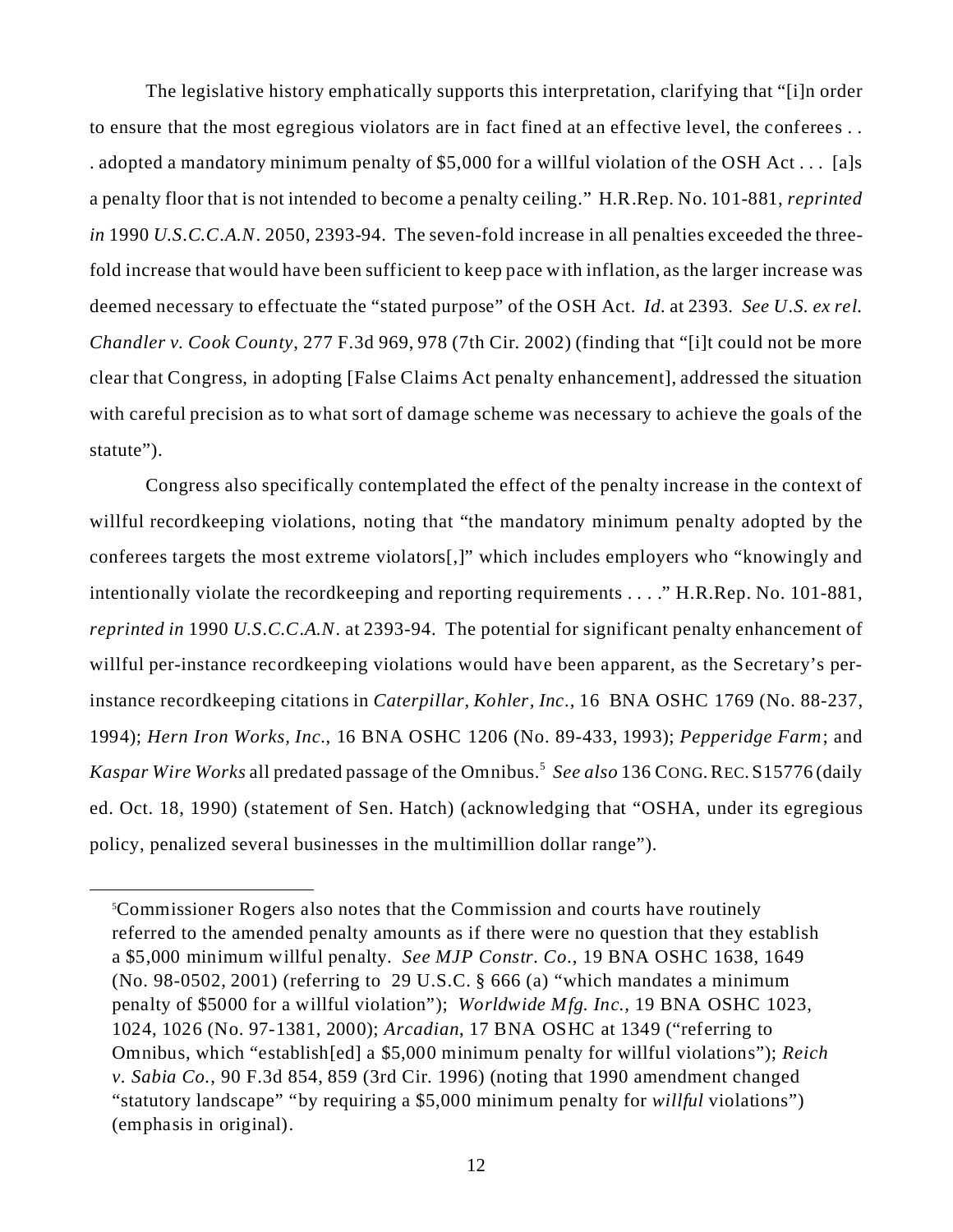role. *Cuyohoga Valley Railway Co. v. United Transportation Union*, 474 U.S. 3, 7 (1985) ("[a] Commissioner Rogers respectfully takes issue with her colleague's suggestion that the conferees' contemplation of a "settlement" exception to the minimum penalty undercuts the mandatory applicability of the minimum in a litigated case. As the conferees recognized, the settlement comments concerned "OSHA's existing [settlement] authority . . . [as] [t]he conferees d[id] not intend to deprive the agency of [its] flexibility to settle cases  $\dots$ ." H.R.Rep. No. 101-881, *reprinted in* 1990 *U.S.C.C.A.N*. at 2394. The Secretary's *exclusive* settlement authority, including mitigation of penalties pursuant to settlement, is derived from her unique prosecutorial necessary adjunct of [the Secretary's sole] power is the authority to withdraw a citation and enter into settlement discussions with the employer") (citation omitted); *Donovan v. OSHRC (Mobil Oil)*, 713 F.2d 918, 927 (2nd Cir. 1983) (only Secretary has "unfettered discretionary authority to withdraw or settle a citation . . . or to settle, mitigate or compromise any assessed penalty"). Therefore, any exception, by its terms and by virtue of the Secretary's prosecutorial authority, would apply only to the Secretary and only in the context of settlements. *See Brooks Well Servicing Inc.*, 20 BNA OSHC 1286, 1288-89 (No. 99-0849, 2003) (noting general rule of statutory construction that "exceptions are to be narrowly construed") (citations omitted).

In agreement with her colleague, Commissioner Rogers acknowledges the Commission's statutory duty to assess an "appropriate" penalty based on the evidentiary record. 29 U.S.C. § 666(j),  $\S 17$ (j). In her view, however, a focus on the Secretary's egregious/willful policy factors to determine whether per-instance penalties are appropriate for affirmed per-instance violations sidesteps the statutory issue. Such an approach "splits the baby" by dividing per-instance citation authority into two distinct analytical questions: whether the cited standard/regulation can be read to support per-instance citations, and whether the record evidence sufficiently supports the Secretary's "willful plus" criteria to warrant individual penalties. Regardless of the permissibility of assessing a single grouped penalty for individually cited and affirmed violations, the amended Act simply precludes the assessment of *any* penalty that does not amount to at least \$5,000 for each affirmed willful violation. This is consistent with the Commission's corollary limitation precluding assessment of a penalty exceeding the statutory maximum for a single violation, even were the Commission to find the maximum permissible penalty inadequate.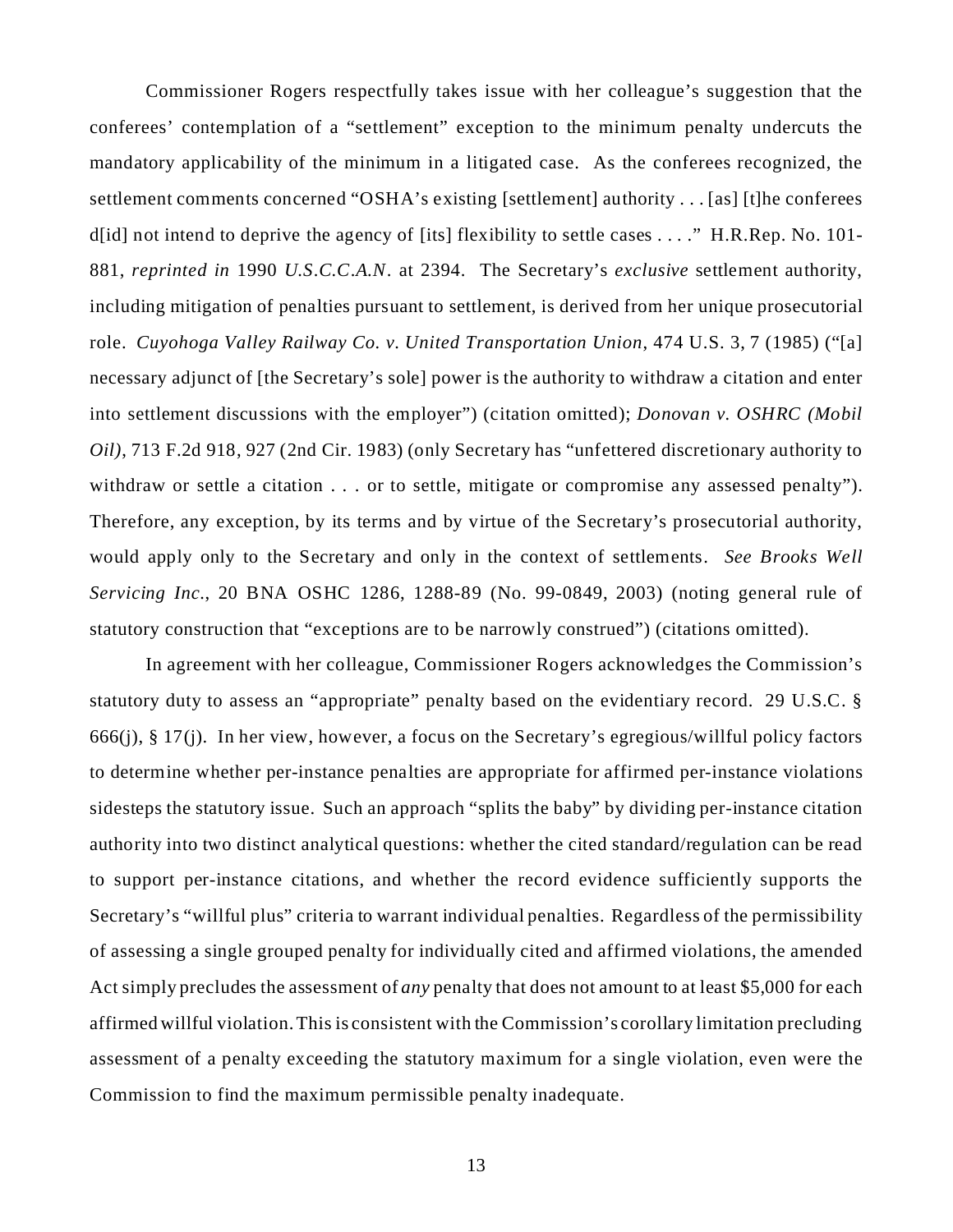Nonetheless, in contrast to her colleague, Commissioner Rogers would find that assessment of a separate penalty for each of Jindal's willful recordkeeping violations is reasonable in the circumstances of this case, and satisfies the four section 17(j) penalty criteria as well as those the Secretary has articulated in her egregious/willful policy. As with all recordkeeping violations, the Commission classifies these violations as low gravity. However, Jindal's abysmal error rate that averaged approximately seventy percent over three years, in conjunction with a recordkeeping program specifically designed and implemented to under record, represents a level of bad faith that clearly justifies the Secretary's lawful exercise of her discretion to cite these violations separately and the penalties that statutorily flow from it.

assessment reviewed for abuse of discretion). Commissioner Rogers also rejects the notion that the statutorily prescribed minimum penalties here would be extraordinary. Under the Act's original penalty scheme, the Commission assessed an aggregate penalty of \$210,500 for the 342 willful recordkeeping violations in *Kaspar*, amounting to an average of \$615.49 per violation. A seven-fold increase in that amount would yield a per violation penalty of \$4,308.43. In *Pepperidge Farm*, the Commission assessed a penalty of \$289,603 for the 176 willful recordkeeping violations, amounting to an average of \$1645.47 per violation. A seven-fold increase in that amount would yield a per violation penalty of \$11,518.29. Here, a \$5,000 penalty for each of Jindal's eighty-two affirmed willful violations would yield a total penalty of \$410,000, an amount well within the range of previously assessed willful penalties. In view of the mandatory minimum, and the documented Congressional intent to effectuate the "stated purpose" of the Act with a significant penalty increase, Commissioner Rogers would find that the judge exceeded his authority by assessing a single penalty that failed to amount to a dollar value equal to, or greater than, the \$5,000 statutory minimum for each affirmed willful violation. *Cf. U.S. v. ITT Continental Baking Co.*, 420 U.S. 223, 229 n.6 (1975) (noting that where statute prescribes no minimum penalty and permits, though does not require, penalties assessed as a series of daily violations rather than a single violation, trial judge's penalty assessment reviewed for abuse of discretion).<br>
14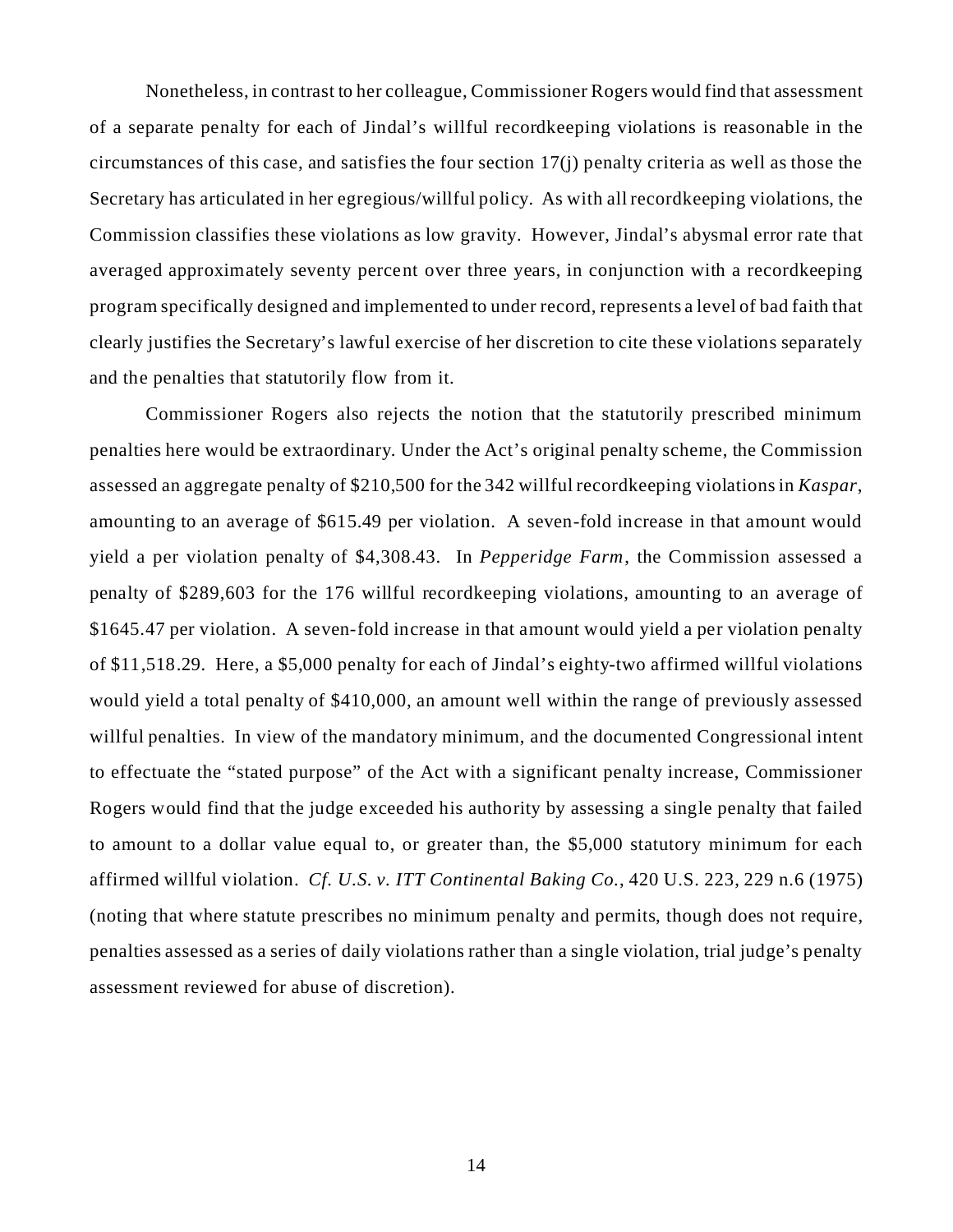#### SECRETARY OF LABOR,

Complainant,

#### v. 00-2231

JINDAL UNITED STEEL CORP., and its

successors,

Respondent.

#### APPEARANCES:

For the Complainant:

Danielle L. Jaberg, Esq., Erica J. McGuirk, Esq., Susan Meyercord Williams, Esq., Office of the Solicitor, U.S. Department of Labor, Dallas, Texas

For the Respondent:

Thomas H. Wilson, Esq., Merritt B. Chastain, III, Esq., Julie Merten Esq., Vinson & Elkins, LLP, Houston, Texas

Before: Administrative Law Judge: James H. Barkley

#### **DECISION AND ORDER**

This proceeding arises under the Occupational Safety and Health Act of 1970 (29 U.S.C. Section 651 *et seq.*; hereafter called the "Act").

Respondent, Jindal United Steel Corp., (Jindal), at all times relevant to this action maintained a steel manufacturing plant in Baytown, Texas. Respondent admits it is an employer engaged in a business affecting commerce and is subject to the requirements of the Act.

On May 10 through October 19, 2000 the Occupational Safety and Health Administration (OSHA) conducted an inspection of Jindal's Baytown plant. As a result of that inspection, Jindal was issued citations alleging violations of the Act together with proposed penalties. By filing a timely notice of contest Jindal brought this proceeding before the Occupational Safety and Health Review Commission (Commission).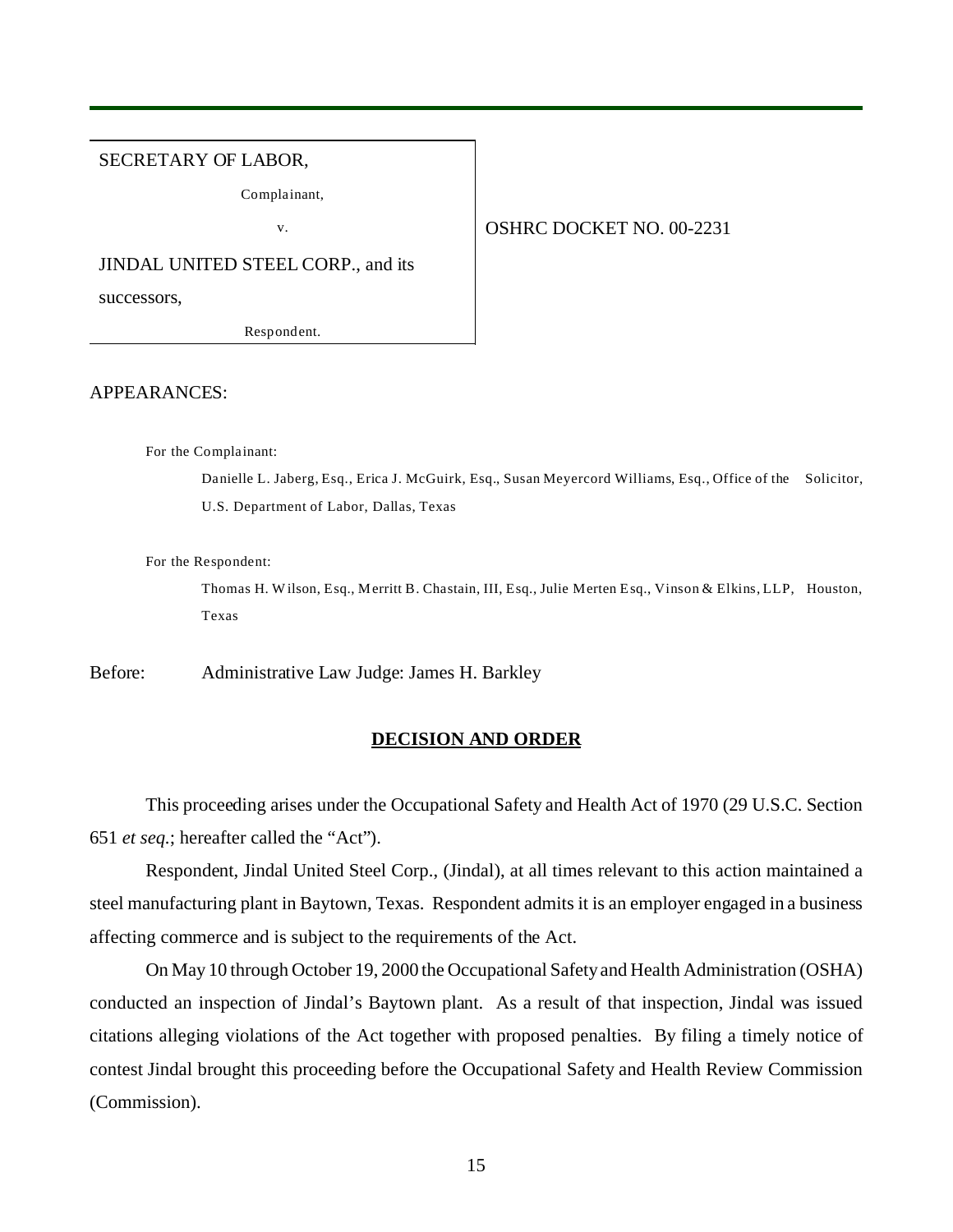which the Secretary agreed to withdraw willful citation 2, items 7, 41, 62, and 88. Willful citation 2, On August 3, 2001, the parties entered into a partial settlement agreement disposing of "serious" citation 1, in its entirety. On September 7, 2001 the parties submitted an additional agreement, disposing of "willful" citation 2, items 123 through 126. On September 11-13, 2001, a hearing on the matters remaining at issue was held in Beaumont, Texas. At the hearing the parties filed a joint stipulation in items 1 through 6, 8 through 40, 42 through 61, 63 through 87, and 89 through 122, remain at issue. Each of the remaining items alleges a violation of §1904.2(a), which requires that employers record occupational injuries and illnesses. Jindal contests the recordability of 24 of the remaining items, as set forth more fully below. Jindal also disputes the Secretary's willful classification and penalties of all items. The parties have submitted briefs on the matters remaining at issue and this case is ready for disposition.

### **Background**

Jindal purchased the subject plate steel manufacturing facility in Baytown, Texas in 1997 from USX (Tr. 46, 267-67, 526). Jindal is located on the same 59 acre tract which houses Saw Pipes USA, Inc. (Saw Pipes); both were part of an older USX steel mill facility (Tr. 583). The old USX plant produced plate steel, which was then rolled into pipes. When sold, the plant was divided into two operations, Jindal operating the plate mill, and Saw operating the pipe manufacturing division. The two companies share some common ownership; Saw Pipes holds stock in Jindal (Tr. 141, 595). Saw Pipes commenced its operations prior to Jindal's start up (Tr. 123, 265, 562-64).

Craig Wetherington testified that he interviewed for a safety and health position with Jindal on May 4, 1998 (Tr. 51). Wetherington stated that Ms. Lisa White, Jindal's human resources manager, and Gary Jones, the human resources manager for Jindal's sister company, Saw Pipes, conducted his first interview (Tr. 48, 96). He was then interviewed by Doug Gates, Jindal's plant manager, along with Ms. White (Tr. 48-49). Wetherington stated that his position had no formal job description; he was told that, if hired, his job would entail helping the company come into operational status, and dealing with basic daily safety operations (Tr. 50). Wetherington was further told that he would have "double line, or dotted line responsibility" to both Mr. Jones and Doug Gates (Tr. 49, 66-67, 76, 98-99, 113). According to Wetherington, Jones was the administrator of the safety program for both Jindal and Saw pipes, and was the "contract holder, or signature party" for both Jindal and Saw pipes' Workers Compensation policies (Tr. 66, 126). Wetherington would be required to seek permission from Mr. Jones before submitting a claim to Workers' Compensation (Tr. 65). Wetherington was hired later the same afternoon, and reported to work on May 5, 1998 (Tr. 51). Upon reporting for work, Wetherington inspected the physical plant, and reviewed Jindal's safety program and manual, as well as the OSHA 200 logs (Tr. 51-52).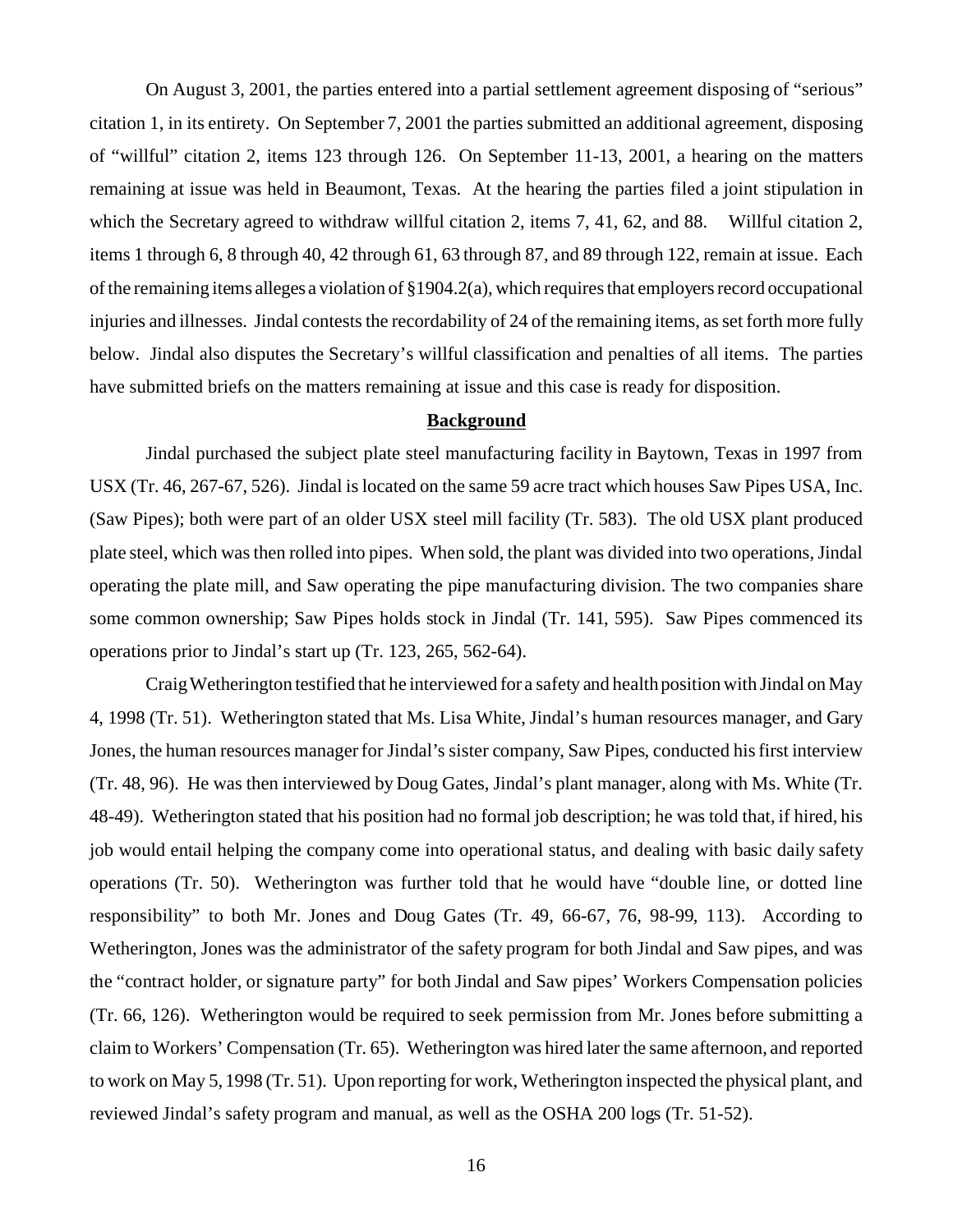Wetherington testified that he responded to employee injuries and accidents as part of his job (Tr. 52). After he received a report of an accident he would respond to the site to determine whether additional help was needed to respond. The injured employee would then be taken to the first aid, or nurse's, station. If needed the employee could be transferred to the healthcare provider with which Jindal had a contract, or to the local emergency room (Tr. 52-54). When an accident occurred at the plant, the injured employee's supervisor created an accident report, including the name of the affected employee, the date and location of injury, and a cursory description of the incident, and injury (Tr. 56). The accident report was to be turned over to Wetherington, the duty nurse, or to Doug Gates in the daily turn report, no later than first duty day following the accident (Tr. 56; Exh. C-295 through C-331). The nurse on duty also created a chronological list of all visits to the clinic and the care provided (Tr. 58-59; Exh. C-225, C-226).

Wetherington testified that he followed up on injuries. He examined the first aid log from the onsite first aid station weekly, and checked with the affected employee or with the nurse, who received the injured employee's "return envelope" from the healthcare provider (Tr. 58-60, 77). The return envelope would list prescriptions and/or physical therapy prescribed, and any physical restrictions on the employee's activity (Tr. 58). Wetherington also signed off on medical bills submitted by the healthcare provider for treatment provided to Jindal employees (Tr. 59-64; Exh. C-168 through C-194). In addition, Wetherington stated, he was responsible for submitting Workers' Compensation forms for eligible employees (Tr. 65).

Craig Wetherington testified that during his tenure at Lowry Air Force Base, between 1983 and 1992, he attended a four day seminar covering the OSHA 200 log, and the requirements for OSHA illness and injury record keeping (Tr. 42-44). Later, while working as a safety and health director at Grant/PrideCo, Wetherington attended a second, week-long course, sponsored by OSHA (Tr. 43). Wetherington was responsible for maintaining the OSHA 200 logs for Grant/PrideCo. for five years, until 1997 (Tr. 44-45). Wetherington testified that he understood OSHA record keeping requirements, and the meaning of the terms "medical treatment," "restrictive work activity," and "lost workdays" as defined by OSHA (Tr. 42-43).

Wetherington testified that he did not fill out the OSHA 200 logs at Jindal in accordance with OSHA recording criteria. Rather, Wetherington stated, he waited to record any injuries until it was determined whether an employee's injury was sufficiently serious to be reported to Workers' Compensation. If the cost of an employee's medical treatment and lost work time was paid out of pocket by Jindal, the Texas Workers' Compensation first report of injury (TWCC 1) was not forwarded to the state. In that case, Wetherington was not to list the injury on the OSHA 200 logs (Tr. 68, 77-80). If,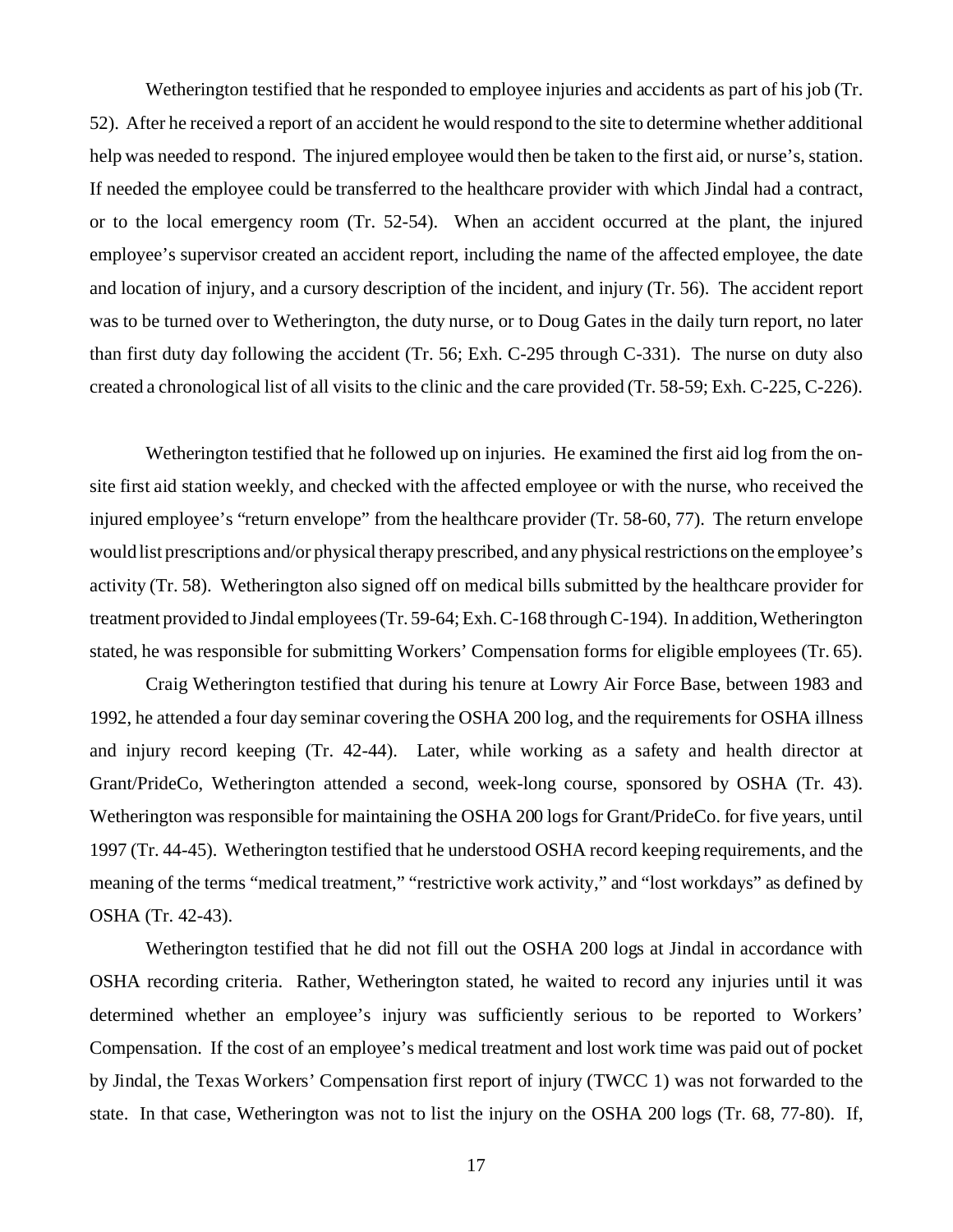however, the employee faced an extended period of convalescence or surgery, his or her injury would be reported to Workers' Compensation and listed on the OSHA 200 log (Tr. 65, 68). Consequently injuries meeting OSHA recording requirements were deliberately omitted from the logs. Wetherington testified that he filled out both the Workers Compensation forms and the OSHA 200 forms in accordance with instructions provided him by Gary Jones (Tr. 68).

Within several weeks of his hire date, Wetherington testified, he had a conversation with Jones about the way the Worker's Compensation claims were handled, and the resulting discrepancies in the OSHA logs. Wetherington stated that he told Jones he did not believe the 200 log was being filled out correctly. Jones told Wetherington that he interpreted OSHA regulations differently and that if Wetherington didn't want to record injuries according to his interpretation, Wetherington could find another job (Tr. 69, 555). Wetherington stated that, on several occasions, he spoke to Jones about the recording practices for the OSHA 200 log, but quit asking when he repeatedly got the same answer to his questions (Tr. 73).

Although Jones never directly stated that it was his intent to skew Jindal's accident data, Wetherington believed that Jones was knowledgeable about OSHA reporting requirements, and could not, in good faith, have interpreted those requirements to exclude all injuries not reported to Workers' Compensation.<sup>6</sup> Wetherington believed that Jones' intent was to misrepresent the number of accident's at the plant, in order to obtain favorable insurance premiums for the company (Tr. 109, 115-116). Wetherington also believed that the purpose of the under-reporting was to evade inspections by OSHA by reporting a low Lost Worker Day Index [LWDI] (Tr. 109-110).

Wetherington testified that he reported his conversation with Jones to Lisa White and Doug Gates, specifically stating that he would not be following OSHA requirements when filling out the 200 log when following Jones' instructions (Tr. 70-71, 130). He also went to Joe Hayes, a vice president at Jindal, about his concerns on a specific case (Tr. 75, 117). According to Wetherington, Hayes was not interested, and referred him back to Jones (Tr. 75-76). White and Gates told him that Jones had the final word on both Workers' Compensation issues and on the OSHA reporting requirements (Tr. 70, 104). While Gates wanted Wetherington to comply fully with OSHA requirements, he recognized Jones' authorityover safety issues. He recommended that Wetherington obey his supervisor, and "cover" himself by documenting any objections he had to the way the safety program was run (Tr. 71, 119, 130; *see also* testimony of Lisa White, Tr. 160-61, Exh. 292).

 $^6$  Jones was trained as a lawyer, and worked for 19 years in Brown and Root's legal department, where, among his other duties he responded to OSHA complaints (Tr. 555-56).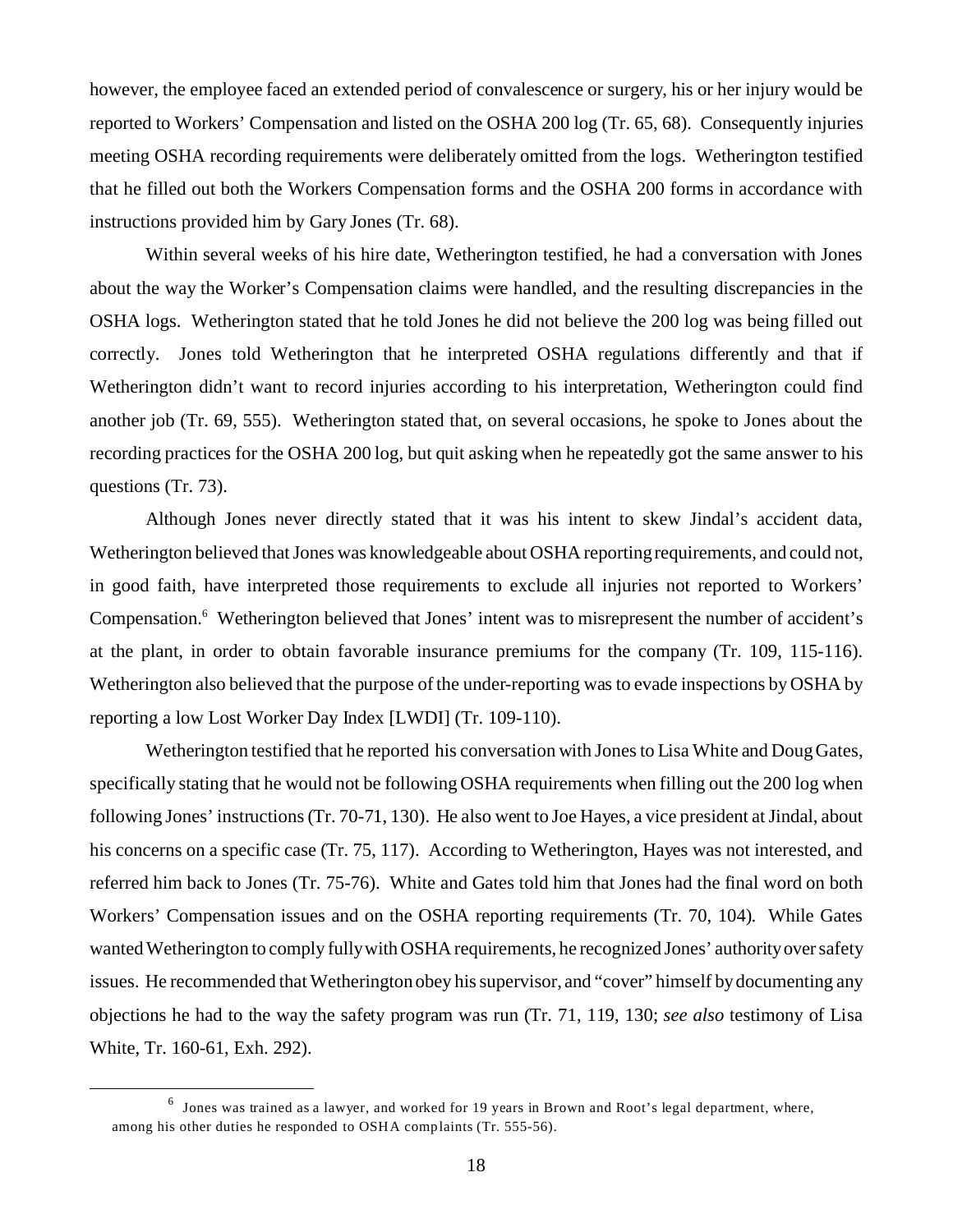On June 24, 1998, Wetherington wrote a memo for the his personnel file (Tr. 71, 73, 130-31; Exh. C-293), stating that he had asked Gary Jones about the company policy not to report injuries for which a first report of injury or illness had been completed (TWCC 1's), either to the state (Texas Worker's Compensation Commission), or to OSHA. The memo goes on to state that Jones told Wetherington "not to worry about it." Wetherington writes that after reaffirming Gary Jones' final authority over safety matters, he decided to record all first aid on the company logs, but to list on the OSHA 200 log only cases for which Workers' Compensation claims are made (Exh. C-293). Wetherington also wrote a letter to Lisa White restating his position and noting that if Gates truly wants full compliance then "we are going to have to go over Gary's head and report all injuries since the first of the year." Wetherington goes on to note "I do not really think any of us can stand that much heat" (Tr. 71, 73; Exh. C-292).

Wetherington testified that, in addition to under-reporting injuries for which claims had not been filed, he also under-reported injuries involving temporary workers. Wetherington testified that Gary Jones specifically told him that injuries suffered by temporary laborers would be reported by the agency through which the laborer was employed, and that Wetherington was not to report those injuries (Tr. 74). Wetherington testified that he told Jones this did not conform to OSHA reporting guidelines; Jones told him he interpreted the guidelines differently (Tr. 74, 93). As a result, Wetherington did not report any injuries to temporary laborers; he did not do any followup on temporary employees who had been injured (Tr. 81).

Wetherington identified the OSHA Injury and Illness Data Collection Form for 1998, which he completed and signed (Tr. 82; Exh. C-332, *see also*, Exh. C-402). Eight lost work time injuries were listed for the 1998 calendar year, which, according to Mr. Wetherington, corresponded to the number he reported on the OSHA 200 form for that year (Tr. 82-83). The 1998 logs entered into evidence actually show 7 lost work time injuries, and three injuries without lost work time (Exh. R-1, C-400).

Lisa White testified that in April 1998 she interviewed with Gary Jones and Dillip Bhargava for a position as Jindal's human resource manager (Tr. 147-49, 205). She believed Bhargava to be the president of Saw pipes and CEO of Jindal. Gary Jones offered her the position, and she accepted on April 21, 1998 (Tr. 147-49; Exh. C-334). White testified that when she was hired, Dillip Bhargava told her that, while she would be working directly under Joe Hayes, a Jindal vice president, she would be reporting through Gary Jones on any matters relating to safety (Tr. 141,144-46, 186, 209). Ms. White further testified that she did, in fact, report to Jones on compensation claims and EEOC litigation matters throughout her employment (Tr. 150-51, 162, 181, 188). Ms. White testified that Craig Wetherington was hired three for four weeks into her employment with Jindal; prior to that, there was no safety manager on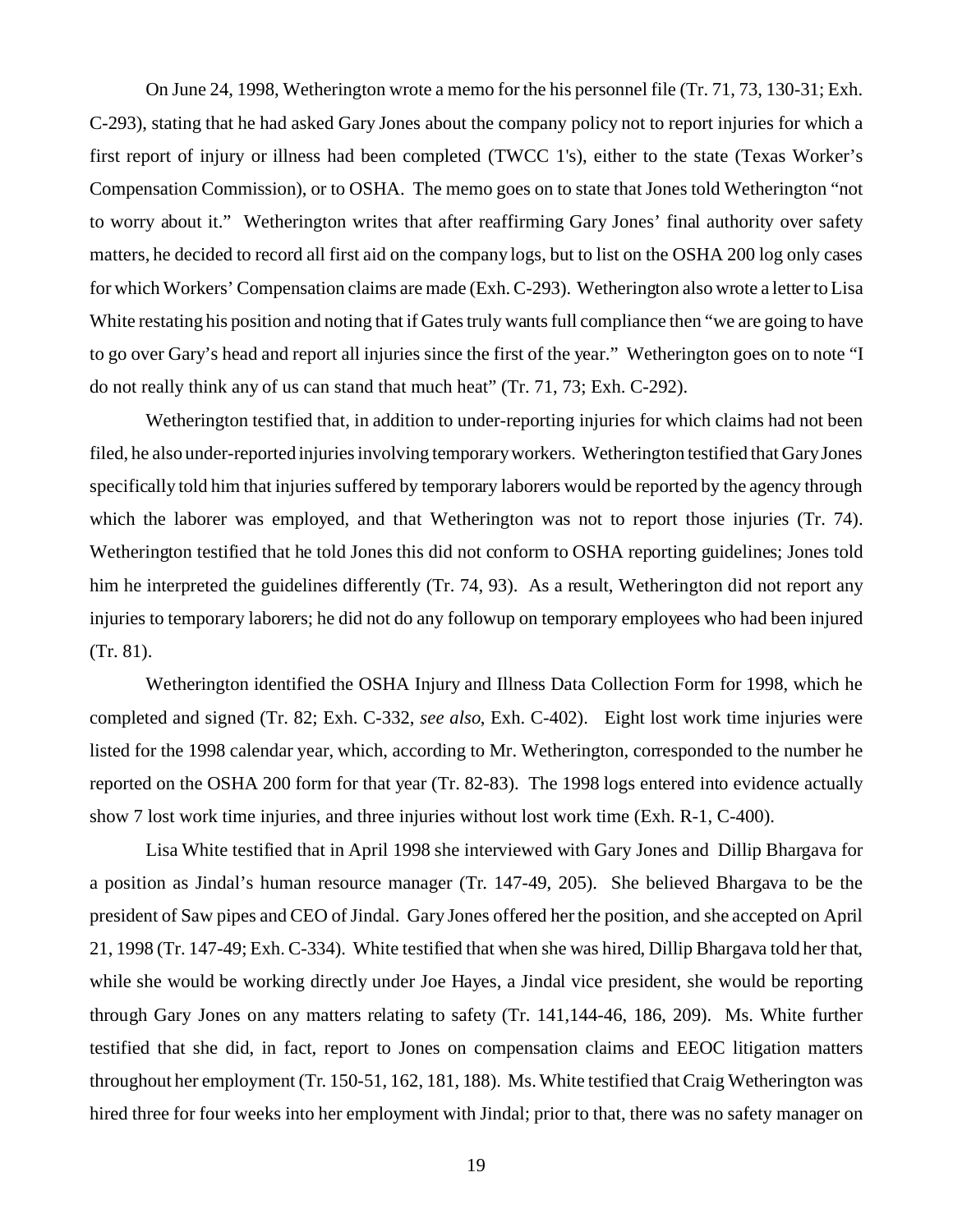site (Tr. 151). White testified that during Wetherington's interview, Gary Jones told Wetherington that he, like her, would have dual reporting responsibility to Jones (Tr. 154).

White recalled Wetherington's concern about Jindal not turning over minor injuries, or injuries without lost work time to their insurance carrier, or reporting those claims on the OSHA 200 forms (Tr. 156-57). She stated that he was also concerned that he had been directed not to report injuries involving temporary laborers on the OSHA 200s (Tr. 157). White confirmed that she was present during Wetherington's meeting with Doug Gates, and corroborated Wetherington's version of events (Tr. 160-61, 195-97). White stated that she was familiar with the recording criteria for the OSHA 200 logs (Tr. 137 40), and realized that the injuries Wetherington was concerned about should have been recorded (Tr. 157 58). However, when Wetherington left Jindal, and White took over responsibility for the 200 logs prior to engaging a new safety manager, White followed the practices Wetherington described to her. White intentionally failed to record at least one injury [cited at item 93] she knew to be recordable, because the employee involved was a temporary worker (Tr. 168-71).

Doug Gates, Jindal's plant manager, testified that Gary Jones introduced him to Craig Wetherington in the course of Wetherington's job interview (Tr. 248-49). According to Gates, Jones told him that Wetherington would be working in the plate mill, but be reporting to Jones (Tr. 250-51, 255). Gates testified that Jindal was "fumbling around trying to start our safety program." (Tr. 252). The only direction Gates gave Wetherington was to "establish a safety program and to be in the field and make observations of the people, the equipment, things like that. . .." (Tr. 252). Gates confirmed that Wetherington and White came to him with concerns about the way the OSHA logs were being kept. Gates understood that both Wetherington and White felt that they were being asked to keep the logs in a way that did not conform to their training. However, Gates stated, he was unfamiliar with safety and health issues and felt that Wetherington and White should be discussing their problem with Jones, who was their supervisor (Tr. 253 54, 262). Gates testified that he recommended Wetherington make Jones aware of his objections, and let Jones know that he would bear the ultimate responsibility for any problems (Tr. 255).

Gary Jones testified that in July of 1997 he was hired by Saw Pipes to bargain with the United Steelworkers Union (Tr. 556). Jones testified that Jindal began start up operations in late 1997 or early 1998, but denied that he had any role in that process (Tr. 562). Jones then went on to repeatedly contradict this statement. He testified that his supervisor, Mr. Bhargava, appointed him to act as liaison between Saw Pipes and Jindal's security department, which had a crew putting the Jindal facility in order (Tr. 564). Because he was the only human resources person at the facility, he interviewed, negotiated employment terms and hired Lisa White (Tr. 566-67). Jones claimed to have no role in safety and health decisions at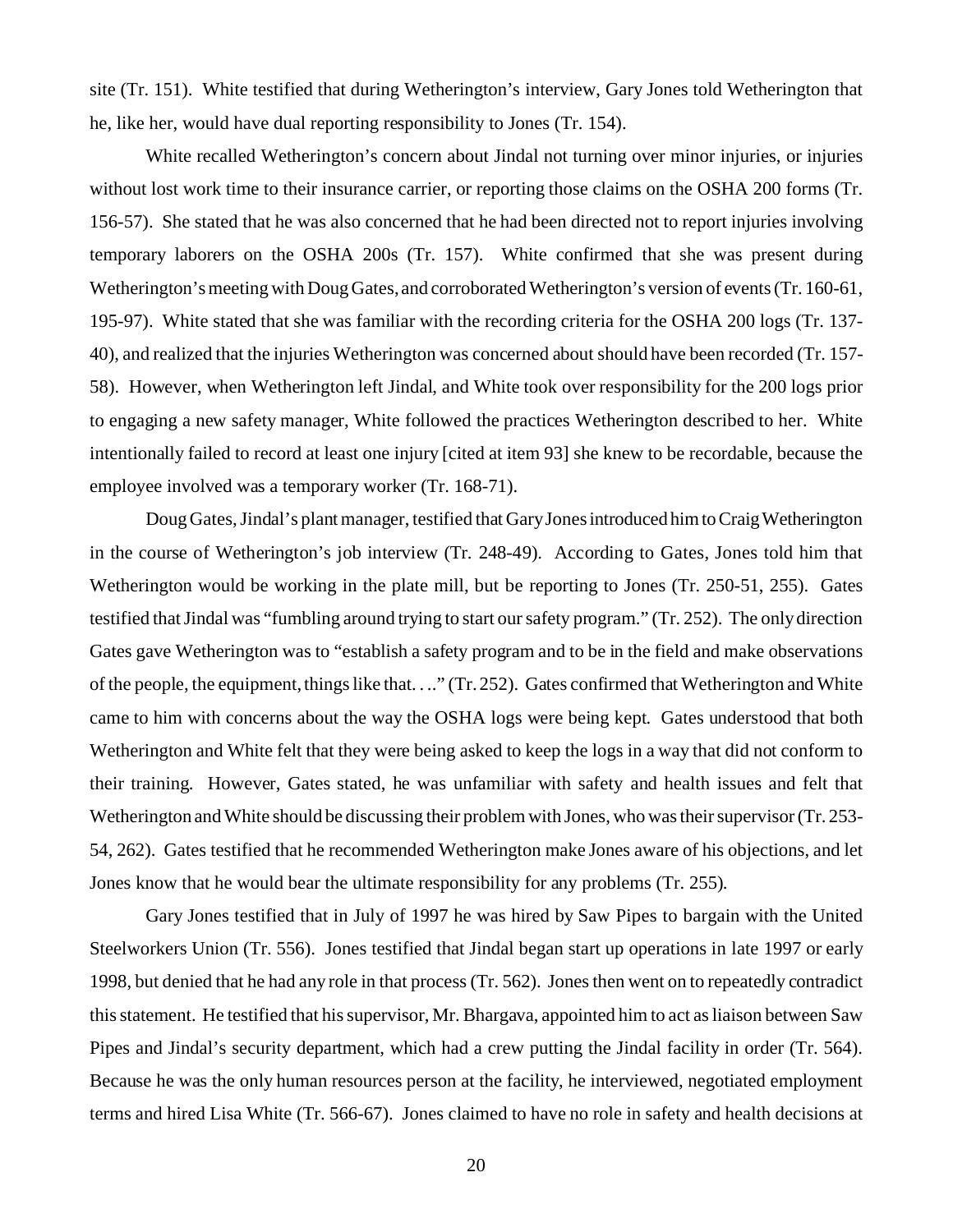either Saw Pipes or Jindal (Tr. 564). However, Jones hired Saw Pipes safety managers, Ronnie Johnson and, later, Robert Murphy (Tr. 557, 560). He interviewed Craig Wetherington, and when Wetherington left Jindal, Lisa White came to Jones to ask if Murphy could fill in as safety manager (Tr. 566-67). He established a clinic for the benefit of both Jindal and Saw Pipes employees, and arranged for its staffing (Tr. 565). Jones understood that Jindal and Saw Pipes had the same insurance carrier, but stated that he had no role whatsoever in the administration of either Saw Pipes' or Jindal's Workers Compensation program (Tr. 558, 563).

Jones testified that he was not Lisa White or Craig Wetherington's supervisor, and had no authority to fire or discipline either of them (Tr. 579-82). Jones stated he never had any conversations with any of Jindal's management concerning OSHA reporting requirements, or OSHA 200 forms (Tr. 582-83). He maintained he never told Wetherington that he did not have to report on the OSHA 200 log any injury that was not also reported to Workers' Compensation (Tr. 575). He denied telling Wetherington to under report injuries on the OSHA 200 (Tr. 576).

Jones did recall a conversation with Wetherington regarding injuries to temporary laborers. Jones testified that he gave Wetherington his reasoning for not reporting those injuries, stating that Jindal/Saw didn't supervise those laborers, that the laborers viewed the staffing agency, Labor Ready, as their employer, and that the staffing agency told him that they were maintaining an OSHA 200 log on their employees (Tr. 577). Jones, who is also an attorney, testified that he consulted the Blue Book<sup>7</sup> before discussing the issue with Wetherington (Tr. 590-94). Jones maintained he did not know how Wetherington chose to handle those injuries (Tr. 577).

Jones recalled speaking to Lisa White about Saw Pipes' practice of paying claims out of pocket to avoid Worker's Compensation claims (Tr. 577-78). According to Jones, employers in Texas can opt out of Worker's Compensation program, and that there was nothing illicit about paying small claims in-house rather than turning them over to the insurance carrier (Tr. 559). Jones stated that the in house payment of medical, or lost time claims had no relation to whether the underlying injury was reported to OSHA (Tr. 559).

David McIntosh was hired as Jindal's safety manager on November 8, 1999, about a week after first interviewing for the job (Tr. 305). McIntosh testified that he reported to Lisa White, who reported to both Doug Gates and Gary Jones (Tr. 306). McIntosh testified that he discerned his job duties partially from conversations with Lisa White, but mainly from review of Wetherington's files. From those files McIntosh

<sup>7</sup> The "Blue Book," *Record keeping Guidelines for Occupational Injuries and Illnesses*, 50 Fed. Reg. 29102 (July 17, 1985), is a compilation of interpretations of the types of injuries to be recorded. The interpretation was published following notice and a period for industry comment.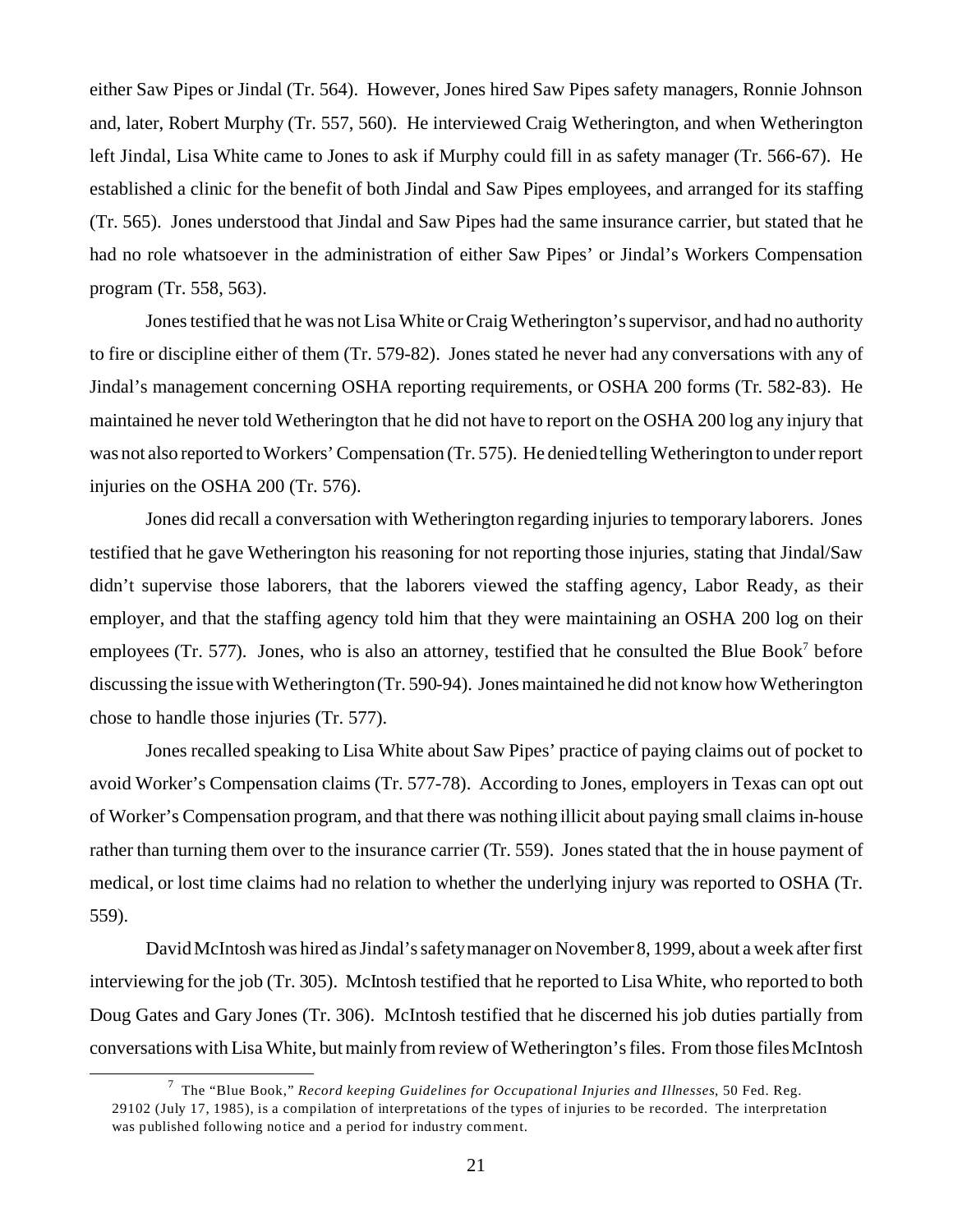determined that he was responsible for accident prevention (Tr. 313). McIntosh stated that included accident response, and analysis of the on site first aid logs (Tr. 313-16). McIntosh stated that he was never specifically assigned the task of maintaining the OSHA 200 logs or for submitting claims to Workers' Compensation (Tr. 316-17). However, McIntosh testified, he asked Doug Gates for permission to take on Workers' Compensation, as he had prior experience in the area (Tr. 317). McIntosh testified that he was directed to ask Gary Jones if he needed any instruction on which claims were to be submitted; however, he never had any occasion to do so (Tr. 318-19).

At the hearing, McIntosh testified that responsibility for keeping the OSHA 200 log had never been specifically assigned to him (Tr. 325-26, 339, 341-42, 373-75). McIntosh assumed responsibility for the OSHA 200 logs on his own initiative at the end of 1999 when he became concerned about the approaching deadline for posting the log (Tr. 317). McIntosh knew Wetherington kept the logs when he was the Jindal's safety manager, however, and he knew that no one else was keeping them.(Tr. 332, 334, 338-39). McIntosh completed the 1999 OSHA 200 logs based on information he located from Wetherington's files (Tr. 324-25). In his December 23, 1999 Turn Report, he notes correcting and updating the OSHA 200 log for 1998. He also states: "Did the same thing for 1999, except I still need to update October through December (Exh. C-374). McIntosh's Turn Reports do not mention the OSHA 200 forms again until February, when he discussed purchasing "EZ Track" software to "stay on top of our injuries and illnesses (Exh. C-385), and setting up a data base to record injuries for 2000 (Exh. C-386). McIntosh testified that he posted the 1999 log in February of 2000 (Tr. 324-25). The log, which has eleven entries, was never updated to include any entries from October and November. Only one entry appears for December, from the  $24<sup>th</sup>$ , the day after McIntosh noted working on the log (Exh. R-2, C-400).

McIntosh testified that, in his opinion, Jindal was under-reporting injuries; he knew there were recordable injuries that should have been, but were not entered on the OSHA 200 form because they were not reported to Worker's Compensation (Tr. 322-24). No Jindal executive ever told him that Jindal's had a policy to under-report injuries to OSHA; however, Lisa White told him that Jindal's policy on completing the OSHA report was to log only those claims turned into Workers' Compensation (Tr. 320-22, 364-65, 386). White also told McIntosh that, in accordance with Gary Jones' instructions, injuries sustained by temporary laborers were not to be recorded (Tr. 334). McIntosh testified that he told White that he disagreed with the "unwritten" recording policies (Tr. 339-40). Nonetheless, McIntosh admitted that injuries continued to be under-reported during his tenure as safety manager.

McIntosh denied anypersonal responsibility for the continued under-reporting, insisting that he had not specifically been assigned the job of maintaining the logs. He completed the 2000 OSHA logs, "just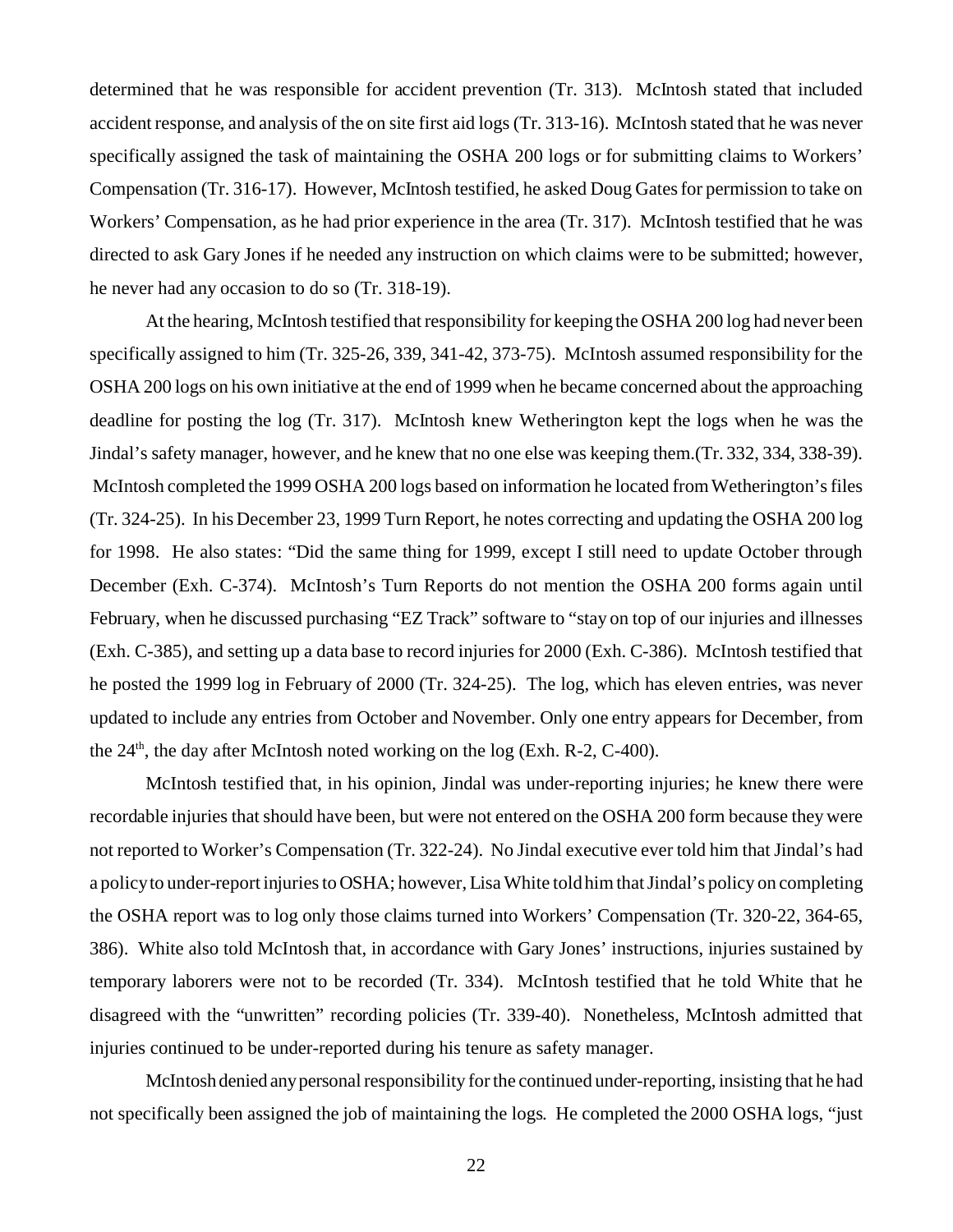to keep us covered in case something like this did happen" (Tr. 328, 332). McIntosh stated that he did attempt to enter all injuries for which Workers' Compensation claims had been filed into the OSHA log. He couldn't be sure he recorded them all, however, because he didn't have access to the insurance information (Tr. 385-89). McIntosh admitted that he was aware of some recordable injuries that he failed to report (Tr. 342, 350, 352, 354, 355). He testified that he did not record such injuries because he "did not have time," "did not get enough information," was kept "busy doing other things," and was never specifically told it was his responsibility (Tr. 343-64). In particular, McIntosh stated, Sandeep Mishra, Jindal's president, assigned him another project, programming each employee's hand print into the hand scanners for time keeping purposes (Tr. 366, 379). He was also assigned ancillary duties "such as getting the truck scale fixed, getting the fence fixed, finding contractors to fix the bathrooms out in the mill" (Tr. 379). McIntosh insisted that he never made a conscious decision not to record an injury, and maintained that he ignored Jindal's unwritten policies (Tr. 373-74). The 2000 log reflects 13 work related injuries through May of that year (Exh. R-3, C-400).

The cited violations of §1904.2(a) allege that during the relevant periods of 1998, 1999 and the first half of 2000, Jindal failed to record 75%, 86% and 55%, respectively, of all recordable injuries (Tr. 513; Exh. C-406). Jindal admits that 94 of the 118 cited injuries should have been recorded. Of the 24 citations contested by Jindal, eight are vacated, as discussed more fully below; the remaining 16 are affirmed. Taking the vacated items into account, I find that Jindal failed to record 74%, 84% and 53%, of all recordable injuries, for the 1998, 1999, and the first half of 2000. The classification of the violations as willful, and the appropriateness of the penalty are discussed below.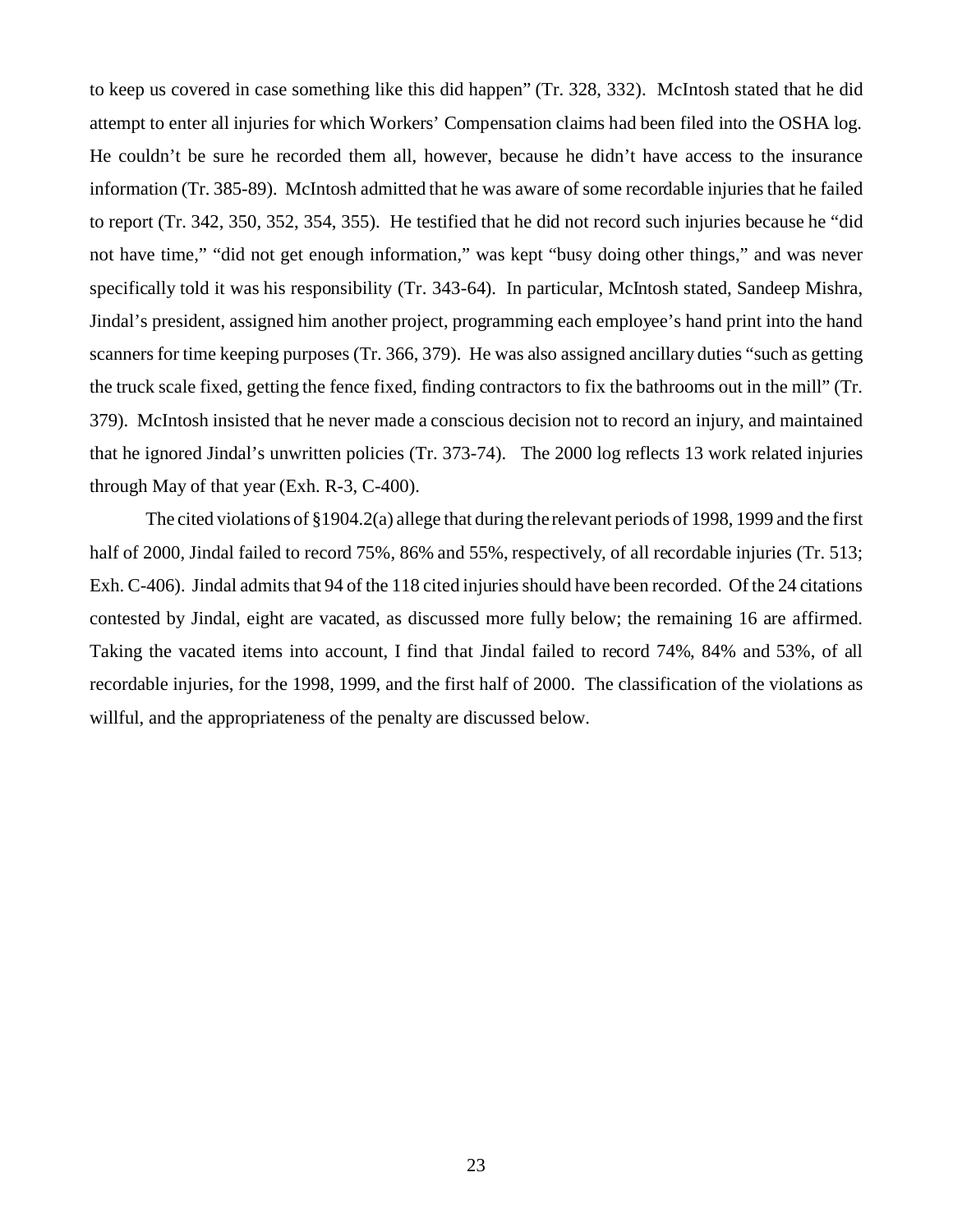#### **Violations of §1904.2(a)**

As noted above, citation 2, as amended, alleges 117 violations of §1904.2. Each item reads:

29 CFR 1904.2(a): The log and summary of occupational injuries and illnesses (OSHA Form No. 200 or

its equivalent) was not completed in the detail provided in the form and the instructions contained therein:

Section 1904.2(a) provides:

Each employer shall, except as provided in paragraph (b) of this section, (1) maintain in each establishment a log and summary of all recordable occupational injuries and illnesses for that establishment; and (2) enter each recordable injury and illness on the log and summary as early as practicable, but no later than 6 working days after receiving information that a recordable injury or illness has occurred.

Section 1904.12 states:

 (c) *Recordable occupational injuries or illnesses* are any occupational injuries or illnesses which result in:

 (1) Fatalities. . . (2) Lost work day cases, other than fatalities, that result in lost workdays; or (3) Nonfatal cases without lost workdays which result in transfer to another job or termination of employment, or require medical treatment (other than first aid) or involve: loss of consciousness or restriction of work or motion. This category also includes any diagnosed occupational illnesses which are reported to the employer but are not classified as fatalities or lost workday cases.

(d) *Medical treatment* includes treatment administered by a physician or by registered professional personnel under the standing orders of a physician. Medical treatment does not include first aid treatment even though provided by a physician or registered professional personnel.

 (e) *First Aid* is any one-time treatment, and any followup visit for the purpose of observation, of minor scratches, cuts, burns, splinters, and so forth, which do not ordinarily require medical care. . ..

**Citation 2, items 1 through 6 and 8 through 15.** Jindal does not contest the underlying violations set forth in items 1 through 15. Those items allege violations resulting from injuries occurring on February 23, March 10, April 26, May 7, June 3, June 9, June 24, August 17, 1998 August 27, August 28, October 15, October 23, November 15, December 4, and December 8, 1998. Jindal admits not only that the injuries occurring on those dates were recordable, but that Jindal management knew or should have known that (1) the injuries were recordable, and (2) the injuries were not, in fact, recorded.

**Citation 2, item 16.** Joe Potter, a shift maintenance foreman at Jindal United Steel, testified that he strained a muscle in his lower back while attempting to lift an oil drum (Tr. 438). Potter testified that he was given medications which he was to take for two weeks (Tr. 438). Records from the San Augustine Industrial Clinic support Potter's testimony; the clinical notes indicate that on January 13,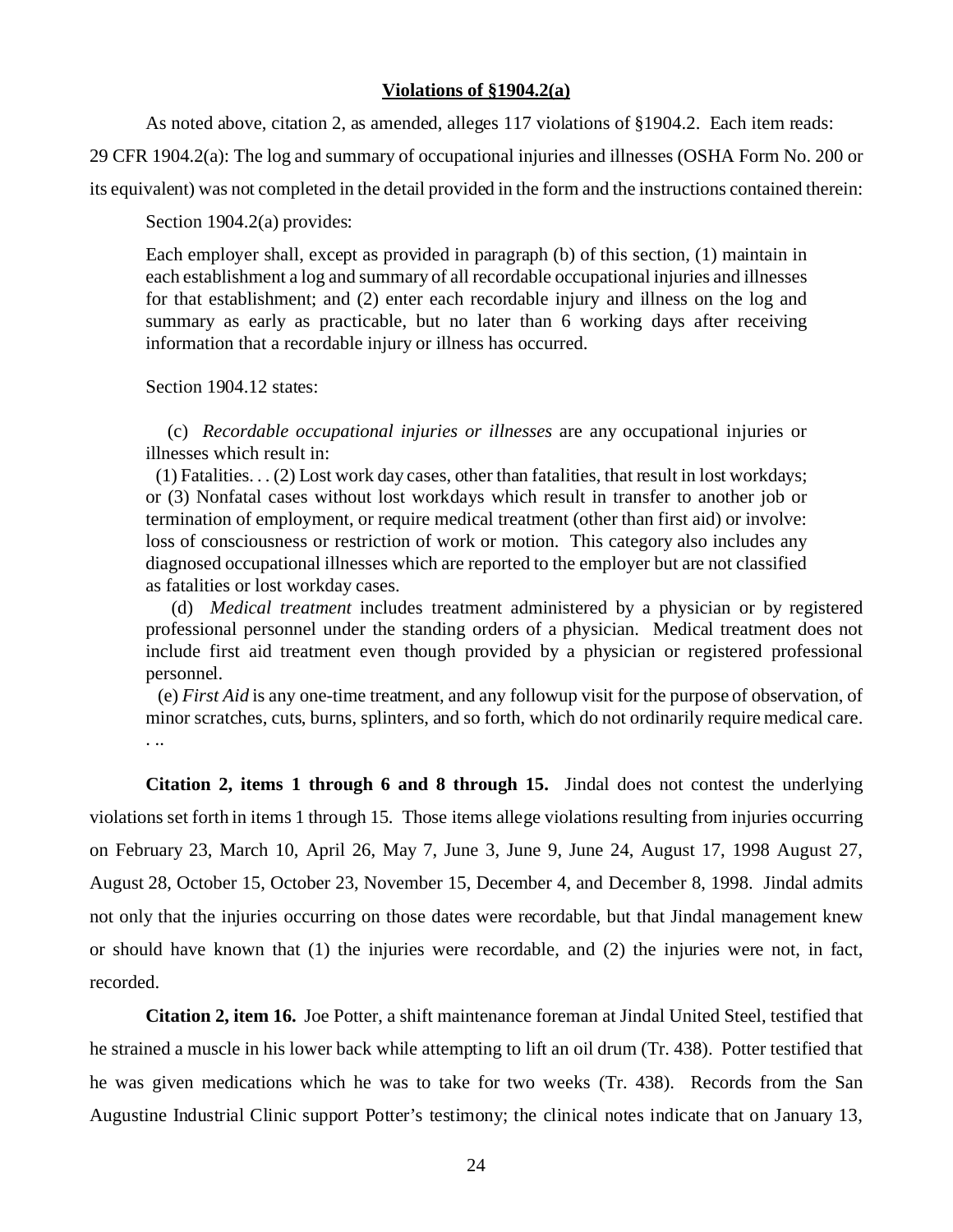1999, a Dr. Arora suggested the use of a lumbar corset, ordered a course of therapy and prescribed daily doses of 75 mg of Arthrotec (Exh. C-18). Potter was released for work "with the following instructions:. . . NO EXCESSIVE . . .LIFTING OVER 25 POUNDS. . . SQUATTING. . . CLIMBING."

**Recordability.** Jindal maintains that the Secretary failed to prove that Joseph Potter received medical treatment for his injury, in that she failed to prove how many doses of Arthrotec Potter was prescribed, or that Arthrotec is a prescription medication. Jindal further maintains that any restrictions in activity resulting from the injury did not prevent him from performing his normal job duties.

Under Fed. R. Civ. Pro. 201(b)(2), this judge may take notice of facts "capable of accurate and ready determination by resort to sources whose accuracy cannot reasonably be question. This judge notes that The Physicians Desk Reference lists Arthrotec as a prescription drug used mainly for treating osteoarthritis. Potter testified that he was to take the medication for two weeks.

OSHA's Record keeping Guidelines for Occupational Injuries and Illnesses (hereafter referred to as the Blue Book), contains OSHA's official interpretation of the record keeping requirements (Exh. C-403). The Blue Book states, in pertinent part, that medical treatment includes the use of prescription medications (Except a single dose administered on a first visit for minor injury or discomfort) (Exh. C-403, p. 43). Joseph Potter's injury was recordable under the plain meaning of the standard.

**Knowledge**. Craig Wetherington was provided with a log sheet containing two entries concerning Potter's injury, and a notation that Potter went to San Augustine Clinic (Exh. C-225, p. 12). An injury incident report was prepared, noting that Potter injured his back (Exh. C-307).

Initially, this judge notes that this, and, in fact, **all** of the cited violations were discovered during a review of records obtained, considerably after the fact, in the course of the OSHA investigation. The records reviewed were in Jindal's control or in the control of its agents. Such documents were available for the review of Jindal's safety management at any time. Thus I find that even if Jindal's safety managers lacked specific knowledge of any of the contested injuries, they could, with the exercise of reasonable diligence, have known of the medical treatment provided to the employees named in the citations.

The Secretary has established the cited violation.

**Citation 2, item 17.** On January 14, 1999 Joe Edwards, a crane electrician, fell approximately six feet from a platform at Jindal's plant (Tr. 442-43). Edwards testified that he went to the clinic, but wouldn't say that he actually hurt his back (Tr. 441). The Accident Report from the San Augustine Industrial Clinic states that Edwards was restricted to ground work only, no climbing, for one week; however, Edwards testified that there was nothing that he did prior to the accident that he could not do after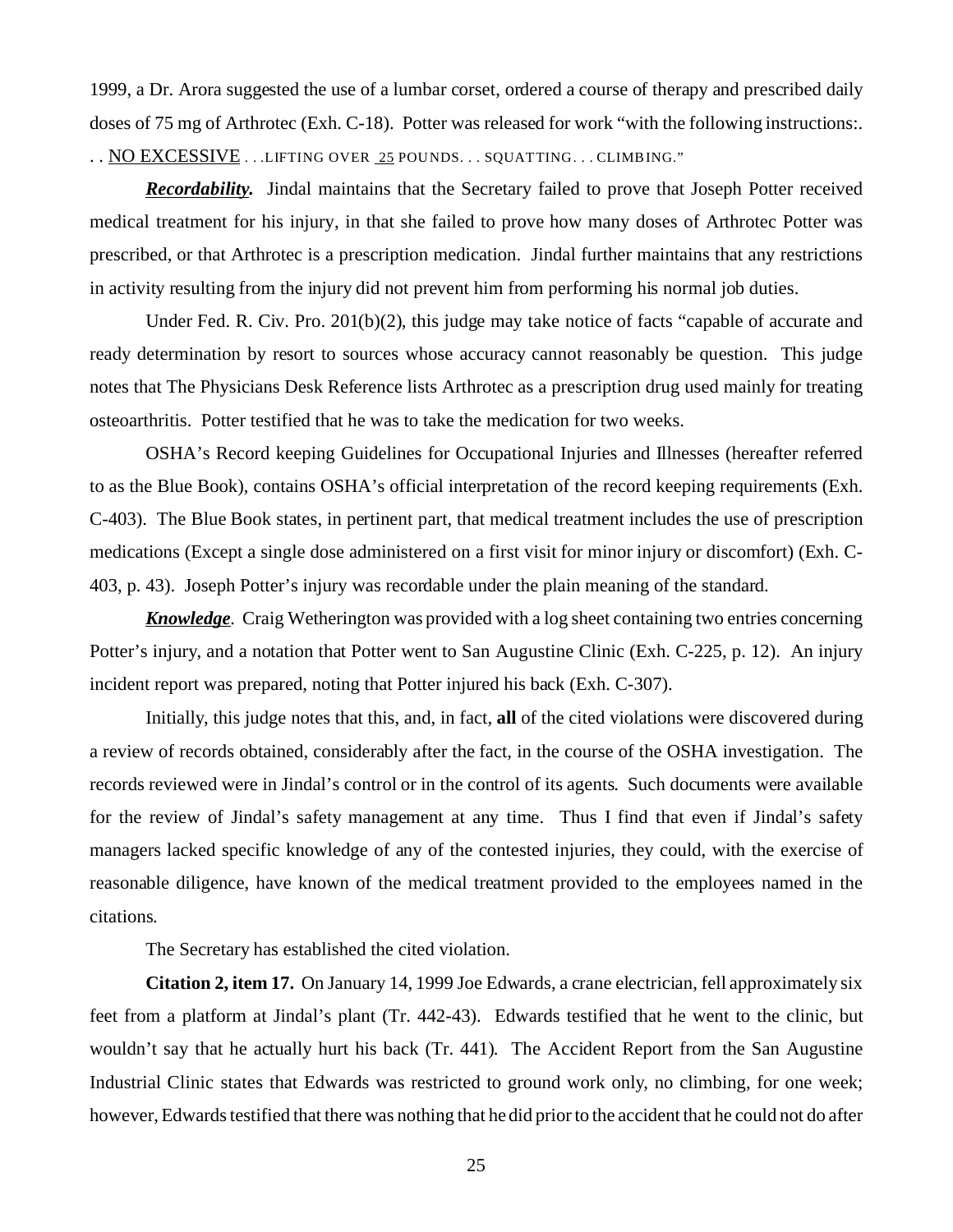he fell (Tr. 444; Exh. C-19). Edwards stated that after he returned from the clinic, he went back to work.

Jindal maintains that the injury sustained by Joe Edwards did not result in any restrictions in activity that prevented him from performing his normal job duties. This judge agrees.

Section 1904.12(c)'s relationship to subparagraph (f), is explained in the Blue Book, which discusses restriction of work or motion resulting in lost workdays, stating that:

*Lost workday cases involving days of restricted work activity* are those cases where, because of injury or illness. . . the employee worked at his or her permanently assigned job but could not perform all the duties normally connected with it.

Restricted work activity occurs when the employee, as a result of a job-related injury or illness, is physically or mentally unable to perform *all or any part* of his or her normal assignment during *all or any part* of the workday or shift. The emphasis is on the employee's *inability* to perform normal job duties over a normal work shift.

(Exh. 403, p. 48). Edwards testified that he was not injured when he fell on January 14, 1999, and that after visiting the clinic, he returned to his normal work activities. This judge cannot find that Edward's accident was recordable as that term is defined by OSHA's own guidelines.

Item 17 is vacated.

**Citation 2, items 18 through 20.** These items are uncontested. Jindal admits that it failed to list on its log and summary of occupational injuries and illnesses (OSHA Form No. 200) recordable injuries suffered by its employees on January 22, January 26, and February 2, 1999.

**Citation 2, item 21.** On February 3, 1999 Ronnie Lindsey was moving debris with a front end loader, when the wind blew trash into his face. The day following this incident, Lindsey reported to the plant dispensary (Tr. 474-77; Exh. C-212). Lindsey was referred to the OccuCare Industrial Medicine Clinic. His eye was flushed, and a doctor provided Lindsey with a medicated eye patch, which he was to wear for 24 hours (Tr. 475-76; Exh. C-22). Lindsey was released to return to restricted duty on February 4, 1999, with instructions that he was to be released from the restriction, *i.e.* monocular vision, on February 5, 1999, if he experienced no further problems (Exh. C-22). Lindsey testified that he was in charge of the mobile equipment operators, and that his duties included moving heavy equipment (Tr. 476). Lindsey stated that he could not move the equipment with monocular vision (Tr. 477).

Jindal maintains that the injury sustained by Ronnie Lindsey did not result in any restrictions in activity that prevented him from performing his normal job duties.

The evidence establishes that Lindsey was unable to perform part of his normal assignments during his February 4, 1999 shift, the day following the onset of his injury. (Exh. C-403 pp. 48, 51, #4).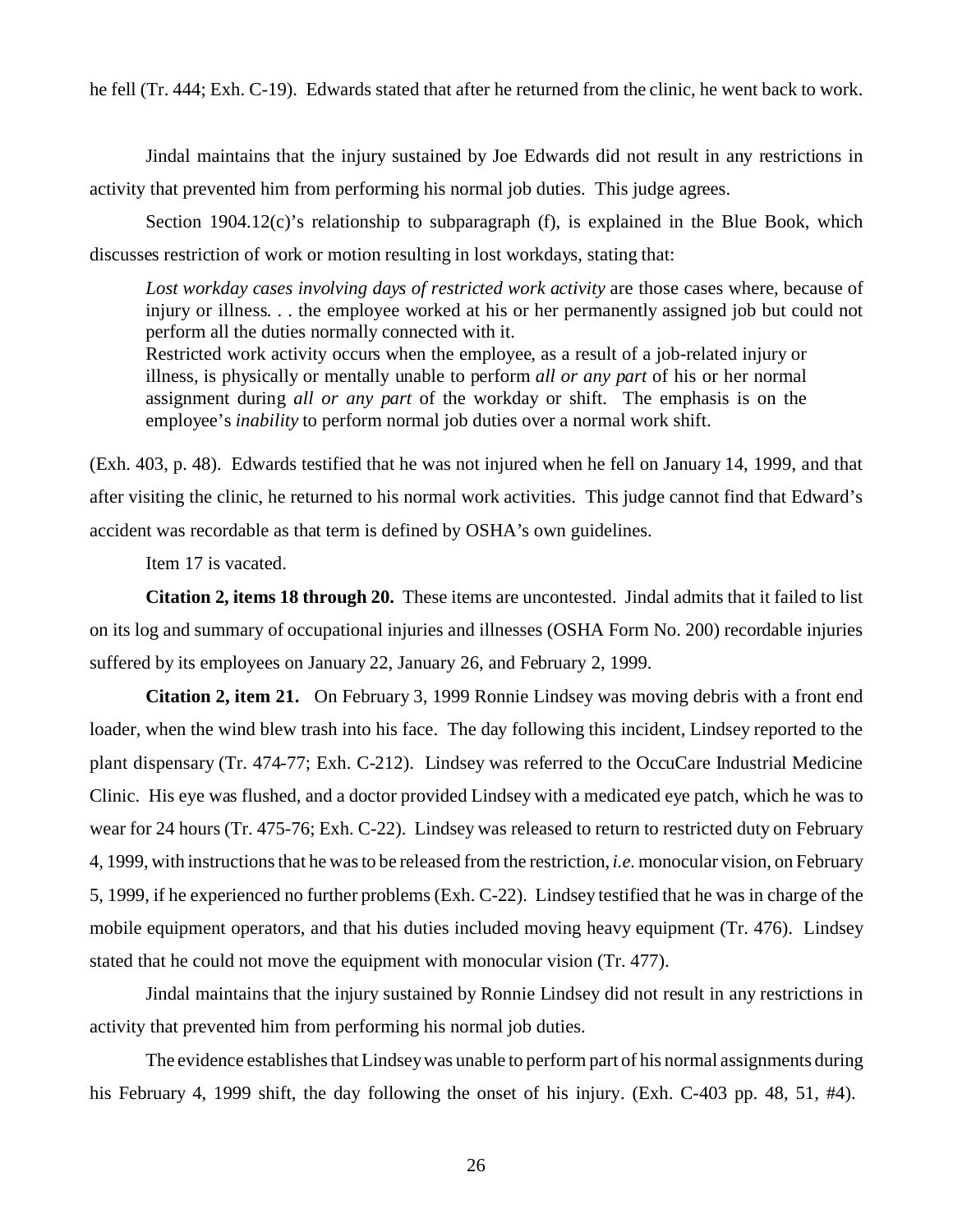According to the guidelines set forth in the Blue Book, Lindsey's injury was recordable. Jindal had constructive knowledge of the violation, as discussed at item 16. The Secretary has established the cited violation.

 **Citation 2, items 22 through 24.** These items are not contested. Jindal admits that it knew, or should have known that on February 10, February 19, and March 6, employees suffered recordable injuries that were not recorded on Jindal's OSHA 200 log.

**Citation 2, item 25.** On March 12, 1999, Ronnie Lindsey was working with a front end loader when a hydraulic line broke, spraying Lindsey with hot hydraulic fluid (Tr. 477). Lindsey testified that, after a few hours, he developed a rash similar to a severe sunburn on his face, shoulders and chest, which worsened over time (Tr. 476). The nurse at Jindal's onsite dispensary washed the rash down with antibacterial soap, and gave Lindsey some lotion (Tr. 479). Lindsey returned to the dispensary for observation over the next several days before the rash subsided (Tr. 480).

Jindal maintains that the illness suffered by Ronnie Lindsey did not constitute an occupational illness, and was, therefore, not recordable. The Blue Book states that:

Under the OSH Act all work-related illnesses must be recorded, while only those injuries which require medical treatment (other than first aid), or involve loss of consciousness, restriction of work or motion, or transfer to another job are recordable. The distinction between injuries and illnesses, therefore, has significant record-keeping implications.

The instructions for distinguishing between injuries and illnesses are form, included in the Blue Book (Exh. C-403, at p. 37)

[w]hether a case involves an injury or illness is determined by the nature of the original event or exposure which caused the case, not by the resulting condition of the affected employee. Injuries are caused by *instantaneous* events in the work environment. Cases resulting from anything other than instantaneous events are considered illnesses.. . .A single incident involving an *instantaneous* exposure to chemicals is classified as in injury.

Had Lindsey's rash resulted from a chemical exposure over time, it would certainly have been classified as a recordable occupational illness.<sup>8</sup> Because Lindsey's injury arose out of a single incident, however, it must be classified as an injury. Injuries are only recordable when the criteria set forth in §1904.12(c)

\* \* \*

#### **Occupational Skin Diseases or Disorders**

 ${}^{8}$ An occupational illness "... is any abnormal condition or disorder other than one resulting from and occupational injury, caused by exposure to environmental factors associated with employment. It includes acute and chronic illnesses which may be caused by inhalation, absorption, ingestion or direct contact.

Examples: Contact dermatitis, eczema or rash caused by primary irritants and sensitizers or poisonous plants, oil, acne, chrome ulcers, chemical burns or inflammations, etc.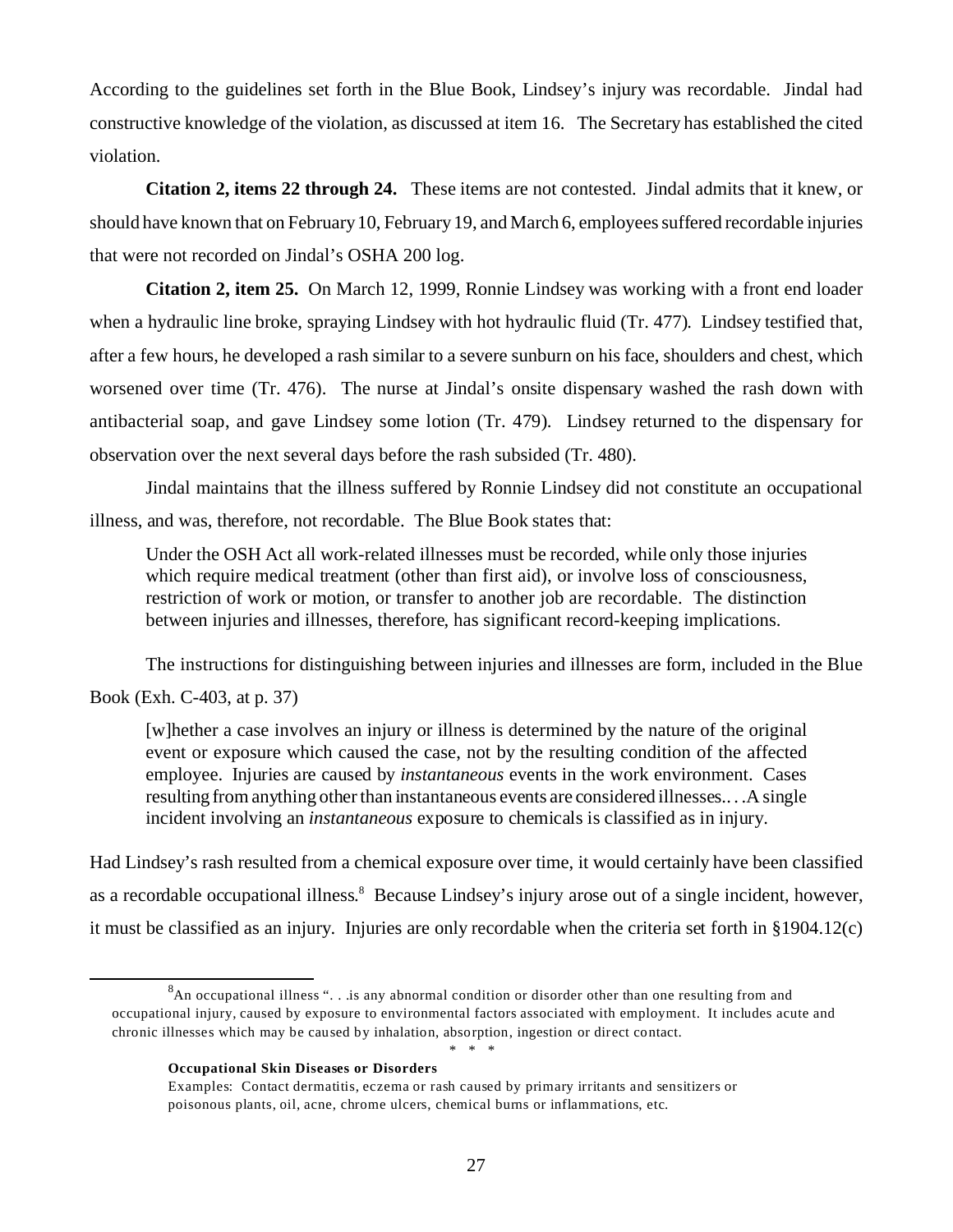are met, *i.e.*, when the injury requires medical treatment other than first aid, or involves a loss of consciousness, or restriction of work or motion. Because the Secretary has not alleged, or shown, that Lindsey's March 12, 1999 injury involved any of the criteria set forth in §1904.12(c), this item must be vacated.

**Citation 2, item 26.** On the morning of April 7, 1999 William Williams reported to Jindal's on site dispensary complaining that he had suffered a contusion to his left knee when he fell down some stairs while carrying a ladder. The nurse had Williams elevate his leg and apply an ice pack for 15 minutes (Exh. C-215; C-225, JUSS 2720). Later in the day Williams returned to the dispensary, complaining of lower back pain; the on site nurse applied a heat pack (Exh. C-215, C-225). On April 8 Williams asked to be referred to a doctor, and was sent to OccuCare Industrial Medicine Clinic, where he was examined. Williams was diagnosed with thoracic strain; his X-rays were negative; no treatment was prescribed. Williams was released for work, with instructions not to perform any excessive lifting (Exh. C-27).

 medical personnel." Jindal maintains that William Williams was treated with "first aid," and that any The Secretary maintains that the two injuries were recordable, because they arose out of the same incident, and involved the "[a]pplication of hot or cold compress(es) during second or subsequent visit to restrictions on activity resulting from his injury did not prevent him from performing his normal job duties. Jindal argues that the injury, therefore, was not recordable. This judge agrees.

William Williams suffered two injuries on April 7, 1999. A contusion to his left knee was treated with a single cold compress. During a subsequent visit, Williams complained of a separate injury to his back, which was treated with a single hot compress. Williams was referred to the OccuCare clinic for tests, but received no treatment. Because Williams' bruised knee and strained back muscle are separate injuries, and because Williams received only one treatment for each injury, this judge cannot find the injuries were recordable. Citation 2, item 26 is vacated.

**Citation 2, items 27 through 30**. are not contested. Those items list two recordable injuries suffered by Jindal employees on April 21, and one injury on both April 23, April 27, 1999. None of those injuries were recorded on Jindal's OSHA 200 log.

**Citation 2, item 31.** On April 27, 1999, Alice Carter, formerly Alice Godfrey, was bitten by a brown recluse spider<sup>9</sup> while walking through the "slab yard" at Jindal's facility (Tr. 484). Ms. Carter testified that she notified her foremen, and went to the on site clinic before being referred to a doctor at the OccuCare clinic (Tr. 482; Exh. C-33). Carter was provided with a prescription salve (Ceftin) and

 $9$  Instructions on the back of the OSHA 200 Log Sheet state that "conditions resulting from animal bites, such as insect or snake bites. . . are considered injuries." (Exh. C-403, p. 64).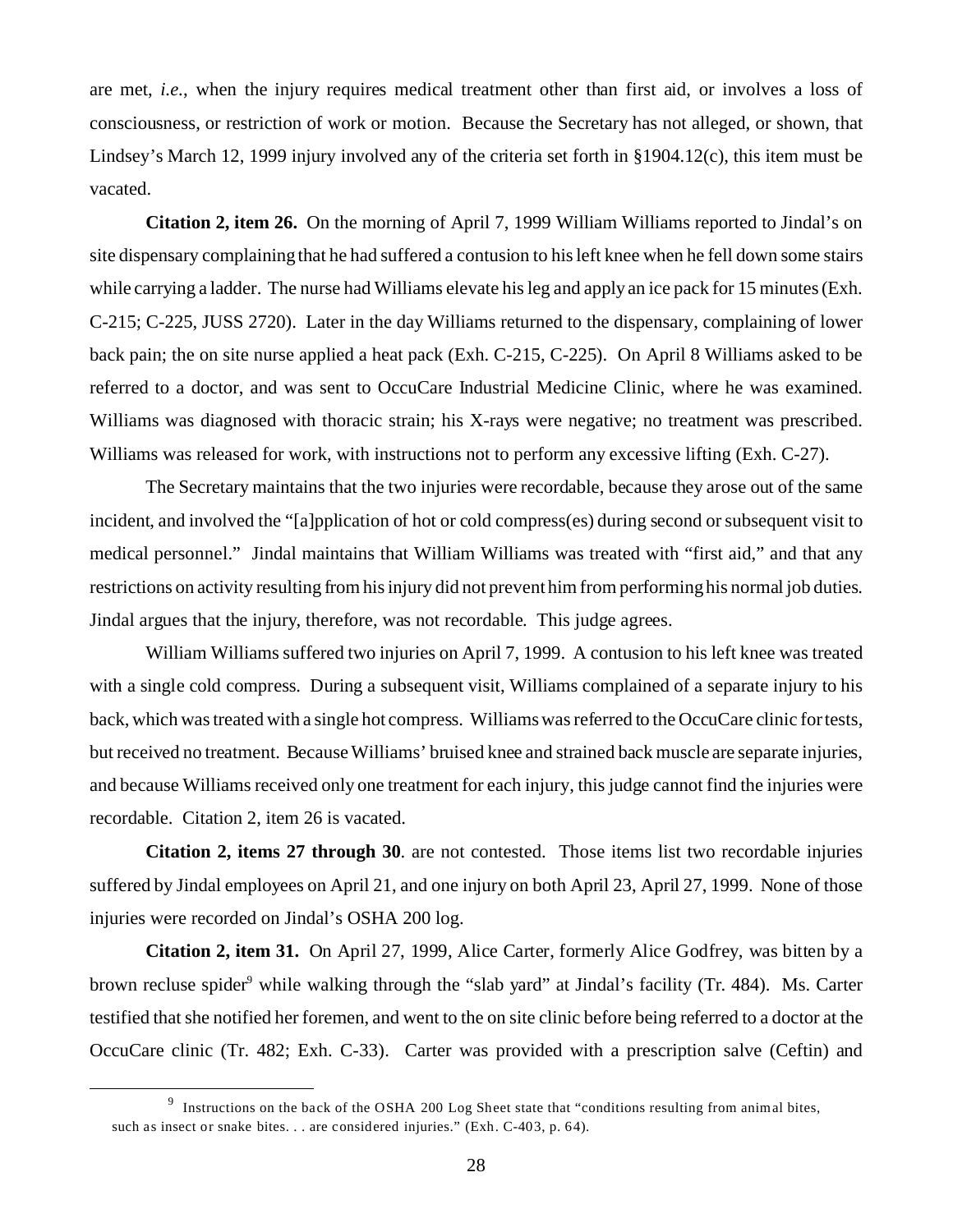antibiotics, which she was to use until gone (Tr. 482; Exh. C-33). Ms. Carter testified that she "was using" the salve, but had an allergic reaction to it (Tr. 482). She returned to the clinic on May 3, 1999 (Tr. 483; Exh. C-33). The doctor prescribed a different medicine, which proved effective (Tr. 482-483). In his May 3, 1999 notes, Dr. Arora states that Carter missed work Saturday and Sunday due to the allergic reaction (Exh. C-33). However, Carter testified at the hearing that she did not miss any work either because of the spider bite, or her allergic reaction to Ceftin (Tr. 483).

Jindal maintains that Carter, was treated with "first aid"only, and that the injury, therefore, was not recordable. Jindal further maintains that Carter's injury did not result in any lost work days.

This judge finds no reason to discount Alice Carter's testimony that she did not lose any work days due to her injury. Dr. Arora's notes are not necessarily contradictory, as Saturday and Sunday are not regular work days. Nor does this judge have any reason to question Ms. Carter's testimony that she "was using" the Ceftin salve, testimony from which this judge infers Carter was prescribed multiple doses. A work related injury requiring multiple doses of a prescription medication is recordable; *see*, the Blue Book, Exh. 403, p. 43. Jindal had constructive knowledge of the violation, as discussed at item 16. The Secretary has made out the cited violation.

**Citation 2, item 32.** An April 29, 1999 accident report from OccuCare indicates that, on that date, William Arthur had a dressing applied to a contusion/abrasion (Exh. C-34). Arthur was released for return to work with instructions to avoid "excessive" weight bearing on his right foot (Exh. C-34). Arthur testified that his normal job activities, repairing row lines, require him to bear excessive weight on both feet (Tr. 485-86). However, Arthur could not recall this injury at all (Tr. 485).

Jindal maintains that the injury sustained by William Arthur did not prevent him from performing his normal job duties. Jindal maintains that the injury, therefore, was not recordable.

The work restriction notation in Arthur's accident report in insufficient to show that Arthur was actually unable to perform his normal job duties over a normal work shift as a result of the cited injury. The Secretary failed to carry her burden in this instance, and this item must be vacated.

**Citation 2, item 33.** Jindal does not contest citation 2, item 33, which alleges that a recordable injury that occurred to J-99-20 on May 13, 1999 was not recorded on the OSHA 200 log. That item will be affirmed.

**Citation 2, item 34**. Nurses notes dated May 18, 1999 and an accident report from OccuCare dated May 19,1999 indicate that on May 14, of that year, Roger Blunt was cutting steel with a torch when hot slag fell on his boot. The slag burned through his boot, Blunt was diagnosed with first and second degree burns on the instep of his left foot (Exh. C-36, C-222). Jindal's nurse cleaned and dressed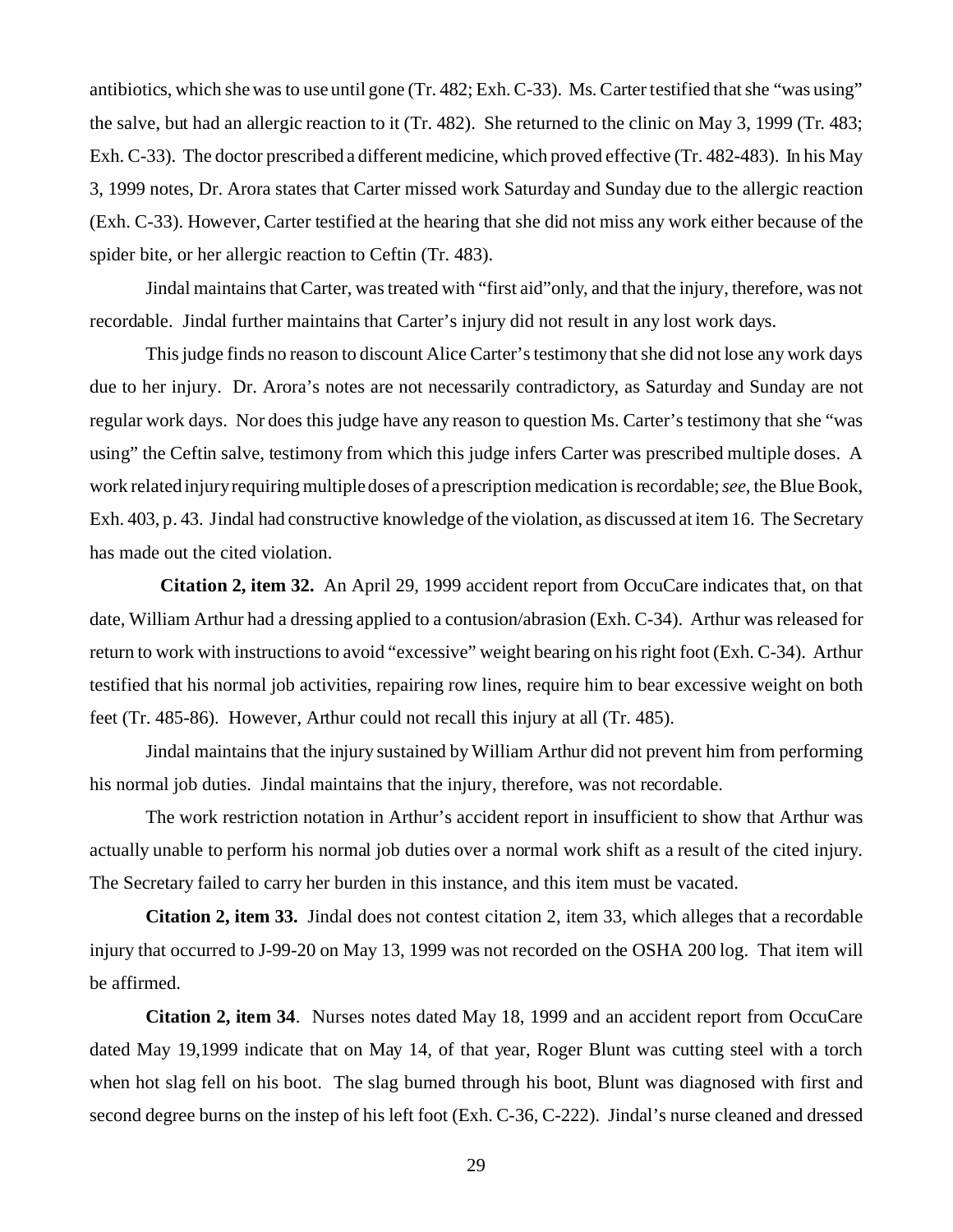the burn with 1% Silvadene creme on May 18, and 19,1999 (Exh. C-222). The Physician's Desk Reference states that Silvadene 1% is a prescription anti-microbial ointment, silver sulfadiazine.

Because Blunt was treated with a prescription medication on his initial *and* on a subsequent visit to Jindal's clinic, the injury should have been recorded in accordance with the instructions provided in the Blue Book.

 Jindal had constructive knowledge of the violation, as discussed at item 16. Citation 2, item 34 will be affirmed.

 **Citation 2, items 35 through 38.** Jindal does not contest these items which alleges violations regarding recordable injury that occurred May 18, June 27, July 13, July 15, 1999 was not recorded on the OSHA 200 log. Those items will be affirmed.

**Citation 2, item 39.** On July 23, 1999, Maria Garcia reported to Jindal's dispensary complaining of pain in her right foot (Exh. C-227). The on-site nurse directed Garcia to wrap and elevate the foot over the weekend, and take 800 mg. of Advil every six hours. Garcia was to return on July 26, 1999 if she had seen no improvement (Exh. C-227). On July 26 Garcia returned, complaining of pain and swelling in the arch of the foot. Craig Wetherington was notified and Garcia was referred to OccuCare (Exh. C-227). The OccuCare accident report states that Garcia fell off a steel plate, spraining her ankle (Exh. C-41). Doctor's notes accompanying the report indicate that Garcia was given 12 samples of Relafen 500, advised to take the medication as directed, to use ankle support, apply heat, and take Tylenol for pain (Exh. C-41). Relafen (Nabumetone), is a prescription non-steroidal anti-inflammatory (NSAID).

Because Garcia was provided with multiple doses of Relafen, a prescription drug, during her third visit to a health care provider concerning the same injury, that injury should have been recorded in accordance with the instructions provided in the Blue Book. Jindal had constructive knowledge of the violation, as discussed at item 16. Citation 2, item 39 will be affirmed.

**Citation 2, item 40.** Jindal admits the recordability of the injury cited at citation 2, item 40. The injury cited occurred on August 17, 1999, and that item will be affirmed.

**Citation 2, item 42.** On August 17, 1999, Rich Moody was bitten by an "asp," a caterpillar-like insect; Moody developed an allergic reaction to the bite (Tr. 451-52). Moody reported to the OccuCare Clinic and received two injections, 50 mg. Benadryl and 60 mg. Kenalog.

Jindal maintains that the injured employee in this case, Rich Moody, was treated with "first aid," and that his injury, therefore, was not recordable. This judge disagrees. Moody received two, *i.e.*  multiple, doses of prescription medication. In its brief Jindal states that Benadryl is "arguably and over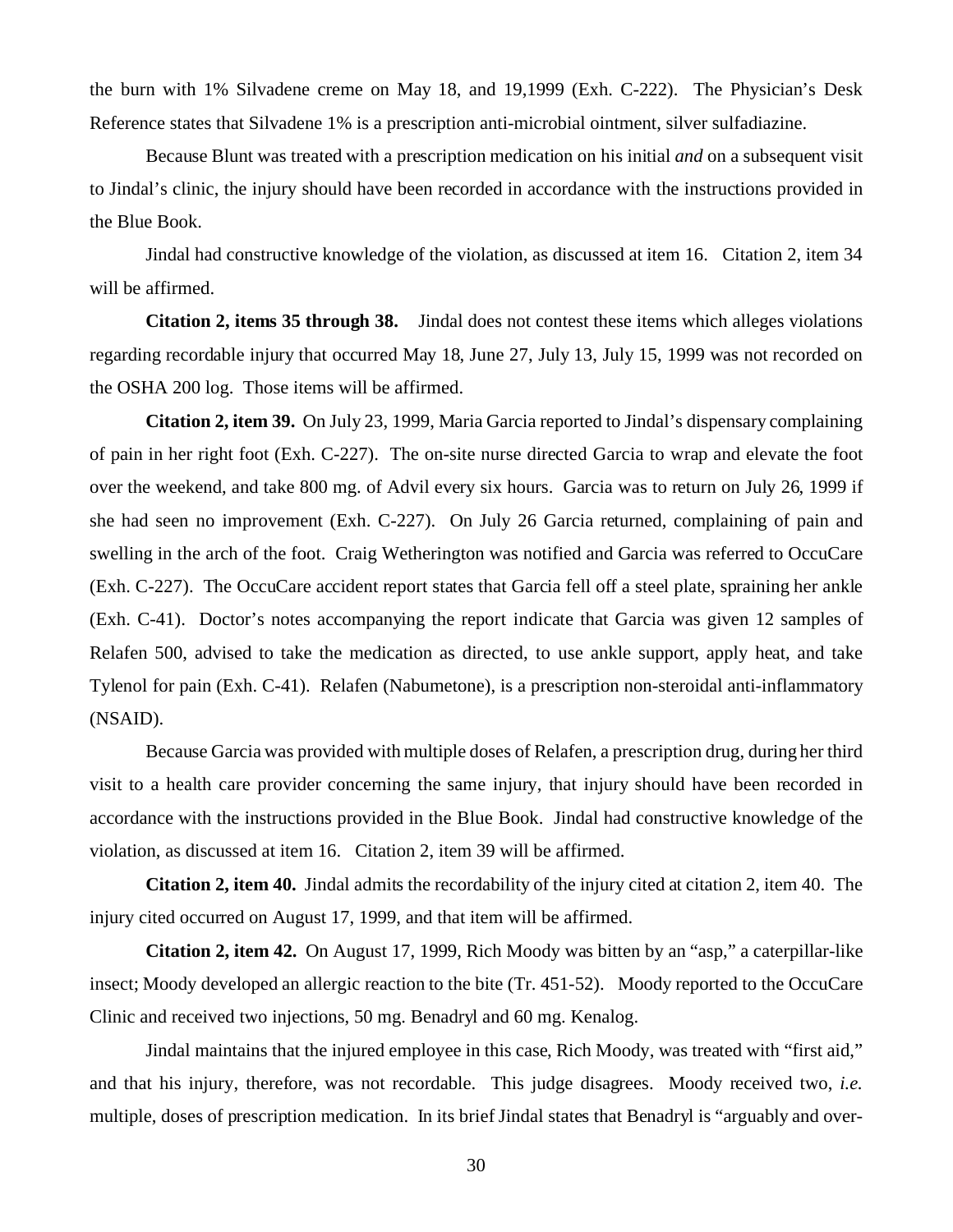the-counter medication." However, in this case, Moody received not an oral over-the-counter form of Benadryl, but injectable Benadryl, which is indicated for the immediate amelioration of allergic reactions or anaphylaxis as an adjunct to epinephrine. The injection was administered by a health care professional, in conjunction with a second prescription drug, Kenalog. The injury was recordable. Jindal had constructive knowledge of the violation, as discussed at item 16, and item 42 is affirmed.

**Citation 2, item 43.** On the morning of August 19, 1999, James Sherman was stepping off the "roll grinder" when his right calf muscle began to cramp (Tr. 429). Sherman reported to the dispensary, where the nurse on duty iced down his leg for 20 minutes before referring him to OccuCare (Exh. C-229). At OccuCare, Dr. McShane tentatively diagnosed Sherman with a vessel rupture or muscle tear based on the results of a venous doppler test (Exh. C-434). Sherman believed he received an antiinflammatory, and medication for pain (Tr. 429). McShane's notes confirm that Sherman received samples of Celebrex and was given Tylenol for pain. Sherman was advised to ice the leg, rest and to return to work the following morning.

Jindal maintains that the Secretary failed to prove that James Sherman suffered a work related injury, or that he received treatment in excess of first aid.

Injuries arising on the employer's premises are presumed to be work related, unless the employer shows that the injury is actually a symptom or result of an earlier non-work related event (Exh. C-403, pp. 32-34). Because Jindal introduced no evidence tending to rebut the presumption, Mr. Sherman's injury is deemed work-related. Sherman received medical treatment, in that he was provided samples (plural) of Celebrex (celecoxib), a prescription non-steroidal anti-inflammatory drug. Sherman's injury was recordable; Jindal had constructive knowledge of the violation, as discussed at item 16, and its failure to record the injury was a violation of the Act.

**Citation 2, item 44.** Respondent admits it knew or should have known that the injury cited at citation 2, item 44 should have been recorded. That injury took place on August 27, 1999. Citation 2 item 44 will be affirmed.

**Citation 2, item 45.** On August 30, 1999, Eddie Dietz was injured when a truck he was a passenger in struck some slabs in Jindal's sled yard (Tr. 435). Dietz testified that he struck the windshield and cut his right forearm (Tr. 433). Dietz was taken to the dispensary, where he was referred by the on-site nurse to OccuCare (Tr. 433; Exh. C-438). Dietz testified that he was given samples of muscle relaxants and antibiotics at the clinic, which he took twice a day for two to three days (Tr. 434). In earlier statements Dietz testified that he was given muscle relaxants for two days, or, pain pills and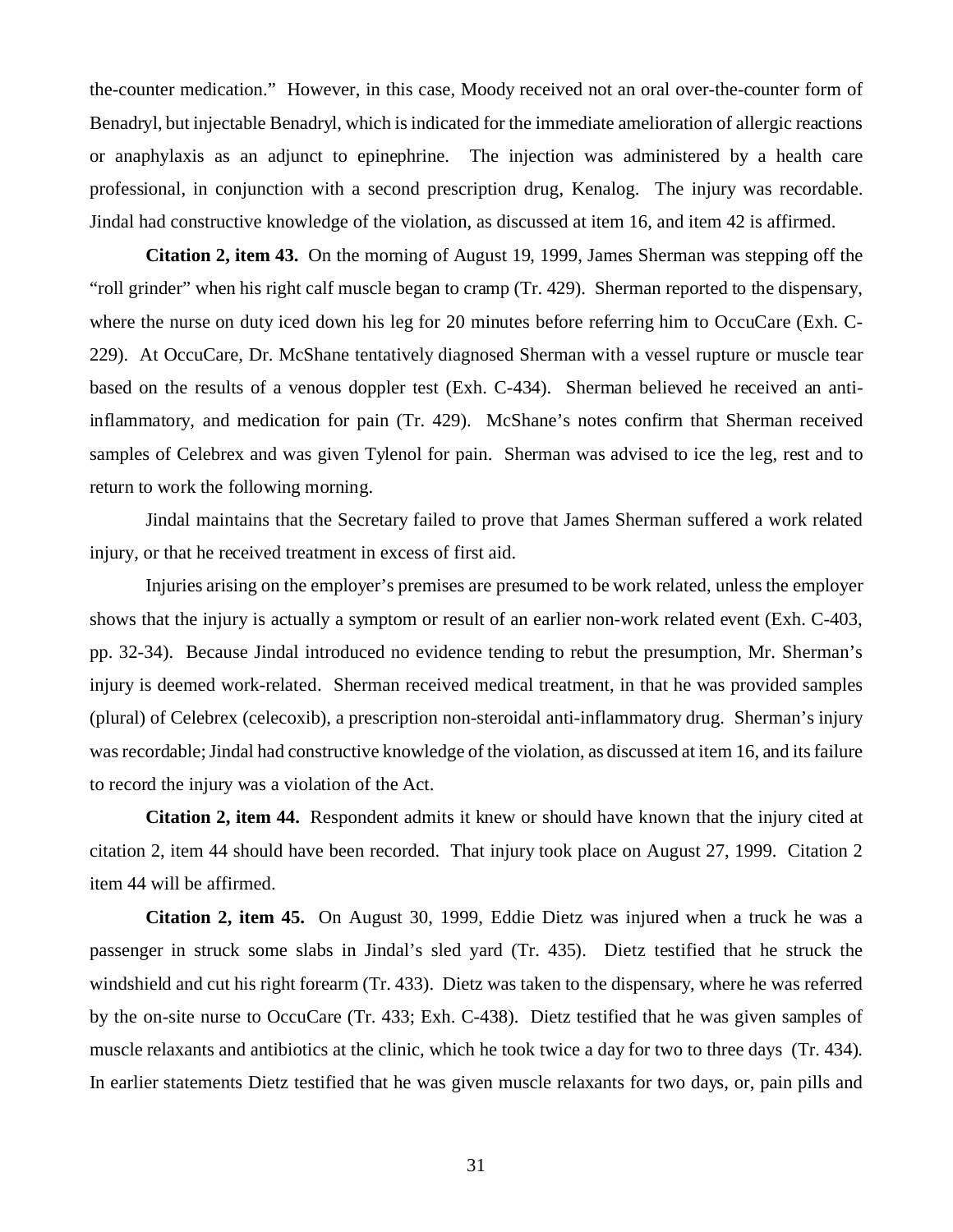a packet of four muscle relaxers (Exh. R-29). Dr. McShane's notes from the OccuCare accident report indicate that rather than writing a prescription for Celebrex, Dietz was given samples of the medication.

While Dietz appeared to mistakenly believe that Celebrex, an anti-inflammatory, was a muscle relaxant, he was sure that he took more than one dose of the medication he was provided at the clinic. This judge finds that the cited injury was recordable. Jindal had constructive knowledge of the violation, as discussed at item 16. Item 45 will be affirmed.

**Citation 2, item 46.** Jindal admits citation 2, item 46, which alleges that a recordable injury that occurred at Jindal's facility on September 30, 1999. That injury was not recorded on the OSHA 200 log in violation of the Act. Item 46 is affirmed.

**Citation 2, item 47.** At the hearing Arthur testified that he had gotten metal in his eyes on approximately three different occasions (Tr. 490). Arthur did not recall the dates of each incident, but remembered that on one of these occasions, he was sent to the clinic, where a doctor used a magnetic needle to remove the metal from his eye (Tr. 488). Arthur also recalled being given an eye patch at that time (Tr. 488). Arthur stated that he was going home after visiting the clinic, and so did not miss any work, or worry about the eye patch (Tr. 488).

The documentary evidence establishes that on the afternoon of October 4, 1999, William Arthur reported to the San Augustine Industrial Clinic complaining of foreign bodies in his eye (Exh. C-46; C-232). At the clinic, two foreign bodies were removed from his right eye using an "alger brush." Arthur was given an eye patch medicated with Blephamide cream and released for work. The restriction, "monocular vision" was noted on his accident report (Exh. C-46). The doctor's notes further reveal that Arthur returned the following day for a follow-up exam. At the follow up, Arthur told the doctor that he removed the patch the preceding night. He complained of a dark discharge from his right eye and of sensitivity to light. A sample of Ciloxan was provided to him (Exh. C-46).

Ciloxan (Ciprofloxacin HCl) Ophthalmic is a synthetic, sterile, multiple dose, antimicrobial for topical ophthalmic use. The recommended dosage regimen is: One or two drops instilled into the affected eye at regular intervals while awake for five to 14 days. As Ciloxan is not a single dose medication, Arthur's treatment cannot be classified as first aid, and his injury was recordable. Jindal had constructive knowledge of the violation, as discussed at item 16. Item 47 is affirmed.

**Citation 2, items 48 through 61 and 63 through 66.** These items are not contested. The violations allege that Jindal knew, or should have known that 18 injuries occurring at their facility on October 5, and 27, November 1, 4, 17, 19, and December 2, 4, 6, 13, 15, 28, 1999, and on January 3,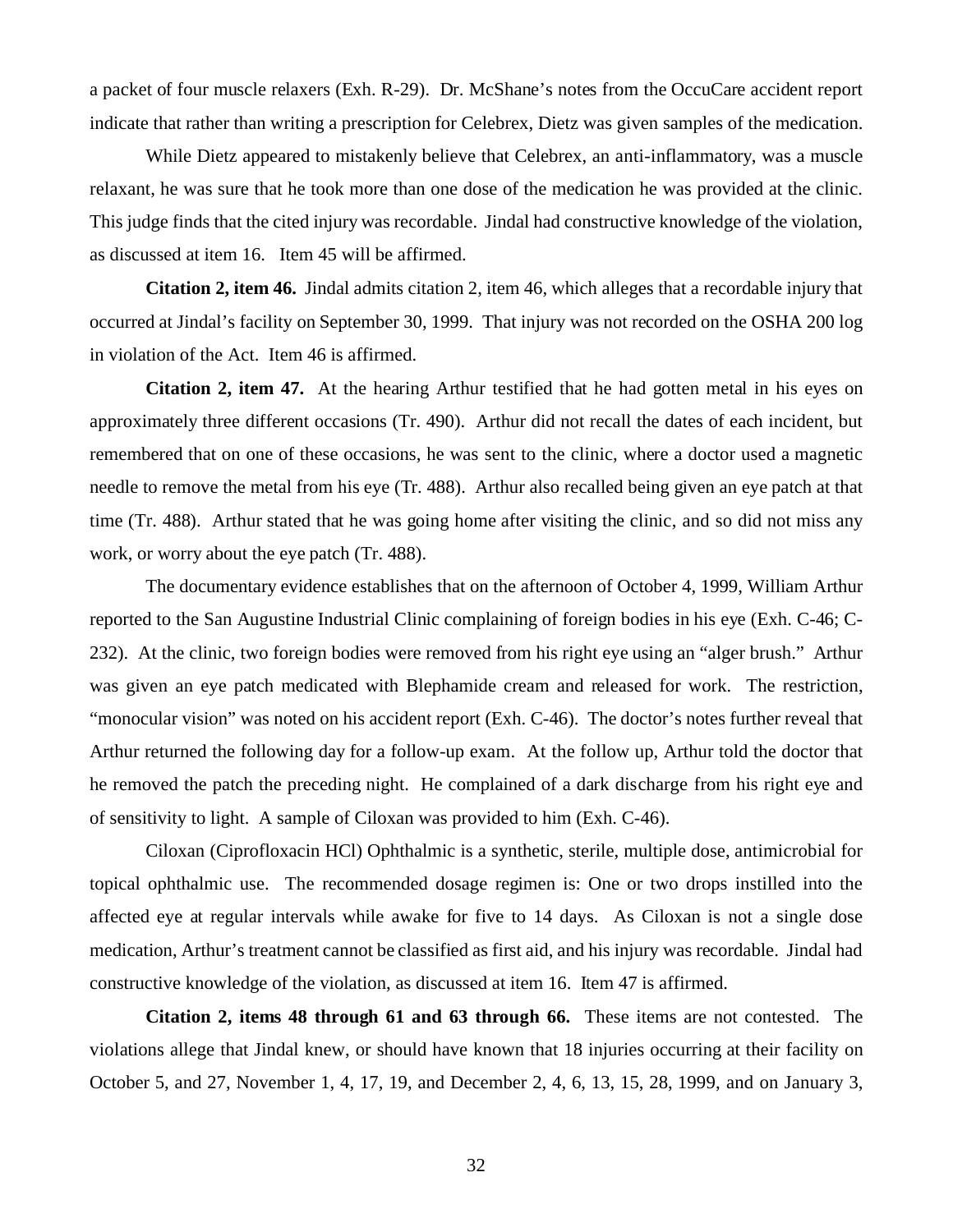13, 29, February 15, and April 11, 2000 should have been recorded on the OSHA 200 log. Those items will be affirmed.

**Citation 2, item 67.** On April 13, 2000, William Arthur reported to the on-site dispensary to have his eye checked. Jindal's nurse referred him to Saint Augustine Clinic, where he was diagnosed with a corneal abrasion, given a medicated eye patch, and released for work with a restriction for monocular vision (Exh. C–69).

At the hearing, Arthur could recall being given an eye patch following an eye injury (Tr. 491). Arthur stated that he could not have done his job with monocular vision, because his depth perception would be impaired; however, Arthur stated that he did not miss any time at work because he was injured right before he was to have four or five days off, so that he did not have to take any time off (Tr. 488, 491).

Jindal contests willful citation 2, item 67, maintains that the injuries sustained by William Arthur did not prevent him from performing his normal job duties. This judge agrees. The Blue Book states that a lost time injury, involving either missed or restriction of work, occurs only if the employee would have worked during the period affected by the injury. If the employee was not scheduled to work during that period, the injury need not be counted as a lost or restricted work time case. Because Arthur testified that he was not scheduled, and therefore did not miss any work due to his injury, that injury was not recordable. Item 67 is vacated.

**Citation 2, item 68.** Jindal does not contest item 68. It admits that it knew, or should have known that the April 18, 2000 injury alleged there in should have been recorded.

**Citation 2, item 69.** Roy Bohman testified that on April 27, 2000 he hit his head on a metal plate, sustaining a cut above his ear (Tr. 447, 450). Bohman testified that he was diagnosed with a mild concussion, and given a prescription (Tr. 447). Bohman stated that he had the prescription filled at the hospital, and took the medication for four days (Tr. 447-48). In its brief, Jindal maintains that the notes in Bohman's medical "presumably the physician's handwritten notes," which it provided in response to discovery are illegible (Jindal's Post Hearing Brief, p. 43). However, the notes clearly state that a small laceration to Bohman's left ear was infected; 500 mg. Rocephin, and 500 mg. of Cipro, both of which are prescription broad-spectrum antibiotics, were prescribed. Five days of Cipro were prescribed (Exh. C-71).

The notes corroborate Bohman's testimony that he received medical treatment in the form of multiple doses of prescription medication. The injury should have been recorded. Jindal had constructive knowledge of the violation, as discussed at item 16. Item 69 is affirmed.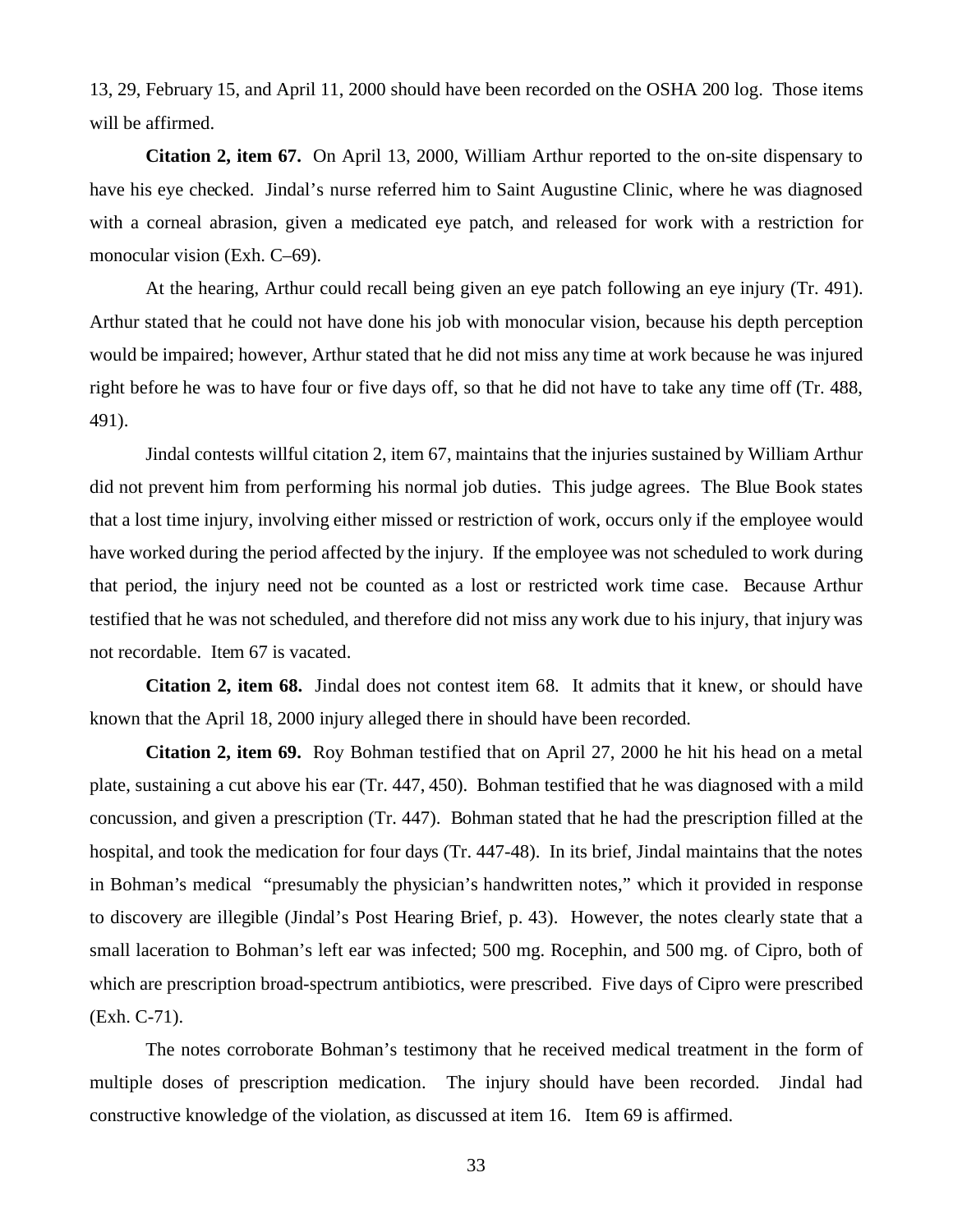**Citation 2, item 70.** The Secretary introduced injury reports indicating that on November 25, 1998 Brandon Aldridge slipped and cut his left arm while picking up a piece of metal (Exh. C-289). The record does not reveal whether Aldridge returned to work after his injury; however, on November 30, 1998, Aldridge visited the Baycoast Occupational Medicine Clinic complaining of back pain suffered as a result of the incident (Exh. C-72). The results of Aldridge's back exam were within normal limits (Exh. C-72). Dr. Carl C. Davis recommended daily physical therapy for three days and placed Aldridge on modified duty; Aldridge was not to engage in repetitive lifting of weight over 25 pounds (Exh. C-72). Complainant submitted a November 30, 1998 "transitional duty job offer" from Labor Ready, Aldridge's employer. The job offer states that Aldridge has been released by his medical provider for light duty and offers him an office position for 10 hours a week, at \$5.15/hour (Exh. C-289).

Jindal contests citation this item, maintaining that the injuries sustained by Aldridge did not prevent him from performing his normal job duties. Prior to Aldridge's injury he was employed by Jindal as a helper in their sheers department (Exh C-289); after his injury his physician released him for work, with a restriction against the repetitive lifting of 25 pounds. Aldridge did not testify at the hearing, and nothing in the evidence indicates whether Aldridge's job as a helper involved the repetitive lifting of 25 pounds. This judge cannot infer from the physician's report that Aldridge was *unable* to perform all or any part of his normal assignments. Although Labor Ready offered Aldridge a transfer to light duty, nothing in the evidence indicates whether Aldridge needed or accepted that offer. This judge notes that on the same day the offer of transitional employment was made, a Labor Ready representative completed an accident investigation report in which the investigator quoted Aldridge as promising to "start paying attention to the job (Exh. C-289). This judge declines to infer from Labor Ready's offer of transitional employment that Aldridge was unable to, or even that he did not resume his normal duties at Jindal on December 1, 1998.

The Secretary has failed to carry her burden of proof on this item, and it will be vacated.

**Citation 2, items 71 through 77.** Jindal admits that it knew, or should have known that the injuries cited at citation 2, items 71 through 77 should have been recorded. The cited injuries, which occurred on March 2, June 3, June 17, June 29, August 12, November 10 and December 3, 1998 were not recorded on the OSHA 200 log as required under the Act, and items 71 through 77 are affirmed.

**Citation 2, item 78.** Complainant introduced an accident report stating that on April 21, 1998, Theresa Holub strained her right shoulder lifting 50-60 pounds of steel (Exh. C-81). Holub's medical records indicate that on April 24, 1998, she was diagnosed with shoulder strain and given a prescription for Dolobid (Exh. C-82). The Physician's Desk Reference states that Dolobid is a non-steroidal anti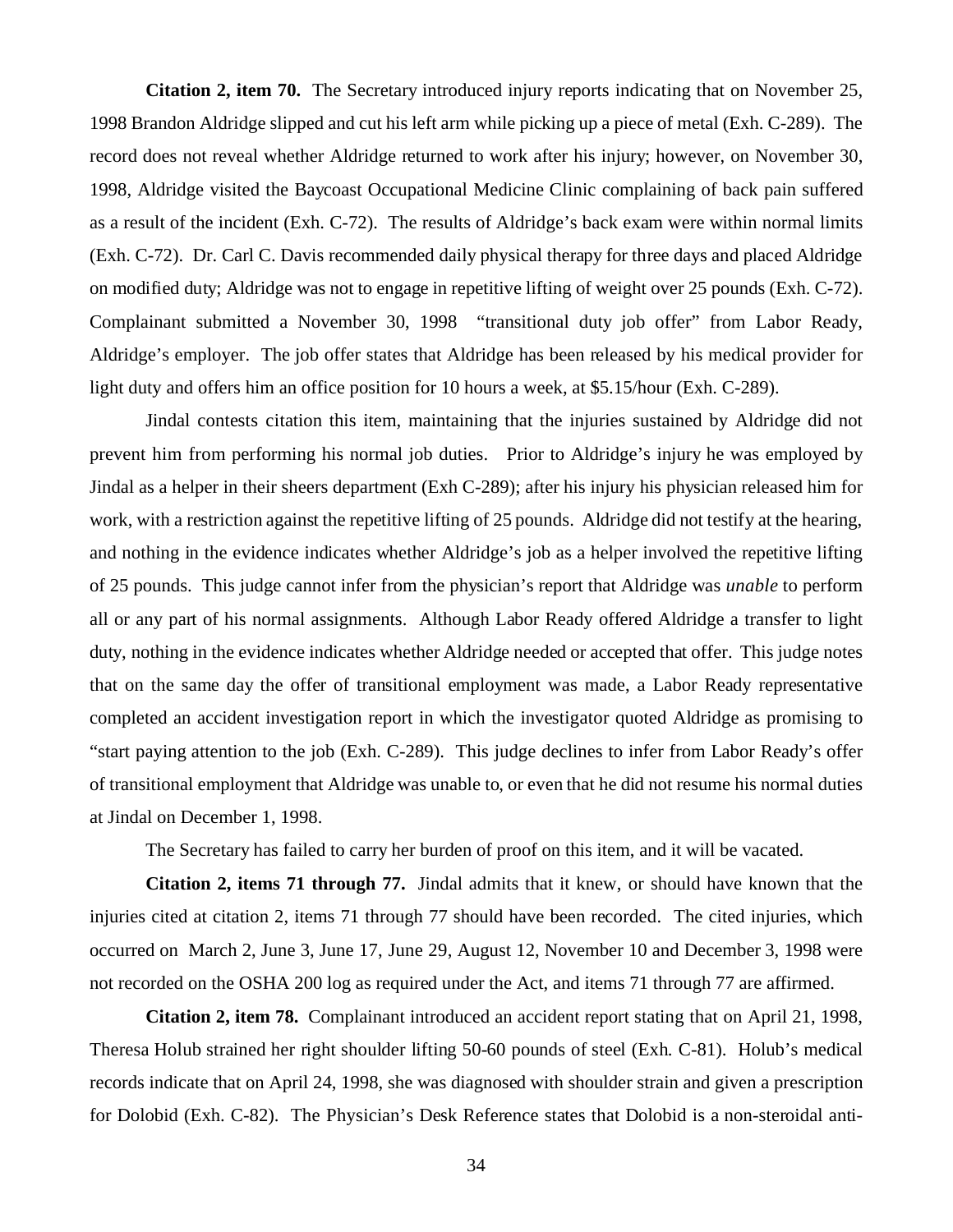inflammatory drug used to treat mild to moderate pain and relieve the inflammation, swelling, stiffness, and joint pain. The starting dose is 1,000 milligrams, followed by 500 milligrams every 8 to 12 hours, depending on the individual. Dr. John D. Dang released Holub with instructions that she was not repetitively lift 20 pounds (Exh. C-82). Kathy Cowart, the risk manager from Holub's employer, Meador Staffing Service, testified that Holub was placed on light duty for six days (Tr. 410).

This judge finds it more likely than not that the prescription Holub received was for more than one dose. Moreover, the record indicates that she was placed on light duty for six days and did not return to her assigned duties at Jindal as a result. Her injury was recordable. Jindal had constructive knowledge of the violation, as discussed at item 16, and item 78 is affirmed.

**Citation 2, item 79.** Jindal does not contest item 79. That item alleges that Jindal failed to record a work related injury that occurred on June 8, 1998, though it knew, or should have known that the injury was recordable. Item 79 is affirmed.

**Citation 2, item 80.** Christopher Soraiz testified that while he worked at Jindal, he dropped a tool onto his right hand, causing it to swell (Tr. 470, 473). Soraiz reported the injury on April 22, 1998 (Exh. C-85). Dr. Louis F. Puig examined Soraiz on April 23, 1998 (Exh. C-86). Puig released Soraiz for restricted work, advising him not to lift over 20 pounds, push or pull over 30 pounds, or repetitively grasp with his right hand (Exh. C-86). Soraiz testified that his job included painting shelves and rearranging tools (Tr. 471). Soraiz testified that his job normally included lifting weights of over 20 pounds and pushing and/or pulling items weighing 30 pounds (Tr. 472). Soraiz is right handed, and could not paint while unable to grasp with his right hand (Tr. 472-73). Soraiz was released from restricted duty on April 28, 1998 (Exh. C-86).

According to Soraiz, the injury to his hand prevented him from performing portions of his normally assigned duties during the time his motion was restricted. Jindal maintains that Soraiz is not a credible witness and argues that his injury did not prevent him from performing his normal job duties.

This judge finds no reason to discredit Mr. Soraiz's testimony. Such testimony establishes that his injury was recordable due to the restriction of motion which resulted therefrom. Jindal had constructive knowledge of the violation, as discussed at item 16. Item 80 is affirmed.

 **Citation 2, items 81 through 86.** Jindal admits these violations. Items 81 through 86 allege that Jindal failed to record work related injuries which occurred at its plant on February 11, March 14 April 14, May 15, and June 7, 1998 and on September 15, 1999. Because Jindal admits that it knew, or should have known that the cited injuries were recordable, items 81 through 86 are affirmed.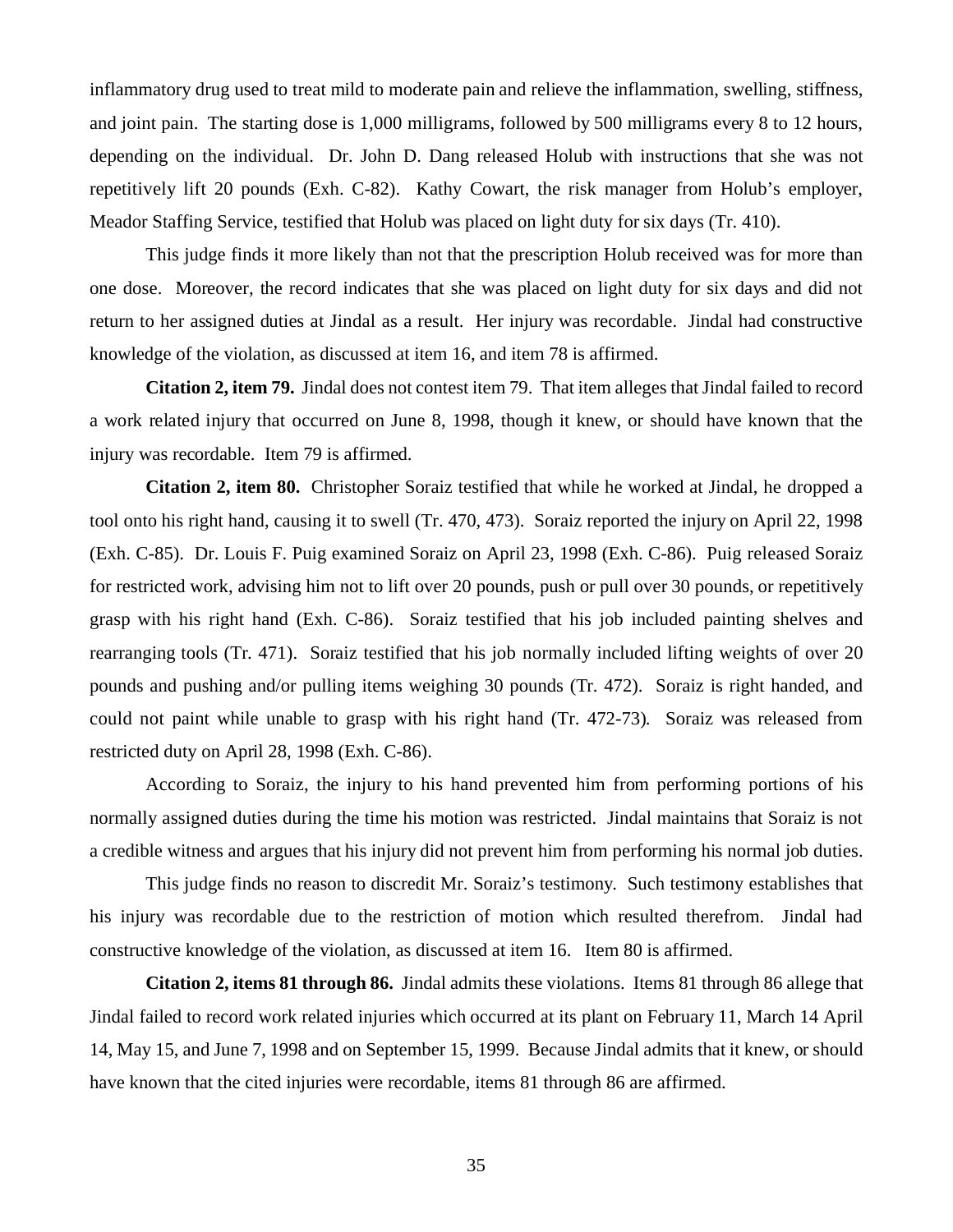**Citation 2, item 87.** On July 30, 1999, Shaun Bishop, a precision flame cutter, suffered a burn to his left eye (Tr. 492-93; Exh. C-258). Bishop visited the Baycoast Occupational Medicine Clinic, where he received a prescription for Cortisporin ophthalmic solution, and released for return for limited duty. Bishop was not to perform any duties requiring depth perception, and was to wear dark glasses for three days (Tr. 493-94; Exh. C-100). Bishop testified that he told the physician that there was no way he could do his assigned job with the use of only one eye. Bishop stated that he was told to take three days off work and, if the problem resolved itself, the doctor would release him for work (Tr. 494). On August 5, Bishop returned to Baycoast, and was released from care (Exh. C-100). Bishop testified that he returned to Jindal, but that his depth of field perception was not the same, and that he could no longer cut steel plate within the precise parameters required by the quality control department (Tr. 494). Bishop testified that he was eventually transferred out of the department (Tr. 494-95).

Jindal contests citation this item, maintaining that the injuries sustained by Bishop did not prevent him from performing his normal job duties, citing a physician's report, which found that the burn to Bishop's eye was completely resolved, and that the eye appeared completely normal. Mr. Bishop worked as a precision steel cutter at Jindal for only one month prior to the time of the accident (Exh. C-258), and the record is silent on Bishop's prior training and/or experience. On the existing record, this judge is unable to determine whether Bishops inability to perform as a precision cutter resulted from the cited injury.

 recorded (*See,* Blue Book, Exh. C-403, pp. 48-49). Jindal had constructive knowledge of the violation, The record does establish, however, that the injury to his eye forced Bishop to take off three days that he would otherwise have worked. As the injury resulted in lost work days, its should have been as discussed at item 16. Item 87 is affirmed.

**Citation 2, items 89 through 94.** Jindal does not contest these items, which refer to work related injuries sustained at the Jindal plant on January 14, February 9, June 11, August 5, September 1, and October 22, 1999. Though Jindal knew, or should have known, that the cited injuries were recordable, they were not recorded in the OSHA 200 log. Items 88 through 94 are affirmed.

**Citation 2, item 95.** Accident reports indicate that on July 25, 1999, Bernal Hendrickson suffered a laceration to his right knee when it was struck by a metal plate (Exh. C-115, C-265). Medical records indicate that Hendrickson visited the Baycoast Clinic on August 11, 1999, at which time the cut was found to be infected. The treating physician prescribed Keflex, identified by the Physician's Desk Reference as a cephalosporin antibiotics prescribed for bacterial infections (Exh. C-116). A Labor Ready accident report states that Hendrickson was to take the medication for one week (Exh. C-265).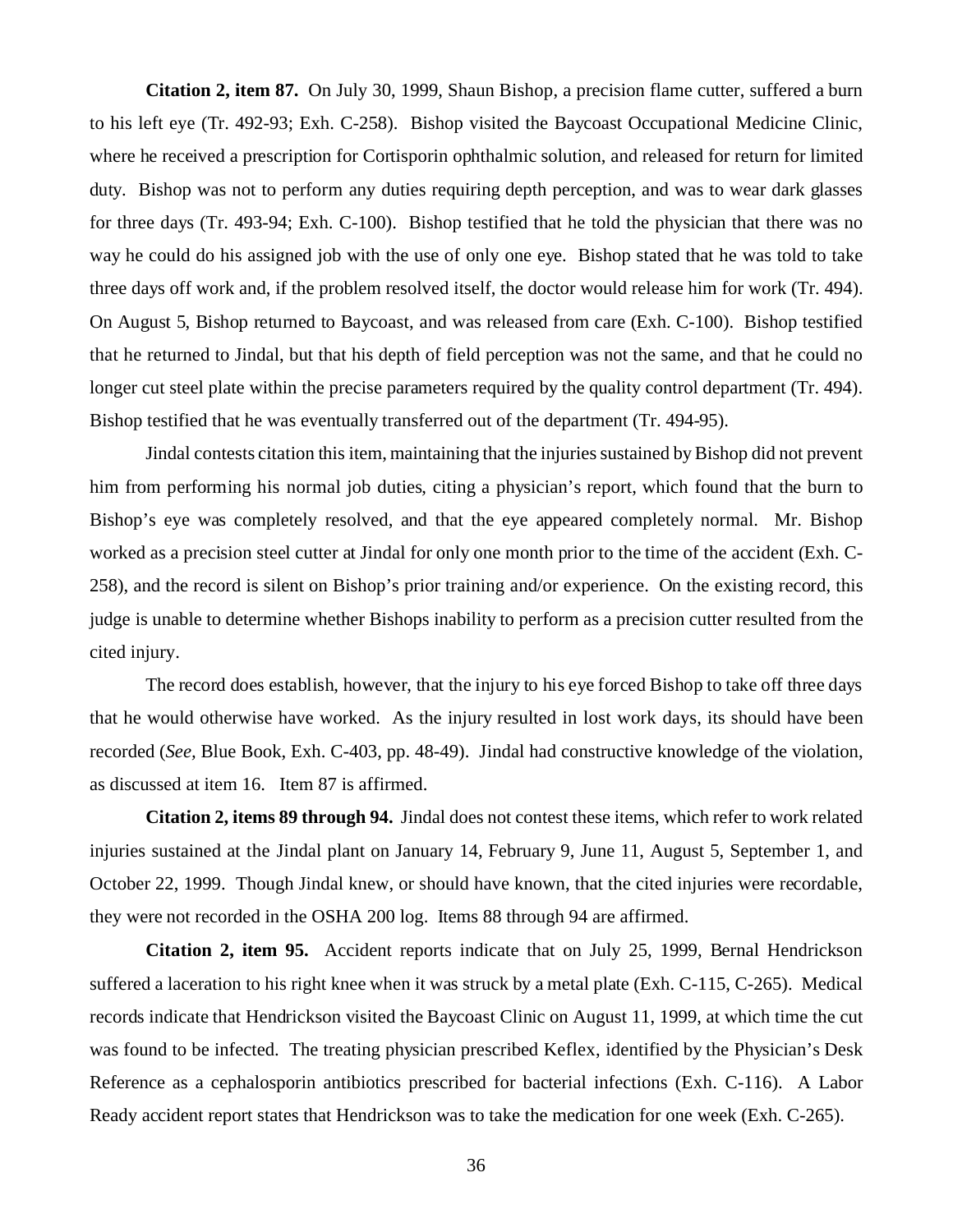Because Hendrickson was prescribed multiple doses of a prescription medication,<sup>10</sup> this injury was recordable. Jindal had constructive knowledge of the violation, as discussed at item 16. Item 95 is affirmed.

**Citation 2, item 96.** Complainant introduced accident reports indicating that on August 24, 1999, Bernal Hendrickson was injured when hot metal slag splashed into his right eye. The documents state that Hendrickson's eye was flushed, but that on August 25, 1999, he visited the Baycoast Clinic, where he was diagnosed with a corneal abrasion and released for modified duty (Exh. C-118, C-266). The medical release states that Hendrickson was restricted from activities requiring depth perception and/or driving of company vehicles (Exh. C-118, p. 1). As a result of the medical restrictions, Hendrickson's employer, Labor Ready offered him transitional, light duty, office work . Hendrickson refused the offer. (Exh. C-117, p. 2). A Baycoast illness activity and instruction sheet states that Hendrickson was released for work, without restrictions, on August 26, 1999 (Exh. C-118, p. 2). A workers compensation injury report indicates that Hendrickson returned to work on August 26,1999 (Exh. C-117, p. 1).

Jindal contests citation 2, item 96. Jindal maintains that the injury suffered by Bernal Hendrickson did not prevent him from performing his normal job duties. At the time of his injury Hendrickson's was employed in Jindal's "flumes"department (Exh C-266, p. 1). The record does not reveal whether Hendrickson returned to work after the incident on August 24. After seeing his physician on August 25, the physician released him for work, with a restriction against work requiring depth perception, or driving of company vehicles. Hendrickson did not testify at the hearing, and nothing in the evidence indicates whether his assigned duties in the flumes department required driving or depth perception. This judge cannot infer from the physician's report that Aldridge was *unable* to perform all or any part of his normal assignments. Although Labor Ready offered Aldridge a transfer to light duty on August 26, Hendrickson turned the offer down, apparently returning to work at Jindal following his physician's removal of any work restrictions.

The Secretary has failed to carry her burden of proof on this item, and it will be vacated.

**Citation 2, items 97 through 103.** Jindal does not contest these items, which cite Jindal for failing to record injuries that occurred on January 11, February 23, June 25, August 2, August 23, September 17, and December 8, 1999. Because Jindal admits it knew, or should have known the cited items were recordable, items 97 through 103 are affirmed.

 $10$  It is irrelevant whether Hendrickson actually had the prescription filled, or took the medicine prescribed. (*see;* Jindal's Post Hearing Brief, p. 43). The Blue Book focuses on whether the injury was serious enough that medical treatment should have been provided. Therefore, once a prescription is issued medical treatment is deemed to have been provided (Exh. C-403, p. 44; C-405, p. 10/21).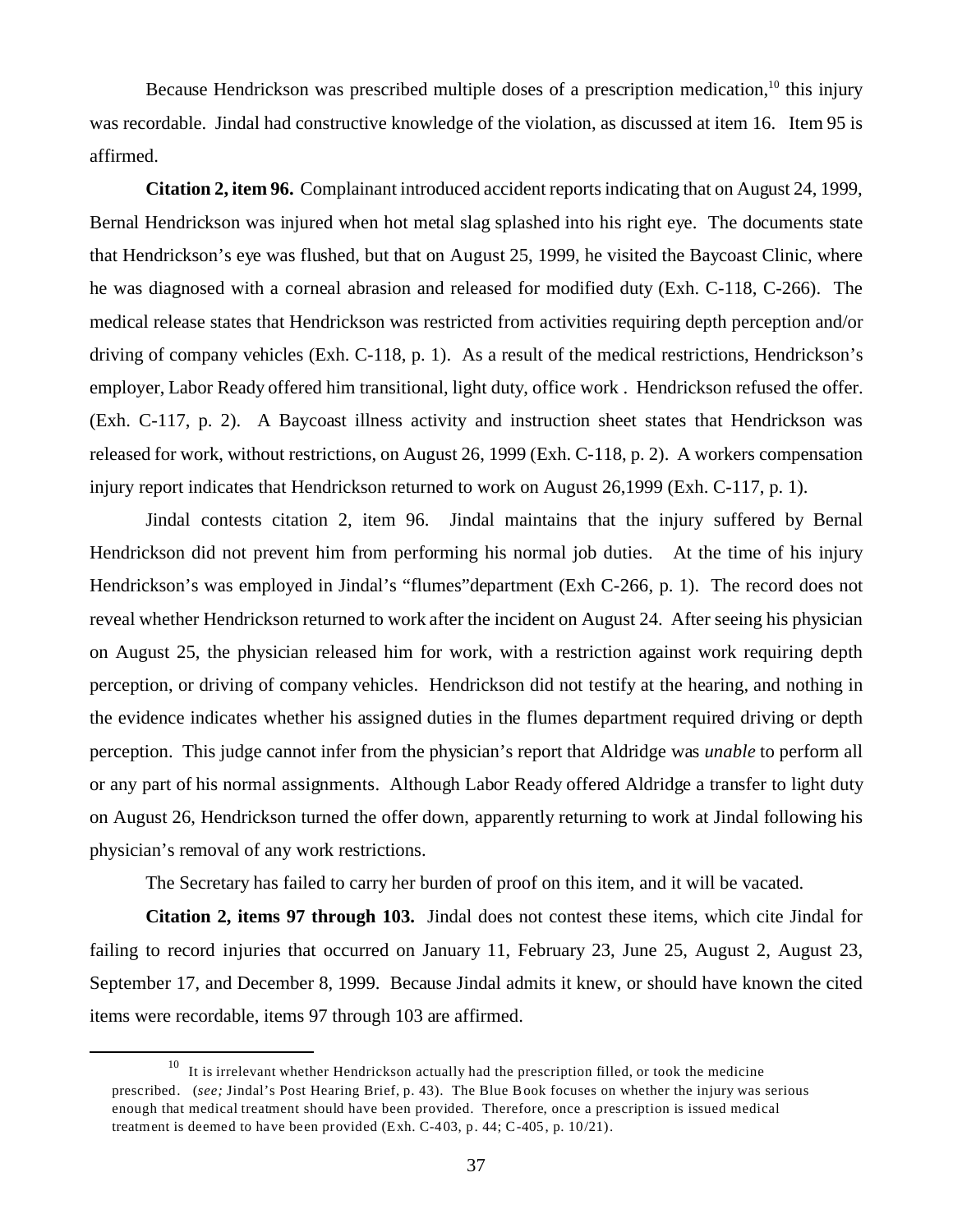**Citation 2, item 104.** On October 19, 1999, Tempie Mize suffered a contusion to her left wrist after dropping a pressure hose on it (Exh. C-274). Ms. Mize sought medical attention at the Baycoast Clinic, where she was advised to limit the use of her left hand for four days (Exh. C-134, p. 4). On October 22 Mize returned to Baycoast, where she told medical staff that she had returned to work, and resumed her normal activities, despite their advice to modify her activities (Exh. C-134, p. 2). On that occasion, Mize received instructions to wear a brace or splint on the wrist until 10/25 (Exh. C-134, p. 1). As a result of her physician's recommendations, Mize's employer, Labor Ready offered her a transitional, light duty position. Mize declined the offer (Exh. C-133, p. 2). Workers' compensation documents show no break in Mize's employment (Exh. C-133, p. 1; C-274, p. 3).

Jindal contests citation 2, item 104. Jindal maintains that the injury suffered by Tempie Mize did not prevent her from performing her normal job duties. At the time of her injury Mize's was employed as a laborer, cleaning Jindal's basement (Exh C-274, p. 1). After seeing her physician on October 19, the physician released her for work, with instructions to modify her activity to minimize the use of her left wrist. Mize did not testify at the hearing and nothing in the evidence indicates whether her assigned duties required repetitive, or excessive use of her left wrist. Mize did tell medical personnel that she continued to perform her normal activities after sustaining the injury. Although Labor Ready offered Mize a transfer to light duty on October 22, Mize turned the offer down, apparently returning to work at Jindal. This judge cannot infer from Labor Ready's offer of light duty that Mize was *unable*  to perform all or any part of her normal assignments while wearing a brace.

However, Complainant has introduced a February 6, 1998 Compliance Letter, in which the Secretary interpreted medical treatment to include the use of casts, splints and/or orthopedic devices designed to immobilize a body part (Exh. C-405, p. 15). Ms. Mize's injury is recordable because she was ordered by her physician to wear a brace on her left wrist.

Jindal had constructive knowledge of the violation, as discussed at item 16. Item 104 is affirmed.

**Citation 2, items 105 through 109.** Jindal does not contest these items. Recordable injuries cited therein occurred on February 26, April 14, April 28, September 21, and October 11, 1999. Jindal admits it knew, or should have known that the cited injuries were recordable, and these five violations are affirmed.

**Citation 2, item 110.** On May 6, 1999, Ocie Woods, millwright helper, was injured when a piece of metal lodged in his left eye (Tr. 423; Exh. C-280). Woods sought medical attention at the Baycoast Clinic, where his eye was flushed with saline solution. Dr. Carl Davis prescribed 2 drops of Cortisporin ophthalmic solution for four days (Exh. C-144). The Physician's Desk Reference states that Cortisporin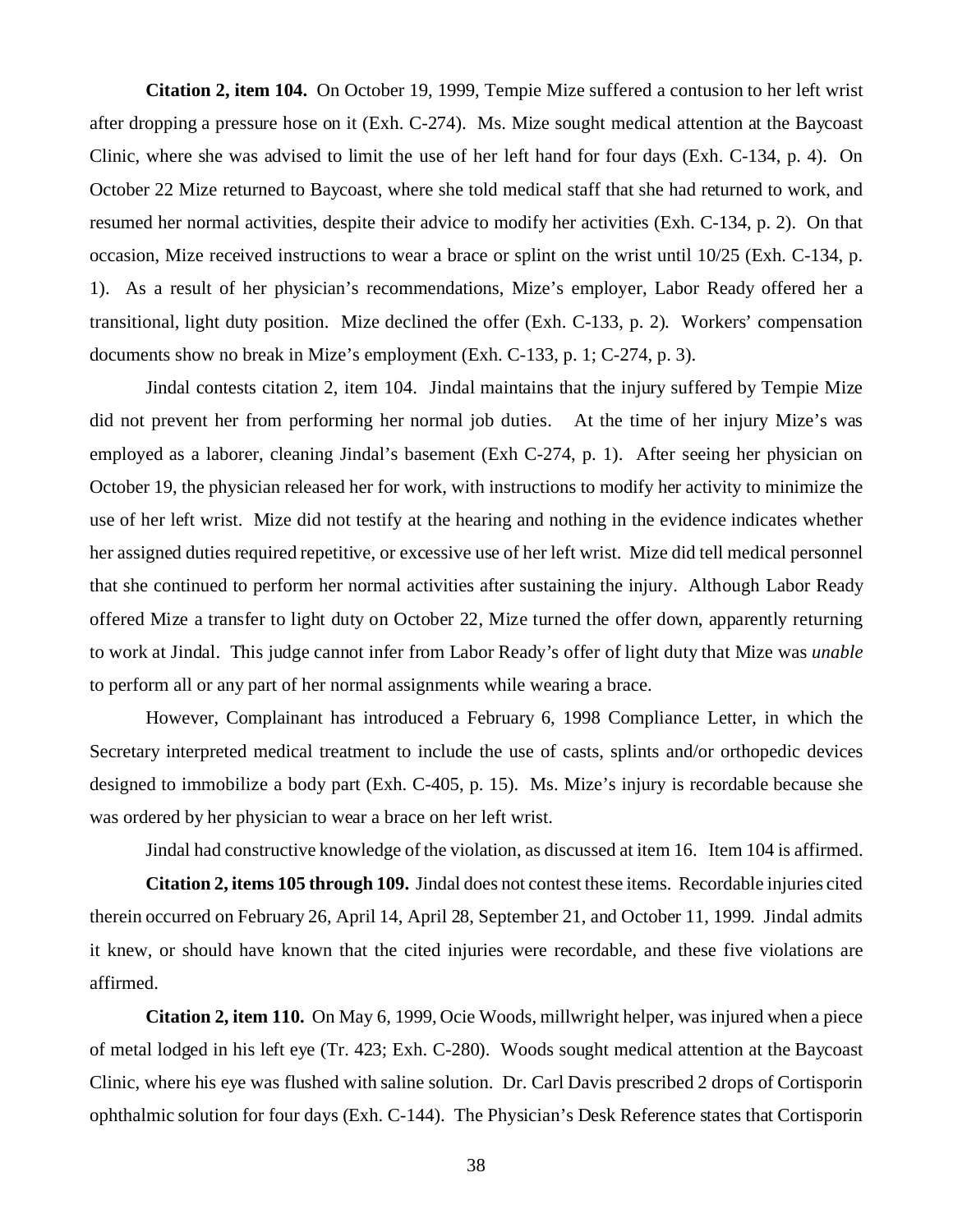is a combination of the steroid, hydrocortisone, and two antibiotics. It is a prescription drug used to relieve inflammatory conditions such as irritation, swelling, redness, and general eye discomfort, and to treat superficial bacterial infections of the eye.

Jindal maintains that the injured employee in this case, Ocie Woods, was treated with "first aid," based on his testimony at the hearing, at which time Mr. Woods testified that he believed Dr. Davis gave him Neosporin, a non-prescription antibiotic (Tr. 423). The medical records clearly that indicate Cortisporin was prescribed. That Mr. Woods recalls a similar sounding and acting medication is not fatal to the Secretary's case. Jindal had constructive knowledge of the violation, as discussed at item 16. Item 110 is affirmed.

**Citation 2, items 111 through 113.** Jindal admits it knew or should have known that the cited injuries, occurring on January 28, 1999 and July 27, and October 21, 1999 should have been recorded on the OSHA 200 log. These three items will be affirmed.

**Citation 2, item 114.** On June 24, 1999, Greg Golden, a general laborer at Jindal, dropped a block on his left big toe (Ex. C-281). Golden sought treatment at the Baycoast clinic on the following day, where the treating physician instructed Golden to wear a "wooden shoe" for four days (Exh. C-150, p. 1). On June 28, Golden was released for a "trial of regular activity" (Exh. C-150, p.2).

Jindal maintains that the injury sustained by Greg Golden did not prevent him from performing his normal job duties. There is, in fact, no evidence establishing what Greg Golden's normal job duties consisted of. Complainant argues, however, that in a February 6, 1998 Compliance Letter, the Secretary interpreted medical treatment to include the use of casts, splints and/or orthopedic devices designed to immobilize a body part (Exh. C-405, p. 15). Complainant maintains that Mr. Golden's injury was recordable on that basis alone. There is no evidence in this record indicating that the purpose of a wooden shoe is to immobilize, rather than to merely protect a damaged toe. In the absence of such evidence there is no basis to support this item. Item 114 is vacated.

 **Citation 2, items 115 through 122.** Jindal admits the recordability of these items, which cite injuries sustained at its facility on January 25, January 28, February 9, March 9, March 14, March 18, April 12, and April 22, 2000. Because those items were not recorded on the OSHA 200 log.

## **Willfulness**

The Commission has defined a willful violation as one "committed with intentional, knowing or voluntary disregard for the requirements of the Act or with plain indifference to employee safety." *Valdak Corp.*, 17 BNA OSHC 1135, 1136, 1993-95 CCH OSHD ¶30,759, p. 42,740 (No. 93-239, 1995), *aff'd,* 73 F.3d 1466 (8th Cir. 1996). A series of disparate violations may be found willful based on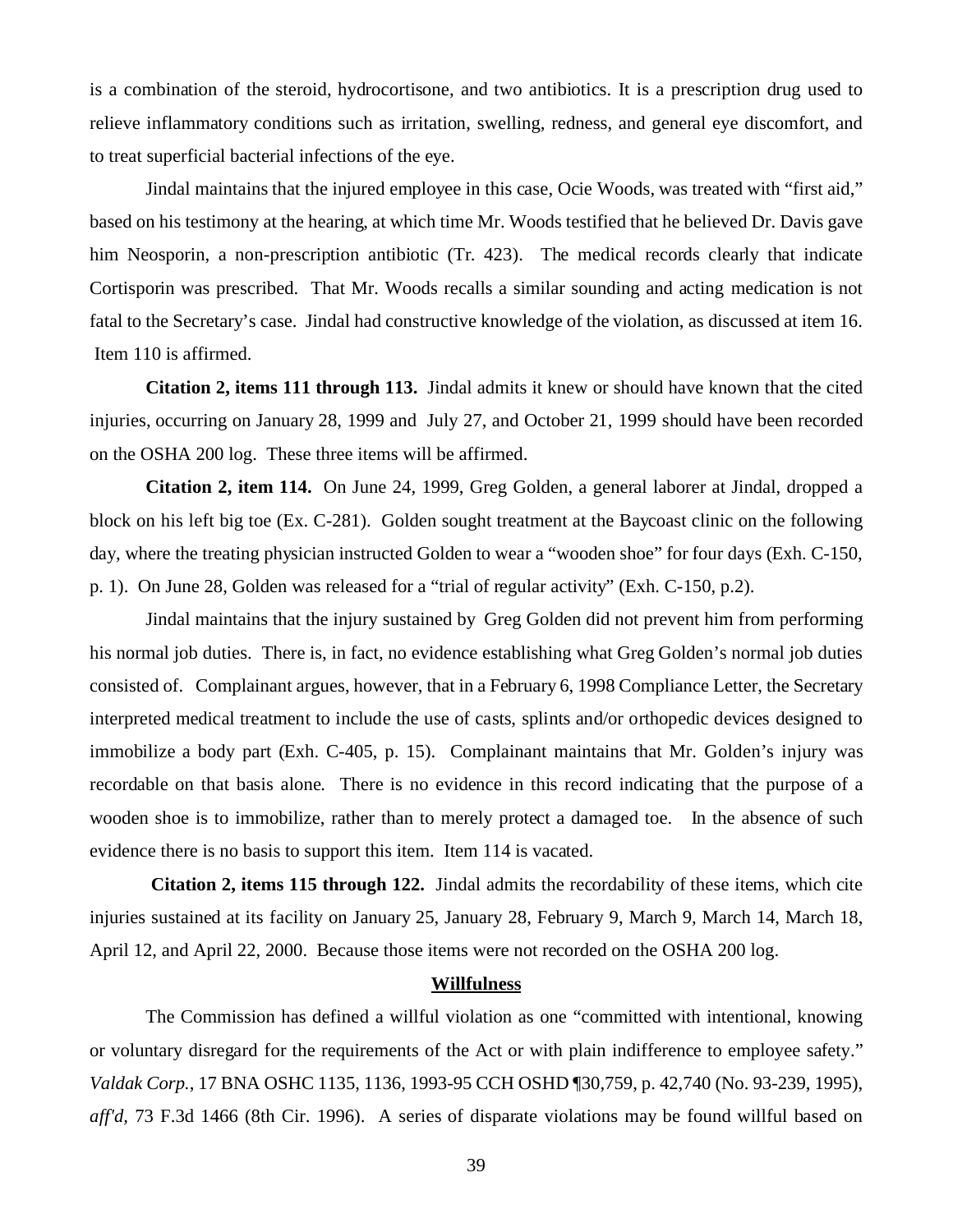evidence that such violations are part of a deliberate pattern, practice, or course of conduct. *See, Kaspar Wire Works, Inc. (Kaspar),* 18 BNA OSHC 2178, 2000 BNA OSHC ¶32,134 (No. 90-2775, 2000), *appeal filed*, No. 00-1392 (D.C. Cir. Sept. 26, 2000). The Secretary need not show that the employer had an evil or malicious motive to show willfulness. "The state of mind required for a willful violation need be only knowing, voluntary, or intentional." *Id.* at 2183-84.

*Temporary Laborers/through October 1999..* Jindal admits its was its deliberate practice not to record injuries sustained by temporary laborers. It argues that its practice was a good faith misinterpretation of the OSHA guidelines referring to temporary workers, and so cannot, as a matter of law, be found willful. The Blue Book states, in relevant part:

If [a temporary laborer is] subject to the supervision of the using firm, the temporary help supply service contractor is acting merely as a personnel department for the using firm, and the using firm must keep the records for the personnel supplied by the service. If the temporary workers remain subject primarily to the supervision of the supply service, the records must be kept by the service. In short, the records should usually be kept by the firm responsible for the day-to-day direction of the employee's activities.

Labor Ready was recording the injuries of its own employees (Tr. 590). $^{11}$ Gary Jones testified that, prior to advising Craig Wetherington not to record injuries to temporary laborers, he reviewed Chapter IV of OSHA's Blue Book. He determined Jindal was not responsible for recording any injuries suffered bytemporarylaborers, because they were employees of the staffing agencies that provided them (Tr. 561-62, 588-90). Jones claimed to believe that, at one time, Labor Ready provided supervision for their own employees. His description of the relationship with Labor Ready was: "We asked for a welder. They sent us a welder. We said: 'Here's where you will be working, here's the welding machine.' And they began to work. . .." (Tr. 595). Phil Billeaudeau, the branch manager of Labor Ready, the primary personnel agency that supplied temporary labor for both Saw Pipes and Jindal, testified that laborers supplied by Labor Ready worked under Jindal foremen; it was Jindal's responsibility to supervise the workers Labor Ready provided (Tr. 233). Jones also testified that he based his advice on his belief that

Jindal argues that its decision not to record injuries sustained by temporary laborers is not willful as a matter of law, relying on *Froedtert Memorial Lutheran Hospital, Inc. (Froedtert)*, 1999 WL 503823 (O.S.H.R.C.), in which the judge found that, though deliberately declining to record injuries suffered by

 laborers (Tr. 222, 231-32) <sup>11</sup> Phil Billeaudeau confirmed that, for a time Labor Ready did record off-site injuries suffered by its

Jimmy Cain, of Mega Maintenance, testified that his staffing agency kept OSHA 200 logs tracking injuries to employees supplied to Jindal, though he never communicated that fact to anyone at Jindal (Tr. 289).

Kathleen Cowart, the risk manager at Meador Staffing Services , testified that, although she understood that it was the hiring employer's duty to record injuries and illnesses on its OSHA 200 forms for temporary laborers, Meador kept duplicate logs "just to be safe." (Tr. 412).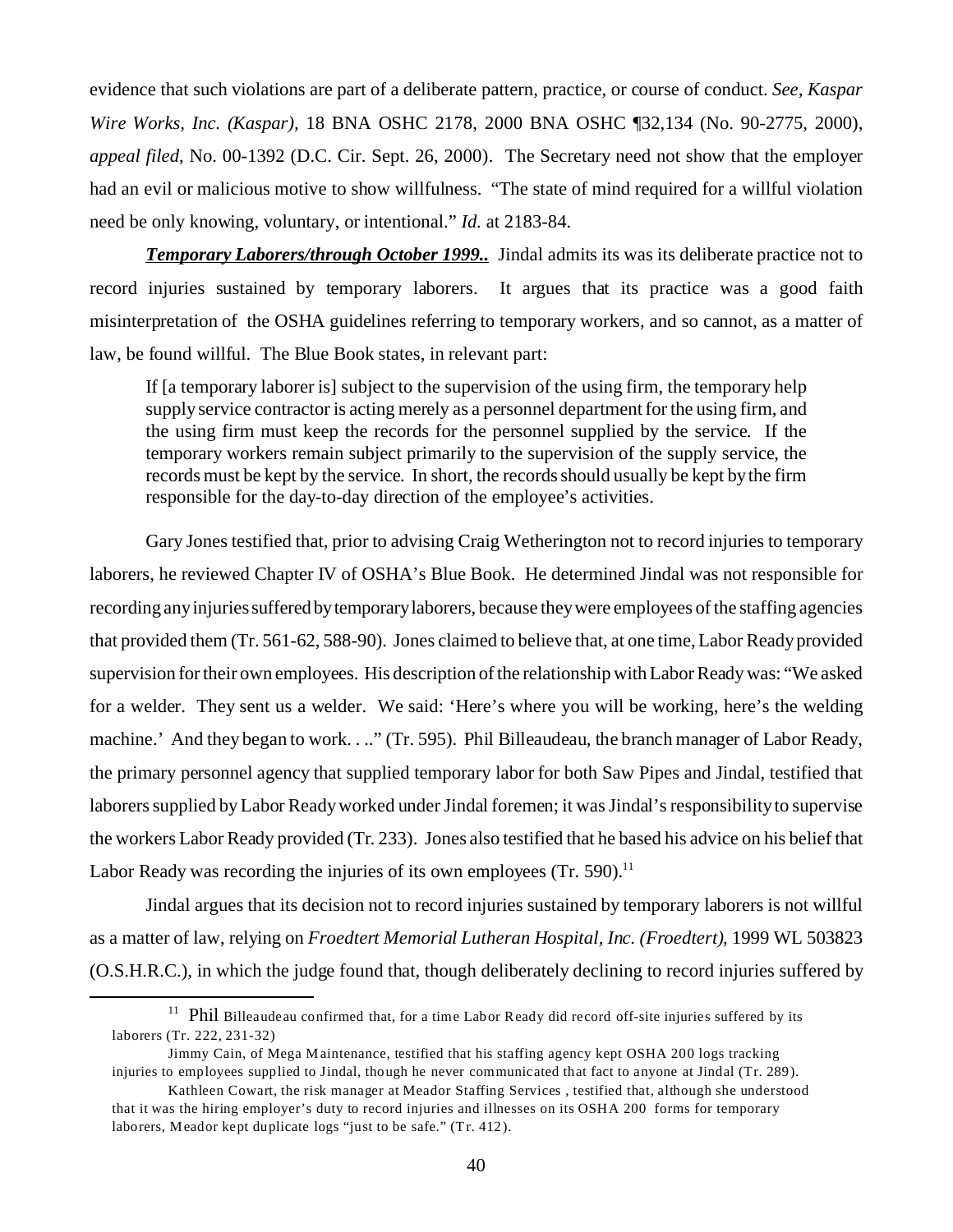temporary employees, the Respondent's occupational health coordinator lacked the requisite "heightened awareness" of the illegality of her actions necessary to support a finding of willfulness.

As a threshold matter this judge notes that *Froedtert* is an unreviewed judge's opinion without precedential value. If *Froedtert* has any legal effect, it is of providing notice to employers that while a temporary laborer performing duties in furtherance of the using employer's regular business under the supervision of the hiring employer, work related injuries and/or illnesses suffered by such temporary laborer must be recorded by the employer on whose premises the injury occurred. *See; Corbesco, Inc. v. Dole*, 926 F.2d 422 (5th Cir. 1991). This judge notes that in an earlier case, *Southern Scrap Materials Co., Inc. (SSM),* 1997 WL 735352 (O.S.H.R.C.), also cited by Jindal, the judge reached a conclusion nearly identical to that in *Froedtert*. In *SSM* Judge Welch held that the plain wording of the standard focuses on the injuries and illnesses *for the establishment,* and that the purpose of the OSHA 200 log is to identify the types of injuries and the equipment used at the time the injuries occurred. *SSM,* like *Froedtert,* held that the hiring employer was responsible for recording any illnesses or injuries to workers working at its facility, while performing the hiring employer's work. *Id.* 

In any event, Jindal's reliance on *Froedtert* is misplaced. Though it is true that a finding of willfulness is not justified where the employer had a good faith opinion that the violative conditions conformed to the requirements of the cited standard, the Commission has held that the test of good faith for these purposes is an objective one. The employer's belief concerning a factual matter, or as here, concerning the interpretation of a standard, must have been reasonable under the circumstances. *Calang Corp.*, 14 BNA OSHC 1789, 1987-90 CCH OSHD ¶29,080 (No. 85-319, 1990). It is abundantly clear that Labor Ready, and the other temporary labor contractor with whom Jindal dealt, acted merely as conduit to provide labor for Jindal. Jindal was the firm responsible for the day-to-day direction of the employees' activities. According to the plain language of the Blue Book, Jindal was the firm responsible for keeping the required OSHA injury and illness records. That Labor Ready recorded injuries sustained by the temporary workers it provided does not affect Jindal's duty under the standard. For Jones, who is an attorney, and who worked in the employee relations and compliance department at Brown & Root before joining Saw Pipes (Tr. 555, 585), to have interpreted the Blue Book in any other way is not only unreasonable, but incredible. The record establishes that Craig Wetherington, who was knowledgeable in safety and health matters, and who was hired to act as Jindal's safety manager, was aware from his hire date that Jindal had a duty to record such injuries. He conveyed this information to Jones, who insisted Wetherington under report injuries or risk losing his job.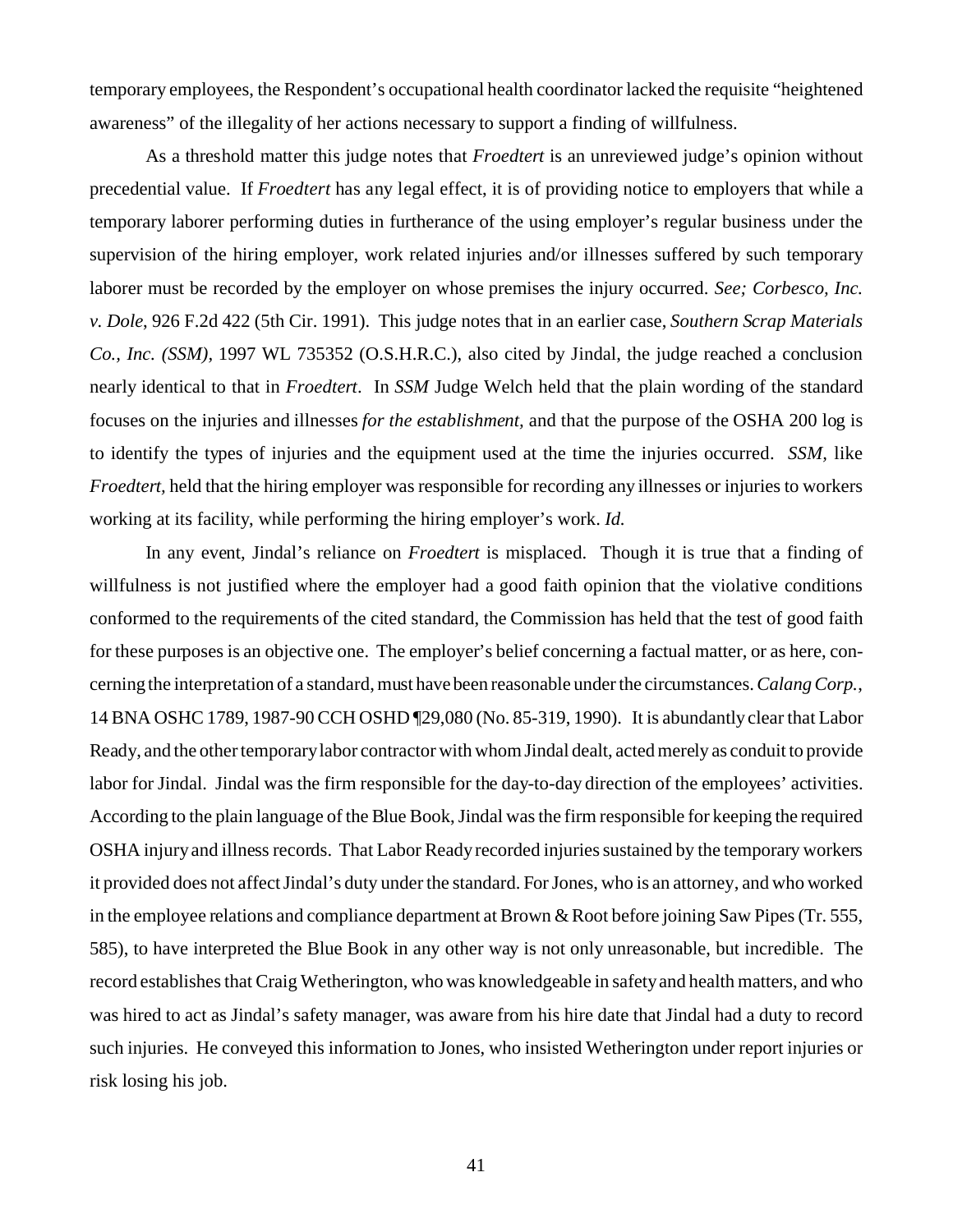Finally, Wetherington, who was ultimately responsible for filling out the OSHA 200 logs through November 1999, admitted that he deliberately, and knowingly, *i.e. willfully,* failed to record injuries involving temporary laborers, in contravention of OSHA injury reporting requirements.

*Employee Laborers/through October, 1999*. Craig Wetherington also admitted that he deliberately under-reported employee injuries on the OSHA 200 logs for 1998, and 1999. He claimed to be complying with Jindal's reporting policy, a policy that he believed, and I find to have been formulated by Gary Jones. He believed that his mandate was to record on the OSHA 200 logs only cases for which a claim had been filed with Workers' Compensation. Jindal maintains that Gary Jones never devised such a policy. In support of its contention, Jindal points to the absence of a 1:1 relationship between its Worker's Compensation claims and employee injuries reported on the OSHA 200 (Jindal's Post Hearing Brief, p. 5-11). Jindal notes that more than half the injuries on the 200 log were reported to OSHA, but not to Workers' Compensation.

This judge does not find Jindal's argument persuasive. Such mathematic inconsistency does not rebut Wetherington and White's testimony that Jindal intentionally under reported injury and illness information to OSHA. The Secretary need not prove that the deliberate under reporting actually followed a particular, discernable pattern. *See, Kaspar, supra.* 

 of violative conditions. *Tampa Shipyards, Inc.,*15 BNA OSHC 1533, 1991-93 CCH OSHD ¶29,617 (Nos. enforced. *See; Consolidated Freightways Corp.*, 15 BNA OSHC 1317, 1991-93 CCH OSHD ¶29,500 (No. **Supervisory Misconduct.** The employer is responsible for the willful nature of its supervisors' intentional misconduct to the same extent that the employer is responsible for its supervisors' knowledge 86-360, 86-469, 1992). Once the Secretary has made a prima facie showing of willfulness based on the actions of the employer's managerial personnel, the onus is on the employer to rebut that showing by establishing that the failure to the manager to follow proper procedures was unpreventable. In particular, the employer must establish that it had relevant work rules that it adequately communicated and effectively 86-531, 1991). This Jindal has completely failed to do.

In its brief, Jindal points to the testimony of vice president Joe Hayes, and plant manager Doug Gates, in which each state that they would have disciplined the safety managers, had they realized that injuries were not being properly recorded (Tr. 618-19, 271, respectively). However, at the hearing, both Gates and Hayes testified that, though the safety manager ostensibly reported to them, they had no way of knowing whether the records were being properly maintained because they had no expertise in safety and health matters (Tr. 254, 271, 339, 616). According to Hayes, the safety manager had complete control of Jindal's safety effort; it was solely the safety manager's responsibility to keep Jindal in compliance with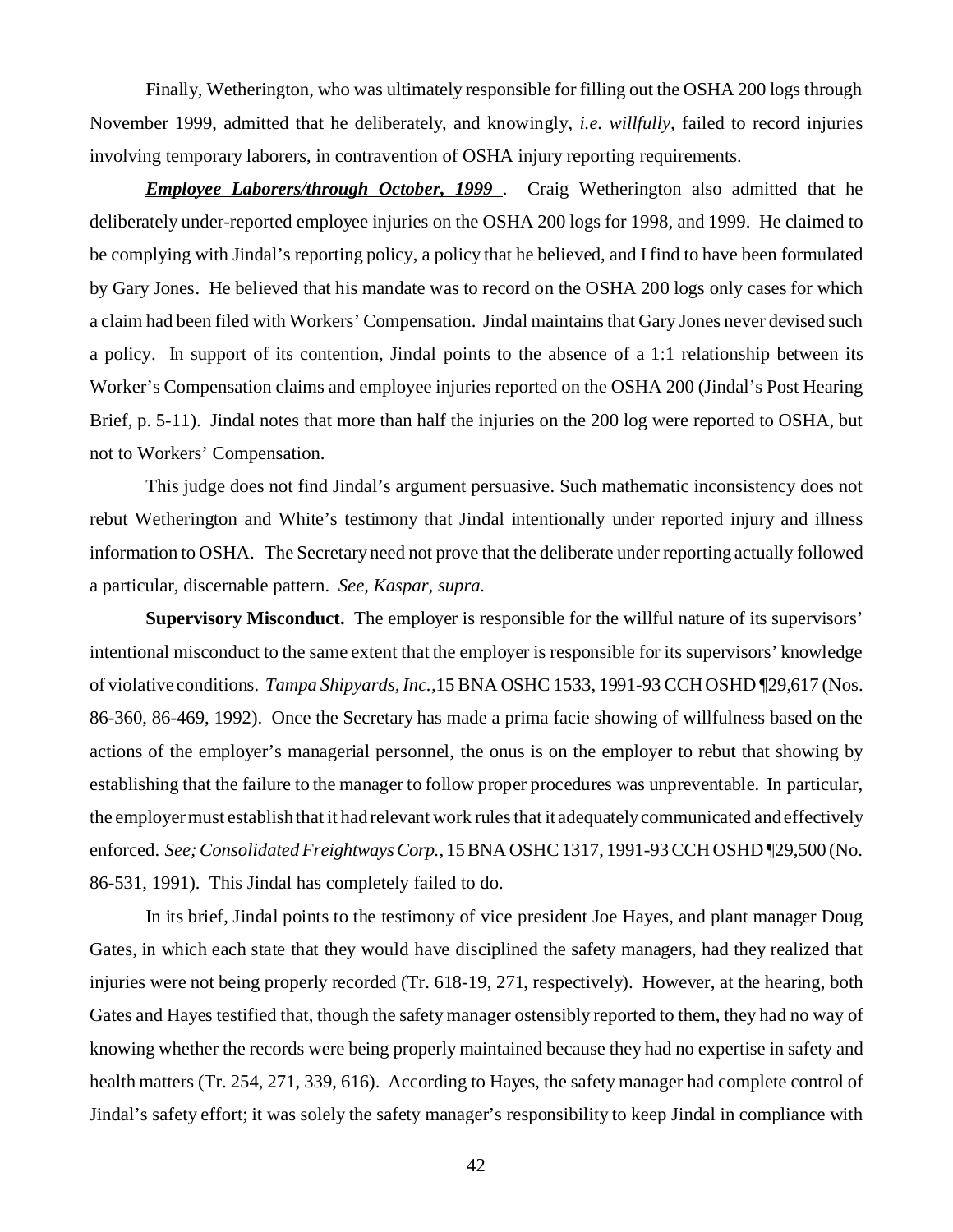OSHA regulations (Tr. 616). That duty was never clearly communicated to Wetherington or McIntosh, however. Wetherington testified that he was never provided with a formal job description; he was only told that he would be dealing with basic safety operations (Tr. 50). McIntosh discerned his job duties mainly from review of Wetherington's files, and specifically denied being assigned responsibility for OSHA compliance (Tr. 316-17, 364). Neither Gates nor Hayes ever monitored either safety manager's performance, or took any affirmative steps to discover whether the safety manager was competently discharging his duties (Tr. 263, 623-24). As conditions stood, Jindal's upper management was completely insulated from any knowledge about the management, or, in this case, the mismanagement of the safety department, unless it was reported to them by the safety manager himself.

And that is exactly what transpired here. The record establishes that Wetherington put both Gates and Hayes on notice that he was recording injuries improperly based on instructions from Gary Jones. Wetherington and White complained to Gates that Wetherington had been instructed to improperly report injuries. Wetherington complained to Hayes about an injury to a temporary employee that he believed should have been reported. Rather than looking into the matter, both Gates and Hayes referred Wetherington back to Jones, the originator of the improper policy. Though Jindal maintains that Jones was a Saw Pipes employee who had no role whatsoever in Jindal's managerial hierarchy, Wetherington, White, Gates and McIntosh unanimously testified that Jones was the final authority in matters relating to Jindal's injury reporting, and acted accordingly. Neither Jones, nor anyone in Jindal's upper management made any attempt to change the lines of authority.

It is clear from the record that Jindal failed to instruct or monitor its safety manager in any way. Its management completely abrogated its obligation to ensure compliance with OSHA regulations, referring all its safety manager's questions to Gary Jones, an employee of a sister company. Because the failure of Jindal's safety manager to follow proper procedures was not unpreventable, his willful conduct is imputed to Jindal.

Willful items 1 through 6, 8 through 16, 18 through 24, 27 through 31, 33 through 40, and 42 through 46, involving injuries sustained by Jindal employees during Craig Wetherington's tenure, are affirmed.

Items 71 through 87, 89 through 92, 94 and 95, 97 and 98, 100 through 103, 105, 107 through 112 and 114, all of which involve injuries incurred by temporary laborers during Wetherington's tenure, are affirmed as willful violations of the Act.

Items 93, 104, 106 and 113 concern injuries sustained by temporary laborers during October 1999. At that time Jindal had no safety manager. Lisa White testified that she covered the safety manager's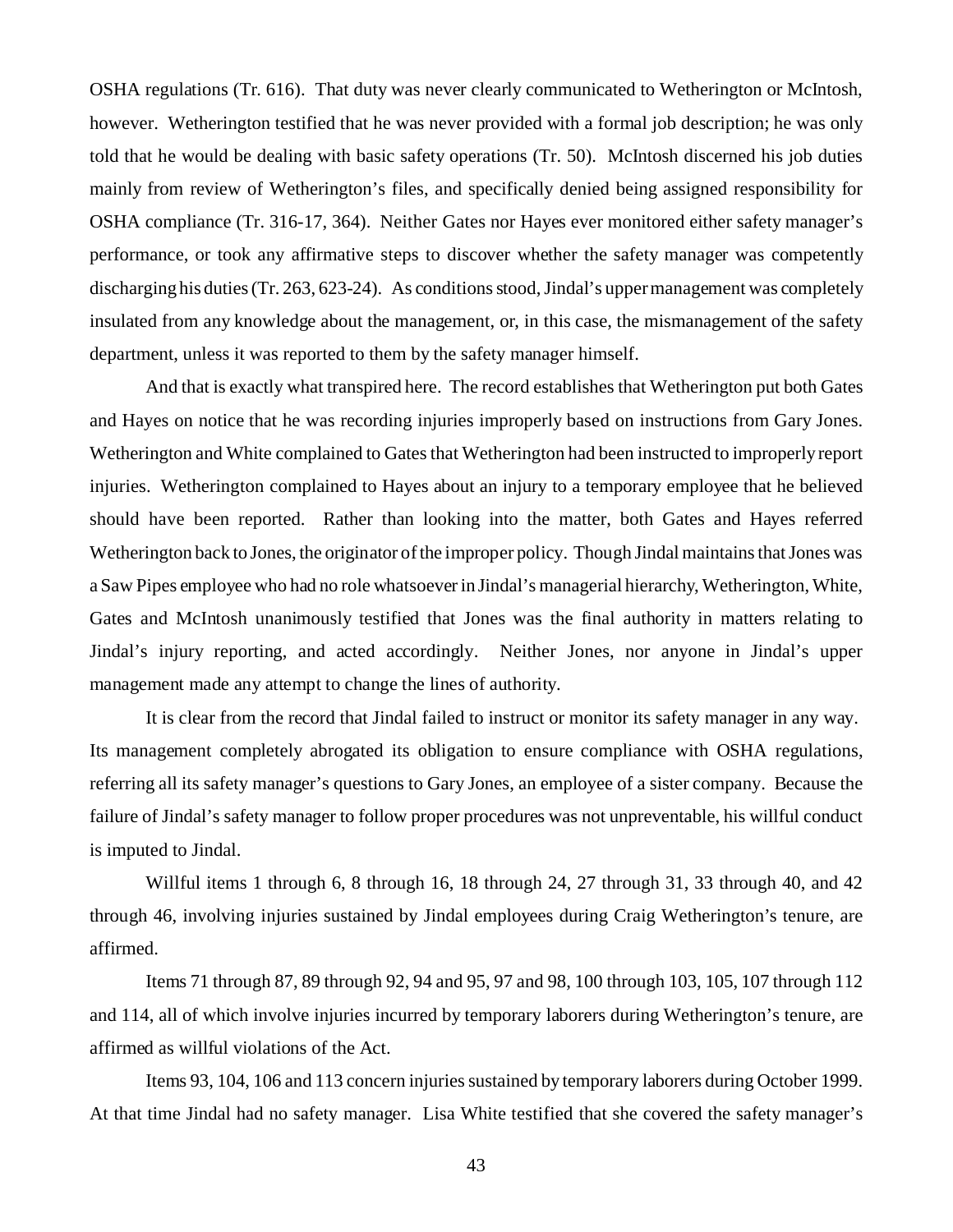position until David McIntosh was hired in November (Tr. 168). White stated that she investigated only one injury during that period (Tr. 168-69). White knew that the injury was recordable under OSHA criteria; however, she did not record the injury because Jindal's policy was not to report injuries sustained by temporary laborers (Tr. 137-40; Exh. C-170). The failure to record is cited at item 93, and was properly classified as willful, for the reasons discussed above.

Items 104, 106 and 113 also involve recordable injuries to temporary laborers that occurred during October 1999. The evidence establishes that it was the accepted practice at Jindal not to conduct follow up on injuries involving temporary workers, because such injuries were never recorded. Because Jindal's established practice was the direct cause of these violations, this judge finds that they were properly classified as willful.

*November 1999 through May 2000.* Though he was hired as Jindal's safety manager, David McIntosh denied any responsibility for completing OSHA 200 logs. McIntosh did complete them, because he knew the logs were required by law, and because he knew no one else was maintaining them. McIntosh admitted he realized Jindal was under-reporting injuries, but denied that he ever made a conscious decision not to record an otherwise recordable injury.

McIntosh specifically denied deliberately failing to record an injury merely because the injury was suffered by a temporary employee (Tr. 373). Some injuries involving temporary workers do appear on the 2000 OSHA 200 logs beginning in January (Exh. R-3, R-9). After learning that Labor Ready's Phil Billeaudeau told Lisa White in mid to late 1999 that it was Jindal's responsibility to record any injuries incurred on Jindal's property, (Tr. 222, 228), McIntosh told management, in a February 2, 2000 Turn Report, that his research confirmed Jindal's responsibility for recording injuries and illnesses sustained by temporary laborers working at the Jindal plant (Tr. 335; Exh. C-385).

This judge finds McIntosh's testimony that he had no responsibility for the OSHA 200 logs to be disingenuous. McIntosh knew that OSHA required the logs be kept; his predecessor kept the logs in previous years; he was aware that no one else was responsible for the logs. It is clear that, despite any clear instructions on the issue, McIntosh knew the OSHA 200 logs fell within his responsibilities as safety manager. The evidence demonstrates that he first began keeping the log on December 23, 1999, basing his entries on information compiled by Craig Wetherington. In his turn reports, McIntosh stated his intent to recreate injury and illness information for the period after Wetherington's departure, and to fill in the gaps in the logs at a later date. This he failed to do. Only two injuries were recorded between December 23, 1999 and the following February when the OSHA log seems to have again come to McIntosh's attention. Ten of the 13 injuries recorded for the first half of 2000 were recorded between March 1, and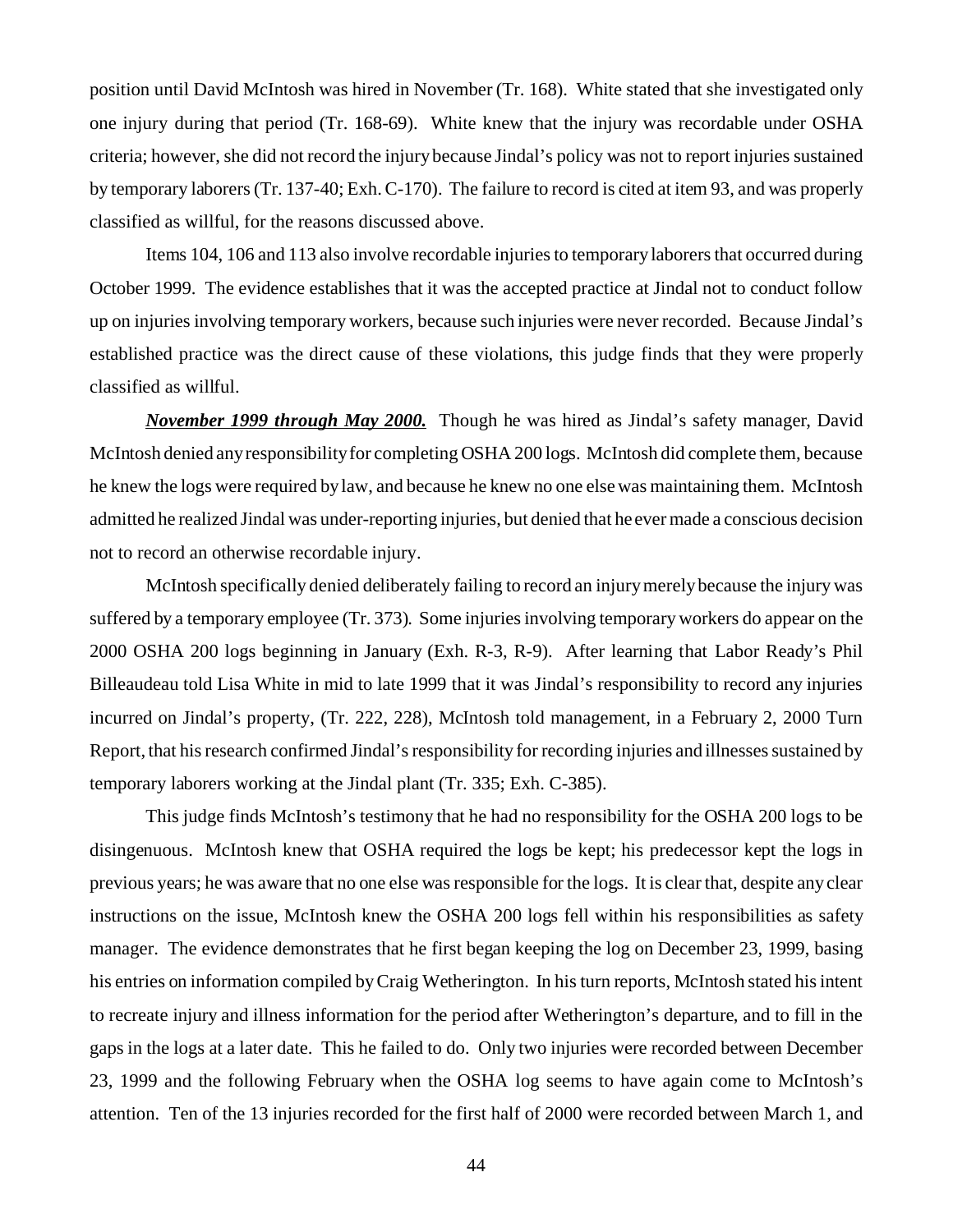April 21, 2000 (Exh. R-2; C-400). Because of McIntosh's negligent recording practices, approximately half of the injuries occurring on his watch were never reported. McIntosh blames his sporadic reporting on time constraints, and on the failure of supervisory personnel to report injuries to him in a timely manner. McIntosh insists that he never decided not to record an injury sustained by a Jindal employee, and never complied with Jindal's unwritten practice of reducing injury and illness numbers by excluding temporary laborers from the log.

This record paints a picture of a safety manager who was inattentive to the point of being negligent, resulting in the gross under reporting of injuries on the OSHA 200. Because Jindal never monitored McIntosh's performance in any way, it could not expect to discover or to prevent OSHA violations which resulted from his negligence. Jindal is, therefore, responsible for McIntosh's failure to comply with the Act. However, to establish willfulness under Commission precedent, the Secretary must prove, by a preponderance of the evidence, that McIntosh and/or Jindal were more than negligent. She must show that McIntosh, and through him, Jindal, had a "heightened awareness" of the illegality of his actions, and that his actions were knowing, voluntary or intentional. This they failed to do.

In *Kaspar, supra*, the Commission was able to infer an intent to under-record where only 1 in 8 injuries were recorded for the cited period, resulting in a 4.3% injury rate. The Commission did not base its decision solely on the sheer number of unrecorded cases, however. Rather a comparison of prior years' recording and injury rates convinced the Commission that Kaspar deliberately "chose" to change their recording practices. *Id.* at 2182-84. Because logs kept by the same record-keepers showed injury rates of up to 40% in earlier years, the Commission found it incredible that the consistent under-recording for which Kaspar was cited resulted from mere negligence or carelessness. The Commission could reach no other conclusion than that Kaspar's record-keepers knowinglyceased recording injuries during the relevant period. *Id.* 

In this case, McIntosh maintains he never chose not to record a given injury; Jindal maintains that the Secretary failed to introduce any evidence establishing that his failure to comply with OSHA regulations was anything more than carelessness. McIntosh was hired by a start up company which never had an effective reporting program in place. McIntosh had been Jindal's safety manager for only seven months when the OSHA investigation began. OSHA had not previously inspected Jindal's injury and illness logs, or otherwise placed McIntosh, or Jindal on notice of specific recording requirements. Because his predecessor had actively engaged in a practice of under-recording OSHA injury rates, McIntosh inherited a recording system based on deception. McIntosh's belated start at bringing Jindal into compliance with OSHA record keeping requirements in December, 1999, and his abandonment of the logs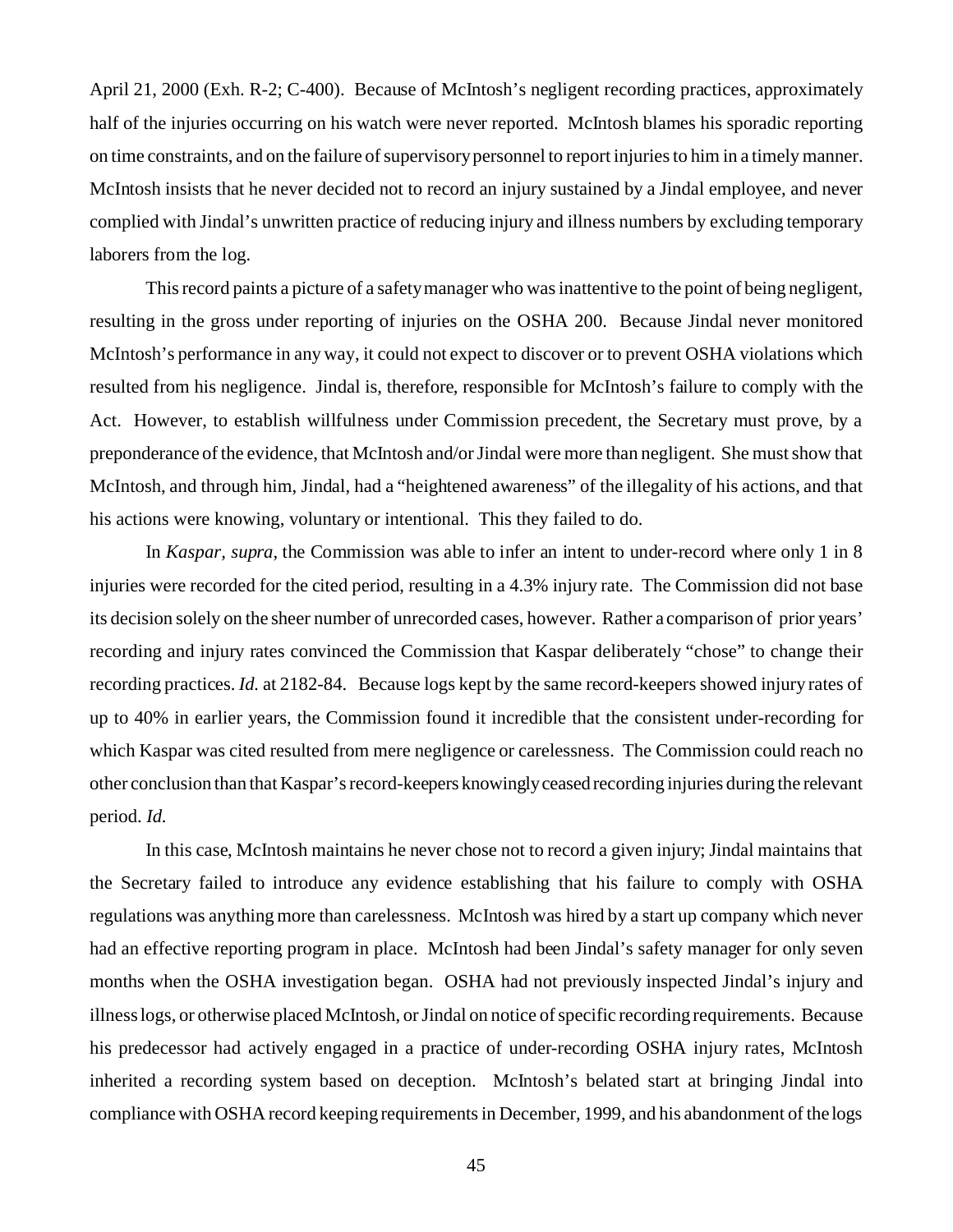until the following March, when a spate of entries were made, including injuries sustained by temporary workers, do not suggest an intent not to report. Rather it suggests inattentiveness, negligence, and a lack of urgency in establishing a system under which all injuries and illnesses could be accurately tracked and correctly recorded.

 logs. The Secretary has established that Lisa White told McIntosh that Jindal's unwritten policy was to The Secretary has shown that McIntosh knew his predecessor under-reported injuries on OSHA report to OSHA only injuries which were incurred by Jindal employees, and which were also turned over to Workers' Compensation. The Secretary did not show, by a preponderance of the evidence, that McIntosh followed the unwritten policy, or ever deliberately refrained from recording an injury he knew was recordable. McIntosh recorded 47% of recordable injuries for the first half of 2000, up from Wetherington's 16% for the preceding year. McIntosh's included injuries not submitted to Workers' Compensation, as well as injuries sustained by temporary laborers on the OSHA log. These facts, coupled with his denial of wrongdoing, all militate against finding that his under-reporting was intentional, or resulted from his adherence to the unwritten policy.

The Secretary did not carry her burden in establishing that the remaining failures to record were willful. In her complaint, the Secretary alleges, in the alternative, that the record keeping violations are "serious." The Commission, however, has generally classified recordkeeping violations as other-thanserious. *See, Kaspar, supra; Caterpillar,* 15 BNA OSHC at 2176-78, 1991-93 CCH OSHD at pp. 42,010-12, fn. 16. Even though recordkeeping inaccuracies "may affect employees by misleading them about the nature of their working conditions and by withholding information from organizations, other governmental agencies and individuals performing research in the safety and health field. . .." *Johnson Controls,* 16 BNA OSHC 1048; 1993 CCH OSHD ¶30,018 (No. 90-2179, 1993), there is rarely evidence that such violations give rise to a "substantial probability" of death or serious physical harm as is required under §17 of the Act. Because Complainant failed to introduce any evidence that the cited recordkeeping violations bore a direct relationship to employee safety at Jindal's work site, items 47 through 66 and 63 through 66, all of which occurred after McIntosh became Jindal's safety director will be affirmed as otherthan-serious violations.

#### **Penalties**

The Secretary proposed a penalty of \$1,062,000 for Jindal's record keeping violations. While the Secretary has often exercised her authority to group related violations and propose a single penalty for a number of related violations, she chose not to do so here. Rather the violations were individually assessed

46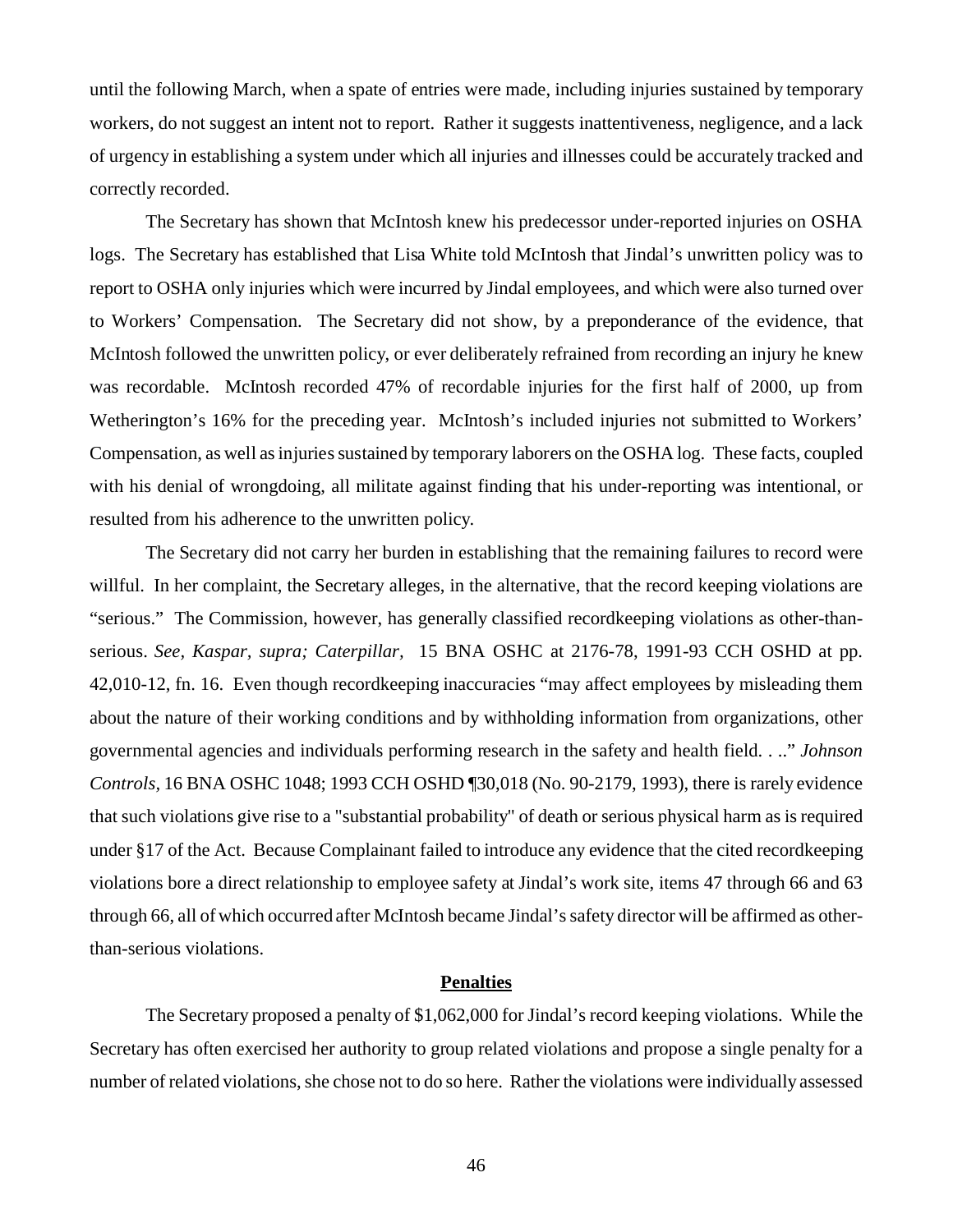to increase the total penalty. The \$1,062,000 proposed penalty is inappropriate regardless of how it was derived.

In determining the penalty amount, the single most important factor is the gravity of the violation. It is clear that the gravity of this group of violations is based on Respondent's deliberate decision to underreport certain types of injuries, which resulted in a high percentage of unreported injuries (Tr. 537).<sup>12</sup> Because of their importance in monitoring workplace safety and measuring the effectiveness of safety programs, recordkeeping violations play an important part in ensuring the safety of the American workforce. However, in proposing a total recordkeeping penalty of over \$1,000,000 the Secretary overstates the gravity of these violations. Even under the Secretary's theory of the case, Respondent reported major injuries to Workers' Compensation as well as to OSHA while only the more marginal, or less serious injuries went unreported. A review of the unreported injuries tends to support this. Moreover, the Secretary did not prove that Jindal's under-reporting actually immunized them from inspection. *See,*  Secretary's Post Hearing Brief, p. 40-42, Exh. C-407). At best, had the injuries been properly reported, Jindal would have been placed on a "supplemental" list of employers who might have been targeted for inspection in 2000 had the local OSHA area office found time. *Id.* OSHA's CO admitted that the area office did not perform many programmed inspections, and mainly responded to complaints, injuries and fatalities, and that Houston area office might also schedule a programmed inspection for a business in a hazardous industry, such as Jindal's (Tr. 532-34).

Based on a review of the violations, I cannot find that the deliberate nature of the violations, or the number of violations justifies a penalty in excess of \$1,000,000.00. While it is clear that the Secretary may propose cites multiple penalties for separate violations of the recordkeeping standard, Commission review of the proposed penalty is *de novo,* and the judge has discretion to assess a single penalty if deemed appropriate. *See, Pepperidge Farm, Inc.*, 17, BNA OSHC 1993, 1997 CCH OSHD ¶31,301; *citing, Miniature Nut and Screw Corp.* 17 BNA OSHC 1557, 1996 CCH OSHD ¶30,986 (No. 93-2535, 1996). Taking into account the Jindal's size, over 250 employees, the very low gravity of the violations, and the absence of any evidence of prior OSHA inspections (Tr. 525-526), this judge finds that a penalty of \$70,000 is appropriate. To effectuate the penalty, all willful items are grouped under one willful violation and assessed the maximum penalty of \$70,000.

 $\frac{12}{12}$  There was some confusion in the testimony of Ms. Singleton as to whether the gravity of each failure to record was based on the gravity of the underlying injury, or the gravity of the decision to under-report. It is clear from the individual penalties that the gravity of the underlying injury was not considered since 118 injuries were given identical penalties.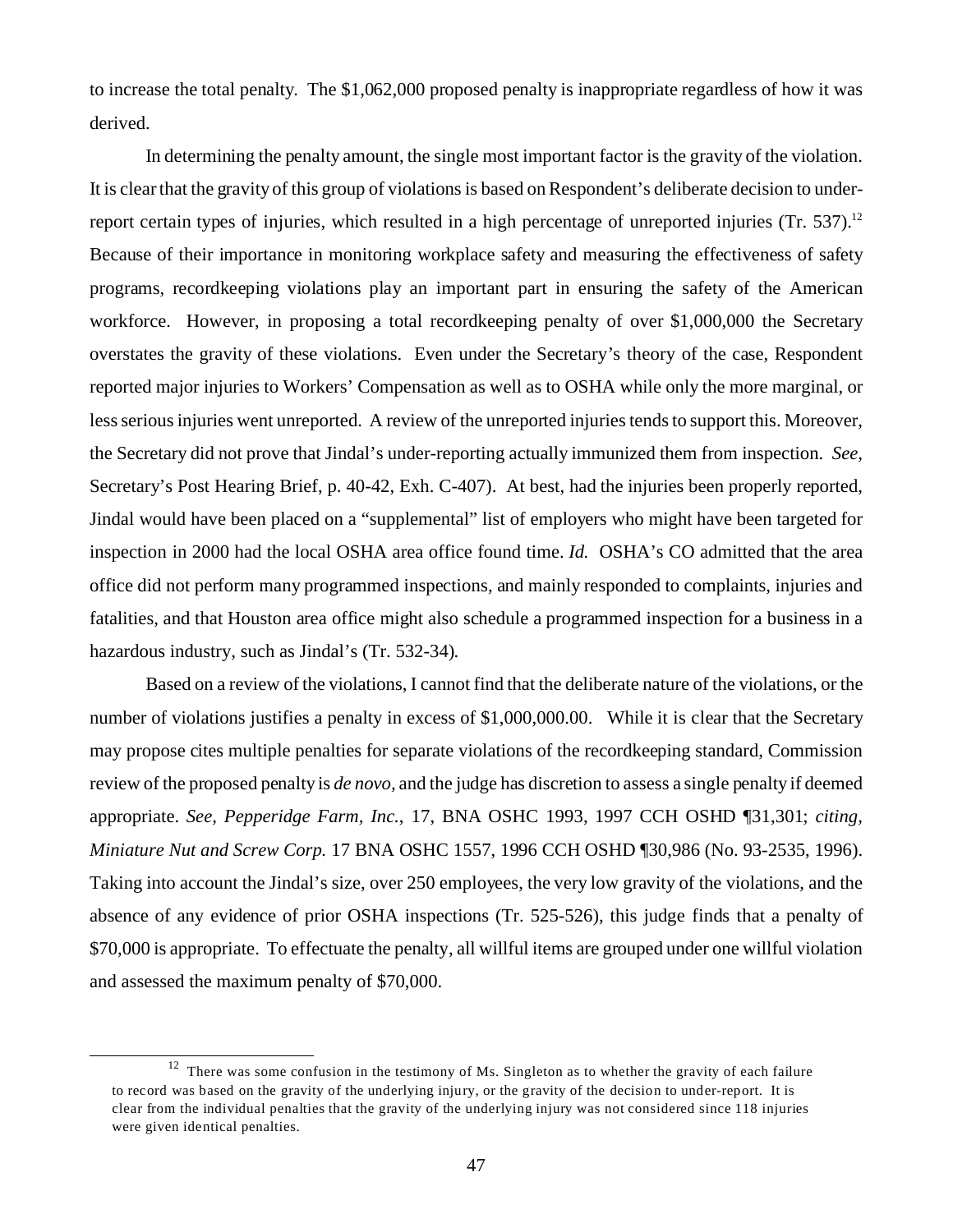With respect to the record keeping items that were found to be other-than-serious rather than willful, the gravity was overstated for the reasons noted above. All non-willful record keeping items will be grouped, and a single penalty of \$7,000, the maximum allowed, will be assessed.

### **Spoliation**

Prior to the hearing Complainant moved for a finding that Respondent had spoliated evidence and requested that a negative inference be drawn. In effect, Complainant alleges Respondent intentionally destroyed documents requested during discovery; Complainant asked that record keeping violations she believe would have been established by the missing documents be affirmed. The motion was denied with leave to raise the matter and present evidence at the hearing.

The case relied upon by Complainant, *Caparotta v. Entergy Corp.* 168 F3d 754, 756 (5<sup>th</sup> Cir. 1999), requires a finding of bad conduct by the opposing party before an adverse inference can be drawn. Complainant has failed to establish that such documents were purposefully withheld, as opposed to inadvertently misplaced, as Jindal suggests. Having failed to establish bad conduct the motion is denied.

### **ORDER**

- 1. Willful citation 2, items 1 through 6, alleging violations of 1904.2(a), are AFFIRMED.
- 2. Willful citation 2, item 7 is WITHDRAWN.
- 3. Willful citation 2, items 8 through 16 are AFFIRMED.
- 4. Willful citation 2, item 17, is VACATED.
- 5. Willful citation 2, items 18 through 24 are AFFIRMED.
- 6. Willful citation 2, items 25 and 26 are VACATED.
- 7. Willful citation 2, items 27 through 31 are AFFIRMED.
- 8. Willful citation 2, item 32, is VACATED.
- 9. Willful citation 2, items 33 through 40 are AFFIRMED.
- 10. Willful citation 2, item 41 is WITHDRAWN.
- 11. Willful citation 2, items 42 through 46 are AFFIRMED.
- 12. Citation 2, items 47 through 61 are AFFIRMED as "other than serious" violations of the Act.
- 13. Willful citation 2, item 62 is WITHDRAWN.
- 14. Citation 2, items 63 through 66, are AFFIRMED as "other than serious" violations of the Act..
- 15. Willful citation 2, item 67, is VACATED.
- 16. Willful citation 2, items 68 and 69, are AFFIRMED.
- 17. Willful citation 2, item 70, is VACATED.
- 18. Willful citation 2, items 71 through 87, are AFFIRMED.